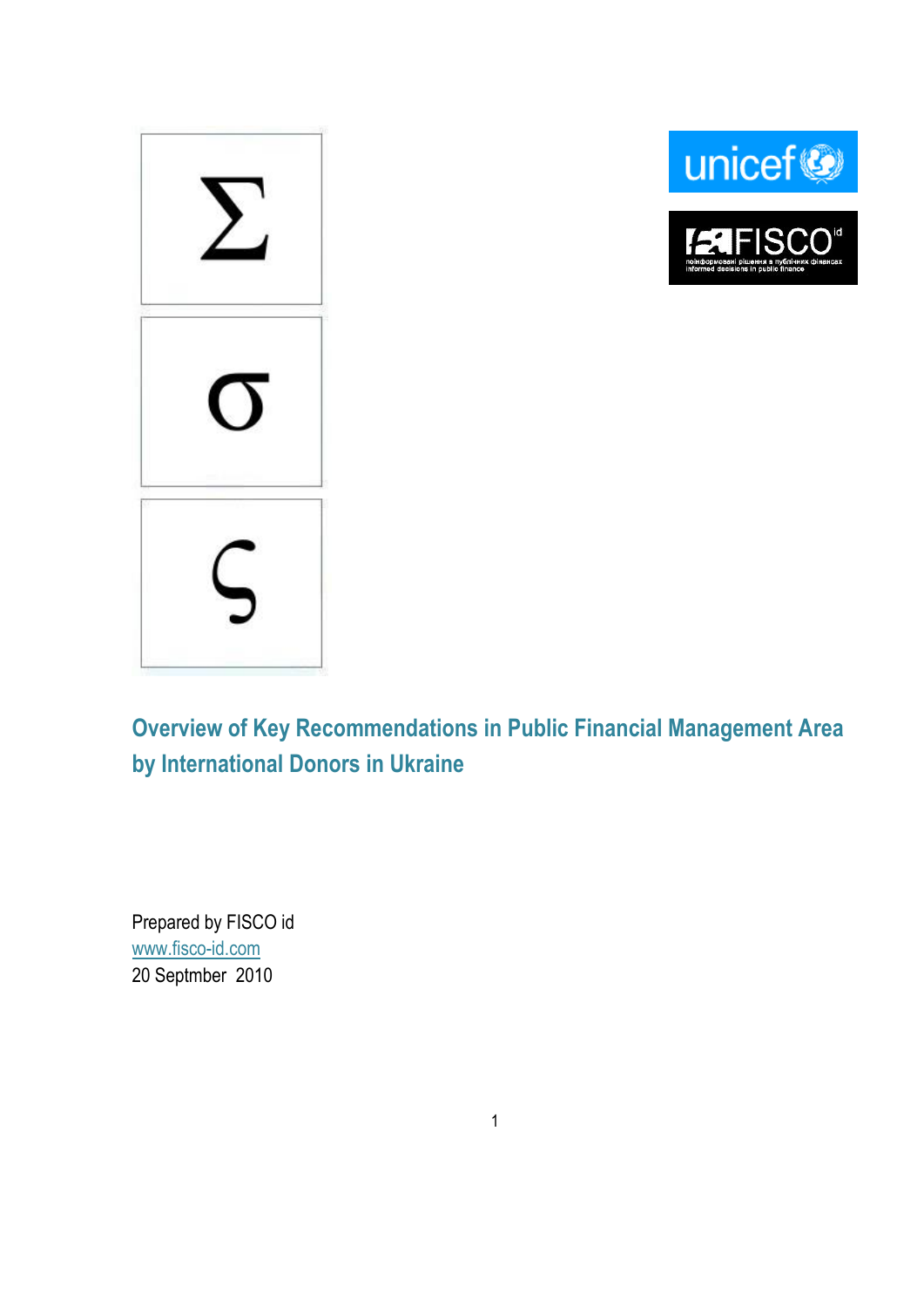# **Content**

| WB Country Partnership Strategy (2008-2011) and Crisis-Related Recommendations14            |  |
|---------------------------------------------------------------------------------------------|--|
| Post-crisis consensus on the risks of unaccountable growth in quasi-fiscal budget deficit14 |  |
|                                                                                             |  |
|                                                                                             |  |
| Broadening the Tax Base and Improving Compliance without Increasing the Tax Burden 16       |  |
|                                                                                             |  |
| Macroeconomic unaffordability of growing public spending on current consumption 18          |  |
|                                                                                             |  |
|                                                                                             |  |
|                                                                                             |  |
|                                                                                             |  |
|                                                                                             |  |
|                                                                                             |  |
|                                                                                             |  |
|                                                                                             |  |
|                                                                                             |  |
|                                                                                             |  |
|                                                                                             |  |
|                                                                                             |  |
|                                                                                             |  |
|                                                                                             |  |
|                                                                                             |  |
|                                                                                             |  |
|                                                                                             |  |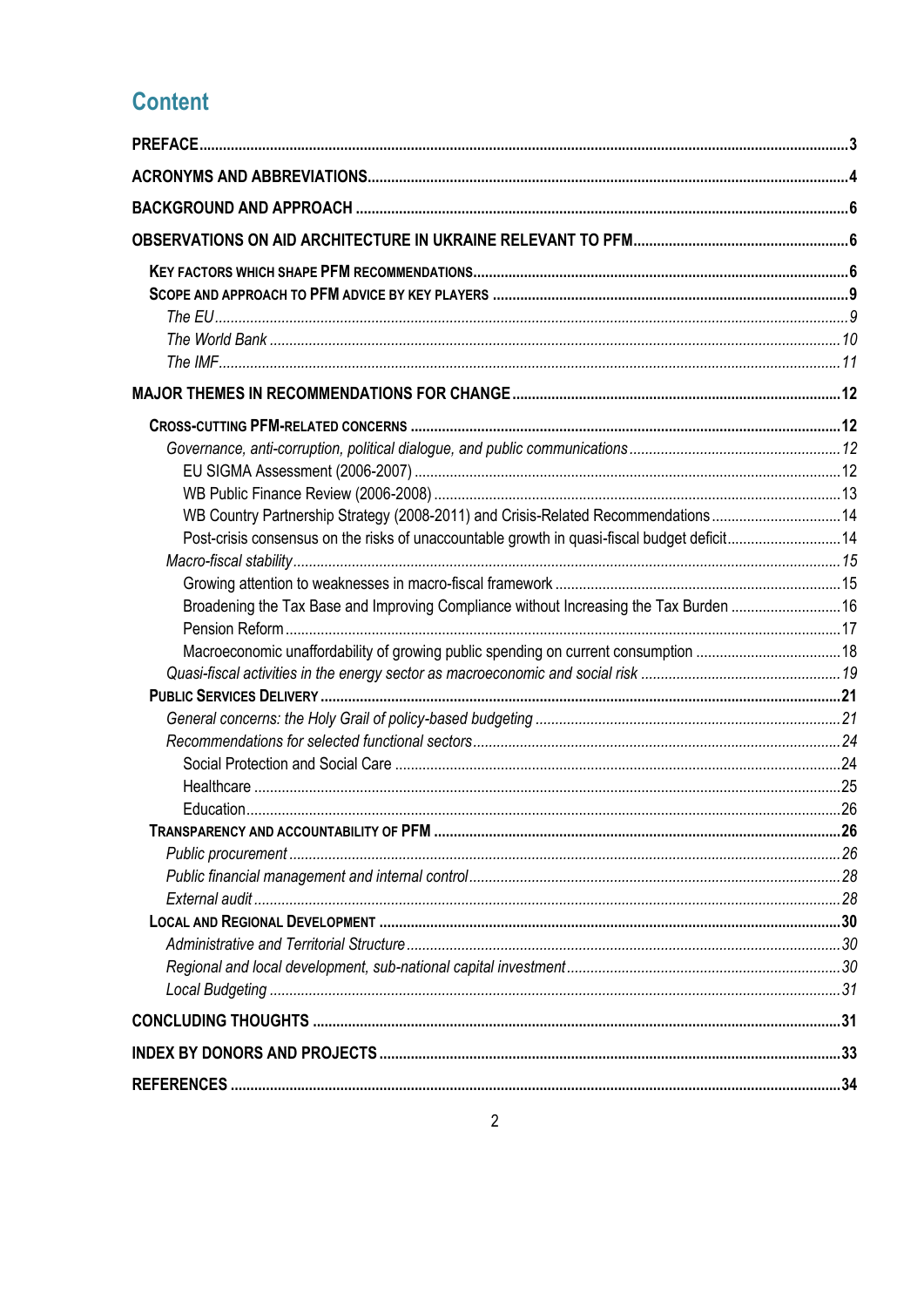# <span id="page-2-0"></span>**Preface**

This report was prepared by the FISCO id LLC (www.fisco-id.com) as a deliverable within a consultancy contract with UNICEF Ukraine for provision of on-going technical support in the area of Public Financial Management during May-December 2010. The authors of the report are Kateryna Maynzyuk, Yuriy Dzhygyr, and Denys Kovryzhenko.

The views expressed are those of the authors and do not necessarily reflect the policies or views of UNICEF.

We are very grateful to the representatives of International Development Organisations who have kindly agreed to meet with us, to share their views, or to help in collecting related materials for the benefit of this analysis:

Eleonora Nikolaichuk, EU Delegation, Ukraine; Svetlana Budagovskaya, World Bank, Ukraine; Galina Diakova, World Bank, Ukraine; Victor Zablotskyi, World Bank, Ukraine; Mirja Peterson, SIDA, Ukraine; Olga Tymoshenko, SIDA, Ukraine; Michael Martin, USAID, Ukraine; Matthias Morgner, GTZ, Ukraine; Sergiy Grytsenko, UNDP, Ukraine; Ganna Yatsyuk, UNDP, Ukraine; Olena Ursu, UNDP, Ukraine.

We are especially grateful to Natalia Astapova, Policy and Monitoring Officer at UNICEF Ukraine, for her patience and guidance during the preparation of this paper.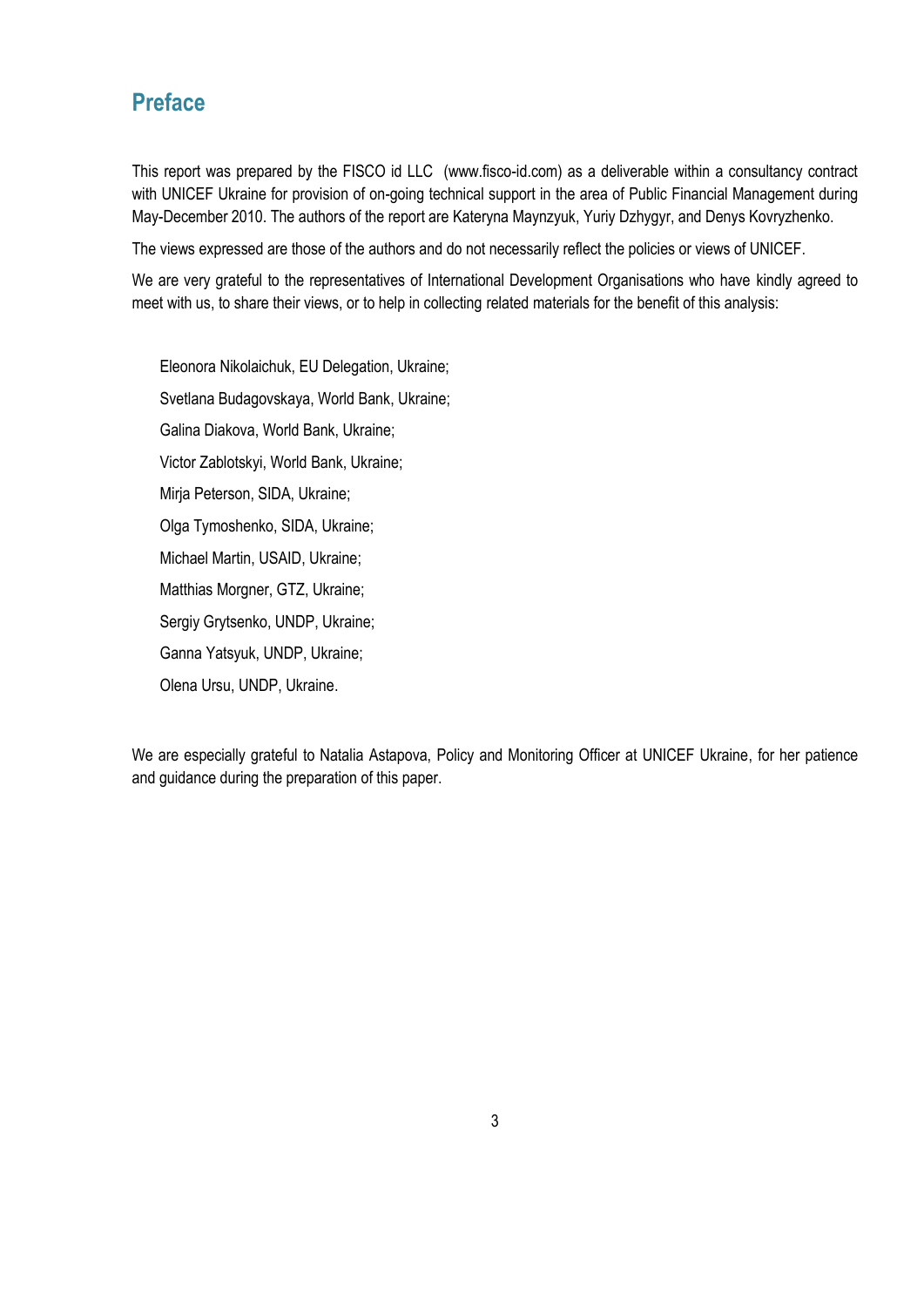# <span id="page-3-0"></span>**Acronyms and Abbreviations**

| AC              | <b>Accounting Chamber</b>                                         |
|-----------------|-------------------------------------------------------------------|
| <b>CEE</b>      | Central Eastern Europe                                            |
| <b>CIS</b>      | Commonwealth of Independent States                                |
| <b>CIDA</b>     | Canadian International Development Agency                         |
| <b>CPS</b>      | <b>Country Partnership Strategy</b>                               |
| <b>CRU</b>      | <b>Control and Revision Unit</b>                                  |
| <b>DCFTA</b>    | Deep and Comprehensive Free Trade Area                            |
| <b>DFID</b>     | Department for International Development                          |
| <b>DGWG</b>     | Donor-Government Working Group                                    |
| <b>DIALOGUE</b> | Development Initiative for Advocating Local Governance in Ukraine |
| DPL             | Development Policy Loan                                           |
| <b>EBRD</b>     | European Bank for Reconstruction and Development                  |
| EC              | European Commission                                               |
| <b>ENPI</b>     | European Neighbourhood Partnership Instrument                     |
| <b>EPT</b>      | <b>Enterprise Profit Tax</b>                                      |
| EU              | European Union                                                    |
| <b>FCO</b>      | British Foreign & Commonwealth Office                             |
| <b>FRSSU</b>    | Facilitating Reforms in Social Services in Ukraine                |
| <b>GDP</b>      | Gross domestic product                                            |
| <b>GMI</b>      | guaranteed minimum income                                         |
| GTZ             | Deutsche Gesellschaft für Technische Zusammenarbeit               |
| IMF             | <b>International Monetary Fund</b>                                |
| <b>IRF</b>      | International Renaissance Foundation                              |
| <b>LARGIS</b>   | Local and Regional Government Institutional Strengthening         |
| <b>MFBF</b>     | Macro - Fiscal Budgeting Framework                                |
| <b>MDG</b>      | Millennium Development Goals                                      |
| <b>MIC</b>      | Middle-Income Country                                             |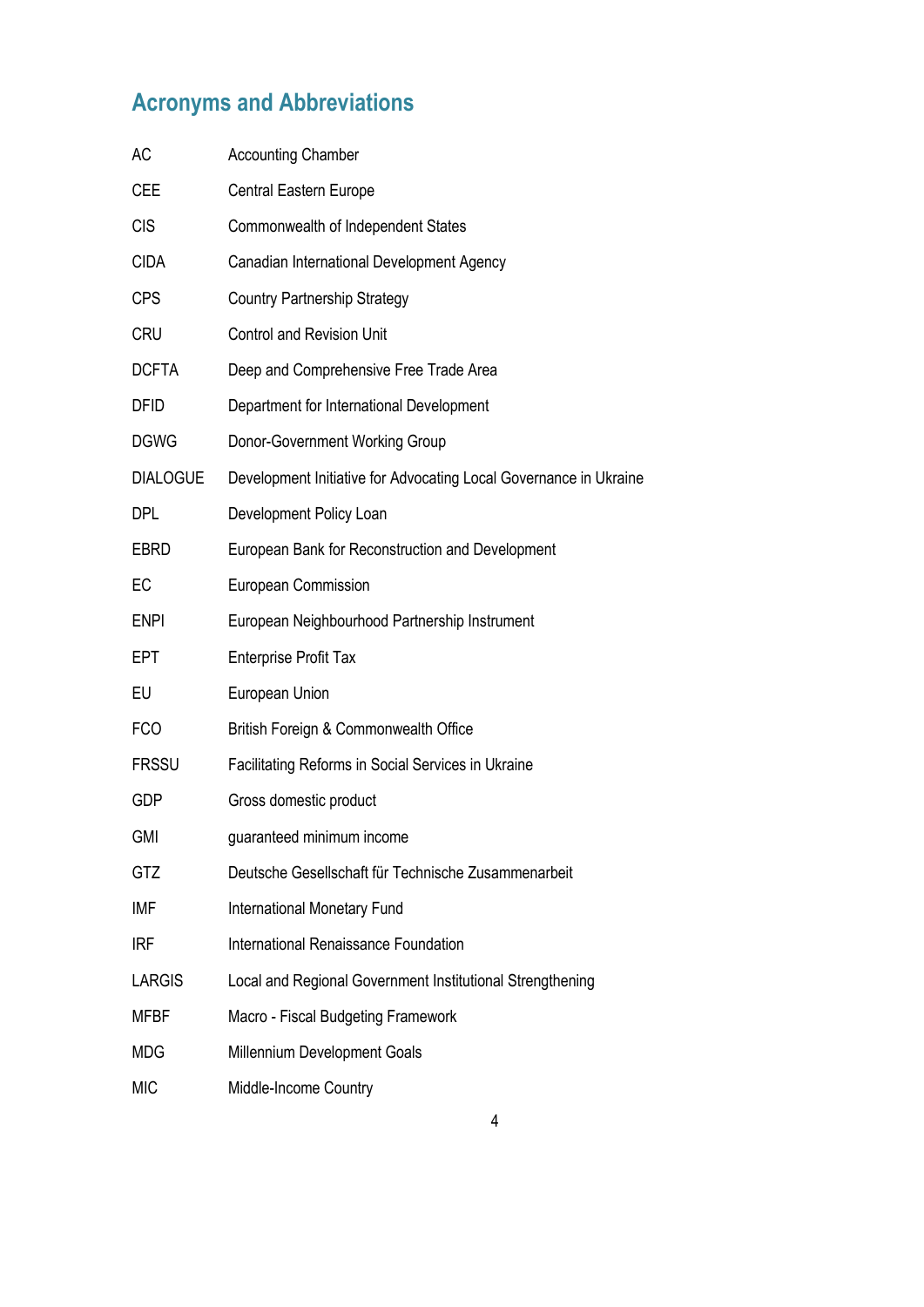| MoF           | Ministry of Finance                                            |
|---------------|----------------------------------------------------------------|
| MoH           | Ministry of Health                                             |
| <b>MTEF</b>   | Medium term expenditure framework                              |
| <b>NBU</b>    | National Bank of Ukraine                                       |
| <b>NGO</b>    | Non-governmental organization                                  |
| <b>NERC</b>   | National Electricity Regulatory Commission                     |
| <b>OECD</b>   | Organisation for Economic Co-operation and Development         |
| OOP           | Out-of-Pocket Payments                                         |
| <b>PAYG</b>   | Pay as you go                                                  |
| <b>PDSSR</b>  | Policy Dialogue for Social Services Reforms in Ukraine         |
| <b>PFM</b>    | <b>Public Finance Management</b>                               |
| <b>PFR</b>    | <b>Public Finance Review</b>                                   |
| PIU           | Project Implementation Unit                                    |
| <b>PPL</b>    | Law on Public Procurement                                      |
| QFA           | <b>Quasi-Fiscal Activities</b>                                 |
| <b>SIDA</b>   | Swedish International Development Cooperation Agency           |
| <b>SIGMA</b>  | Support for Improvement in Governance and Management           |
| <b>SUFTAR</b> | Sustainable Financing of Territorial and Administrative Reform |
| UK            | United Kingdom                                                 |
| UN            | <b>United Nations</b>                                          |
| <b>UNCIEF</b> | <b>United Nations Children's Fund</b>                          |
| <b>UNDP</b>   | United Nations Development Programme                           |
| <b>USAID</b>  | United States Agency for International Development             |
| VAT           | Value added tax                                                |
| VR            | Verkhovna Rada                                                 |
| WB            | <b>World Bank</b>                                              |
| <b>WFD</b>    | <b>Westminster Foundation for Democracy</b>                    |
| <b>WTO</b>    | World Trade Organization                                       |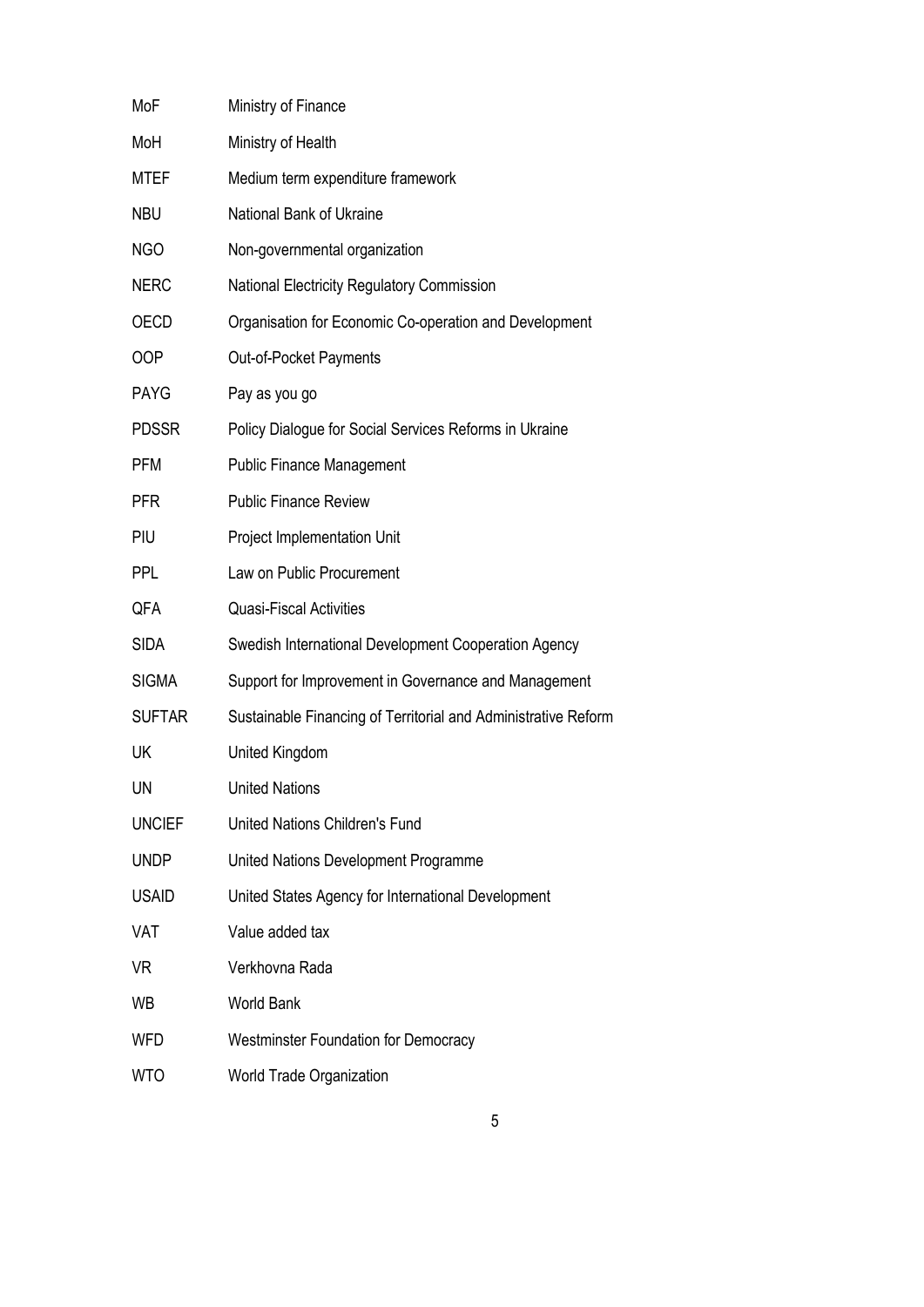# <span id="page-5-0"></span>**Background and approach**

**UNICEF commissioned this overview to effectively engage in helping Ukraine spend public funds to achieve best results for children.** One of the key developments in the UNICEF approach in the CEE/CIS region during 2007-2010 has been increasing appreciation of the importance of public financial management for the effectiveness of its work on protection of children's rights in the region. In revising the country strategy in 2010, UNICEF Ukraine aims to incorporate the objective of helping Ukraine to spend public funds to achieve best results for children. This work has to be done in effective partnership with the Government, national non-state agents, and other development agencies. In order to fit effectively into the existing biology of PFM reforms in Ukraine, UNICEF commissioned this overview of the already existing recommendations developed by other donors.

**The overview is structured as analysis of key themes emerging among recommendations produced by key donors rather than a description of individual projects and programmes.** This overview was prepared based on (1) a desk-study of programmatic documents and project outputs of key international donors available in public access, and (2) interviews with representatives of key development agencies working on PFM in Ukraine. It outlines the history of PFM-related international assistance in Ukraine and describes major emerging themes in recommendations for reform.

**This review is limited to recommendations generated by donors and donor-funded projects, and does not cover the views of Ukraine's civil society or the Government itself.** According to the terms of reference, this review is limited to recommendations in PFM originated with support from international development organisations. Although these views are normally designed in partnership with national state and non-state agents, they do not represent an exhaustive range of opinions on PFM reforms needed for Ukraine. Additional sources of opinion include government's own position, national academia and civil society. These other views represent an important additional angle to the perspective of the donors.

# <span id="page-5-1"></span>**Observations on aid architecture in Ukraine relevant to PFM**

### <span id="page-5-2"></span>*Key factors which shape PFM recommendations*

**The focus of the reform effort and the nature of the resulting recommendations produced with donor support reflect the following overall aspects of the underlying aid architecture** (illustrated in Figure 1)**:**

- The rationale of individual development actors for engaging in Ukraine, the scope of their instruments, and the nature of their evaluation benchmarks;
- The features of the decision-making process within the partner government, in particular availability of a strategic development direction (overall and for PFM in particular), its quality, clarity, and thematic focus;
- The quality of coordination among donors, and the quality of reciprocal interface between the donors and the government structures.

#### **Figure 1. Features of aid architecture which shape the focus of donor-supported reform effort**

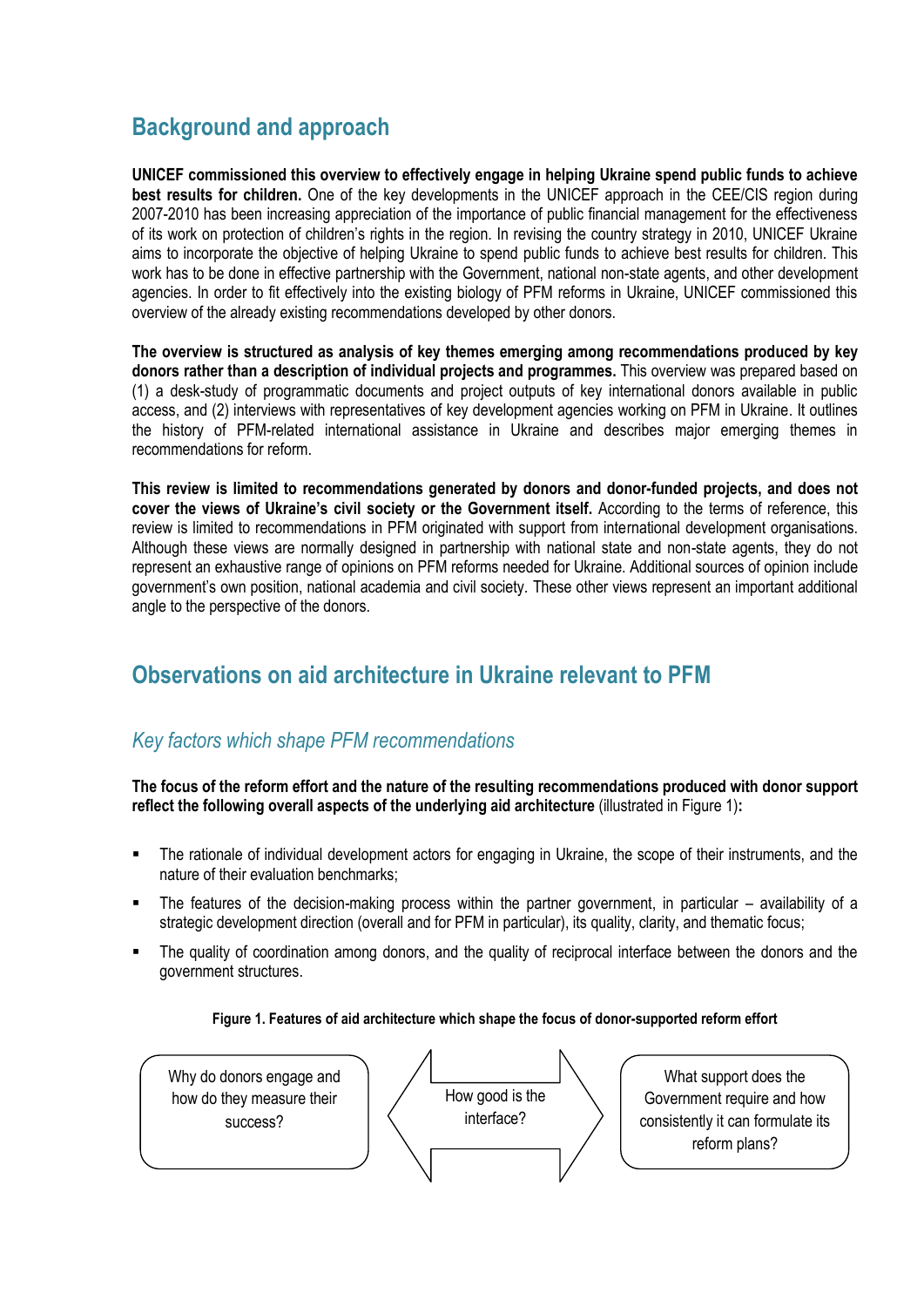**In Ukraine, these aspects of aid architecture have evolved considerably in the recent years, stimulating a shift away from technocratic recommendations towards policy dialogue.** The kind of support that international development community has provided to Ukrainian government in the area of PFM (and in general) changed significantly, which affected both the kind of projects that were funded and the scope of recommendations they generated. In particular, the changes occurred in response to the following factors:

- **Ukraine's transition into the middle-income country category and resulting decrease in the fiscal importance of aid**. In 2006, Ukraine was reclassified into a (lower) Middle-Income Country (MIC), which was recognised by many donors as a circumstance requiring a revised development approach<sup>1</sup>. One aspect of MIC status is relatively low dependence of a country on international development flows and relatively higher significance of the country's own public finance in funding major reforms. As of 2010, aid as % of GDP in Ukraine is estimated at only 1.7%<sup>2</sup>. Respectively, over the last decade, international development agencies started to recognise key importance of the country's domestic PFM structures and institutional complexities as key factors to effective development.
- **Decreasing relevance of a fiduciary view on PFM.** On the other hand, many of the existing standard tools which were developed for analysis of PFM in countries who benefited from significant direct budget support by donors were not entirely relevant. Most of such tools were designed with the primary purpose of estimating "fiduciary risk" – that is, the risk that local PFM systems would not allow aid-recipient governments to effectively utilise development funds channelled to the domestic budget. Such fiduciary studies of course always serve a double-purpose, bringing information on the issues in the PFM systems which could also be of high value to the national governments. But very often – with varying expression – these assessments are still focused on issues which concern donors more than national governments. Moreover, when "fiduciary" elements of such studies are disguised, they could sometimes be even more detrimental since they make it difficult for recipient countries to use such studies well or use them at all. In particular, one big risk is that "fiduciary" anxieties often motivate donors to stimulate studies or analysis in parallel to incipient analytical efforts already developing in the recipient countries, and parallel systems (especially when they are unsolicited) are always the surest way to kill such authentic reforms at their birth.
- **Europeanisation agenda.** In the recent decade, one of the few sustainable drivers of change which consistently affected domestic policy-making has been the goal of EU approximation. Respectively, for some time at least, the donor community have considered the 2004 EU-Ukraine Action Plan<sup>3</sup> and the subsequent 2010 EU-Ukraine Association Agenda<sup>4</sup> as primary candidates to shape the coordinated aid effort. ENPI became the key expanding source of aid. These circumstances increased the importance of the more democratic development tools employed by the EU in the context of approximation (such as transfer of knowledge through training and twinning, influencing through political dialogue, structural support to regional development, etc.) as opposed to more technocratic approaches characteristic to institutional philosophies of such agencies as the World Bank (WB) or the IMF.
- Lack of progress in strengthening political institutions in Ukraine. As we will discuss repeatedly in this paper, throughout 2005-2010 Ukraine struggled inside a constitutional deadlock which reinforced the country's weak capacity to formulate consistent development goals. This absence of an agreed reform agenda made it difficult for most donors to engage into meaningful technocratic consultations, as well as to coordinate efforts.
- **2008-2009 global economic crisis, which brought PFM challenges to the fore.** Pre-crisis political inefficiency left Ukraine highly vulnerable to external shocks and made it one of the worst-affected countries. Shortages of public funds coupled with electoral pressures opened a new window of opportunity for international players to voice opinions on reforms needed for Ukraine. Since the crisis hit public finance most painfully (not least given the irresponsible prior policies), the recommendations were also concentrated on PFM.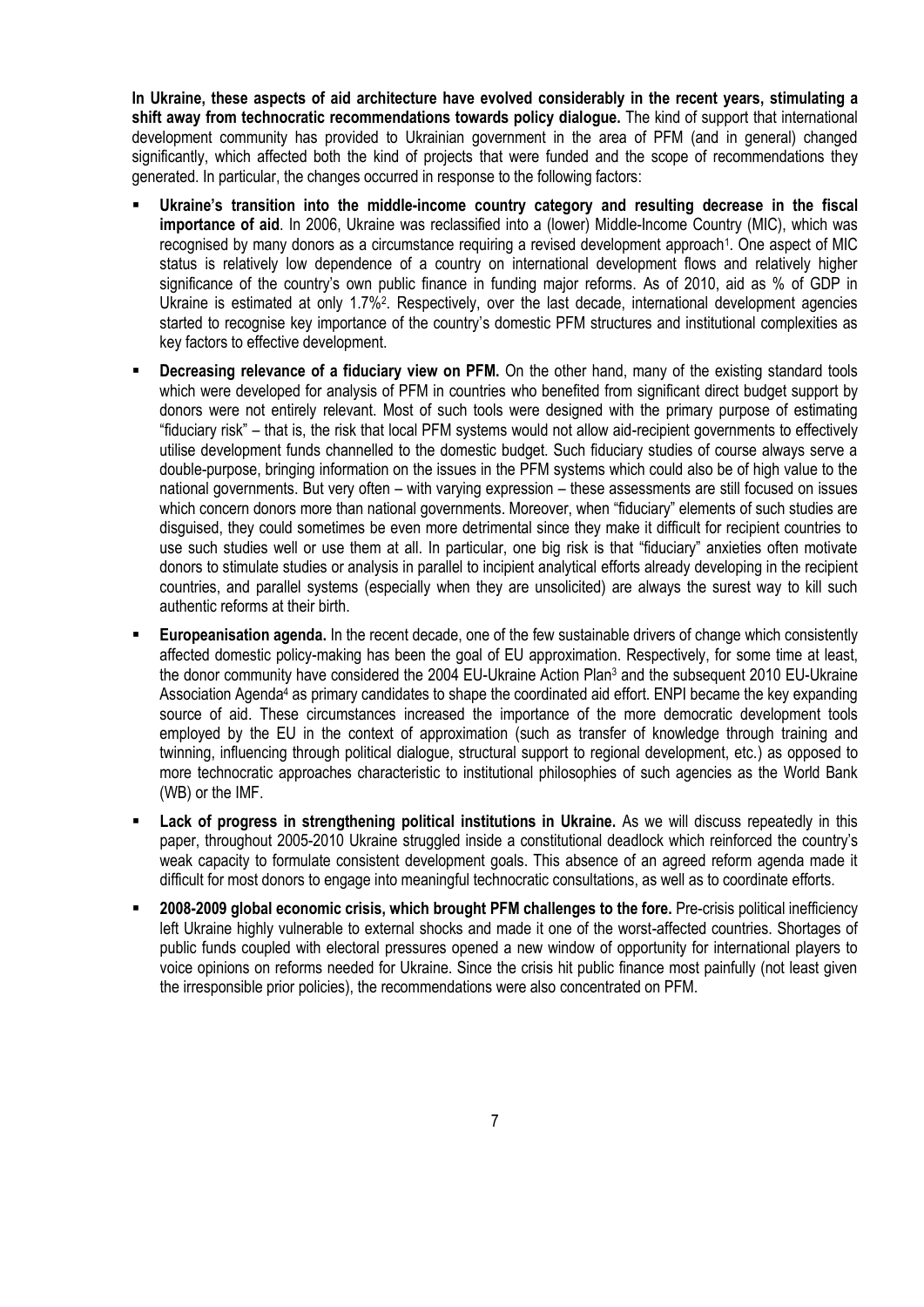**A paradigmatic shift in International Development towards influencing institutions and governance.**  Global development partnership increasingly recognises that effective protection of human rights, stronger democracy and support to economic growth are closely linked with institutional reforms. Gradual recognition of importance of good governance was matched by mounting statistical evidence which illustrates that institutional factors matter for social-economic development: e.g. better governance indicators are positively associated with improved investment and growth rates, government effectiveness, efficient bureaucracy and rule of law correlate with economic performance, adult literacy, and are negatively associated with infant mortality<sup>5</sup>.

**Agendas and institutional philosophies among donors in Ukraine are very diverse, which makes it difficult to detect one coherent package of technical recommendations – generally or for PFM.** Development agents in Ukraine traditionally had different rationales for engaging, some of which have been wider than aid partnerships, as in the case of the EU. Moreover, there has been no transparent consensus on the purpose of aid in Ukraine and how to monitor its success (despite wide acceptance of Ukraine's Europeanisation goals, as well as the global MDG agenda). For example, as we will see in the next chapter, the EC has traditionally focused on EU-integration aspects of PFM reforms (such as approximation of key institutions, market liberalisation, public safety and social cohesion). These goals are complementary but conceptually different from the WB's mission to fight poverty through support to structural reforms or EBRD's focus on economic transition. Other agencies also working on poverty reduction had their specific focuses, e.g. protection of human rights in the case of UN agencies, in particular UNDP.

#### **However, despite institutional diversity, there is a recent convergence among donors regarding fundamental importance of governance and policy-making process.** Although development agents work on diverse PFM-

related themes, apply diverse instruments and do not often coordinate effectively, their discoveries and recommendations – analysed in this paper – recently tend to focus on a more narrow range of fundamental problems which represent universal obstacles to donor's respective goals. These fundamental problems relate to the weakness of political institutions and governance structures, which make it difficult to set strategic objectives, assess and acknowledge public value, and

*"The role of institutions in economic growth and development is one of the most exciting frontier areas in economics research today."*

*- K. Daron Acemoglu, MIT, 2006*

deliver results in accountable and fiscally responsible way. In other words, while government's technocratic potential as such is relatively high, it has a very weak capacity to actually implement any emerging reform ideas into practice. As a result, recommendations of most donors on how to improve PFM increasingly focus on improvement of policymaking capacity rather than technical aspects of PFM as such. Donor-funded assessments and position papers in various PFM-related areas increasingly capture these resonating messages, which go beyond individual issue-based reforms.

**The 2008-2009 economic crisis reinforced the similarities of broader governance concerns related to PFM, shared by most donors.** Rapid economic contraction of Ukraine's economy during 2008-2009 (a 15.1% real GDP reduction in 2009) resulted in a significant decrease of public revenues at the background of an already significant public debt, collapsing pension system, input-based regulation and substantial unfunded mandates on sub-national budgets in all social sectors. These circumstances created immediate fiscal pressures. But despite the fiscal emergency, electoral competition resulted in continuous expansion of social expenditures at rates above inflation, funded by distortive tax squeezes and accumulation of disguised public debt (including VAT refund and wage arrears). These developments emphasised the weakness of the policy-making process, irrelevance of technocratic argument, and, above all, lack of accountability behind public financial management, which lies at the heart of democratic state.

**Recent history of aid coordination in the area of PFM.** Historically, coordination of aid at the level of individual sectors has been more effective in Ukraine compared to overall strategic cooperation across donors and the government. One usual reason for this was availability of clearer strategies for reforms both within the Government and on the donor side.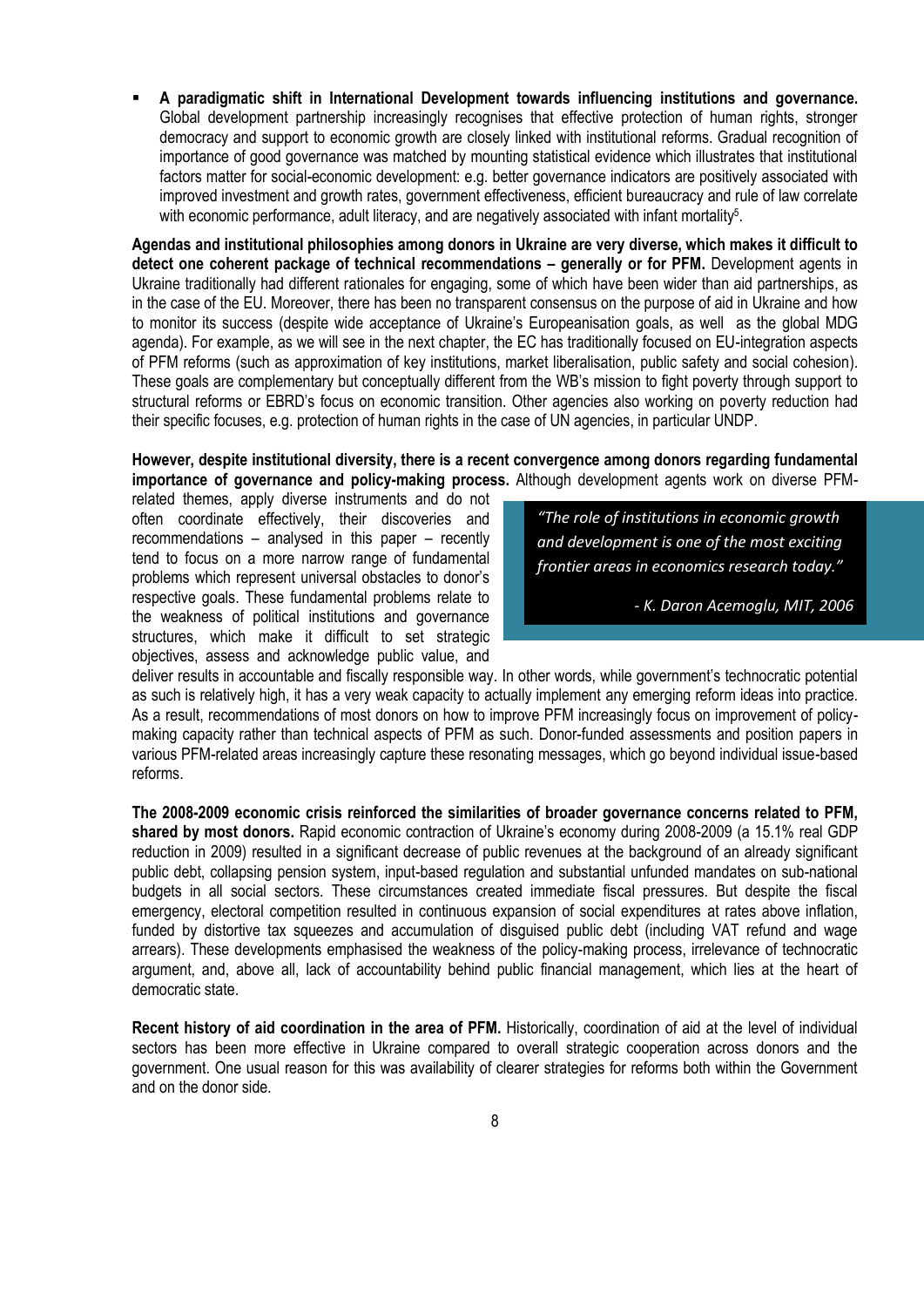- **High Level Donor-Government Working Group (DGWG), 2006-2008.** In 2006, development partners in Ukraine have subscribed to co-ordination under the High Level Donor-Government Working Group (DGWG), which contained several thematic sub-groups chaired by respective line ministries<sup>6</sup>. PFM issues were dispersed across several sub-groups, including: "Support to Institutional Reform and Governance" (Governance and Administrative Reform, Anti-Corruption) and "Support to Economic Reform" (Social and Economic Development, Regional Cooperation). However, despite wide donor support and publicity, this mechanism has not sustained the momentum and is not in active operation.
- **WB Public Finance Modernisation Project (2008-2013)**. A key sector-level coordination initiative for PFM in recent years centered around the WB Public Finance modernisation project which is linked to the WB investment loan contributing to improved information systems accross the PFM sector (including MOF, internal audit, Treasury, State Tax Administration and the State Customs service)<sup>7</sup> . Since the inception of this project, WB led an active dialogue with other donors regarding their PFM-related inputs. As the project progressed, this function was transferred to a special unit within the MoF, closely co-operation with the project's PIU.
- **MoF coordinatory initiatives with support from other donors**. The MoF donor coordination unit which took forward the agenda launched by the WB PF Modernisation project sought support from the donor community in enhancing its capacity to co-ordinate PFM-related aid flows. This request shaped a component of a new SIDA project which provides technical advice in PFM area to the MOF. Despite the very fruitful co-operation, this work was challenging because of recent uncertainties over the locus of the policy function within the current government, which makes it difficult for donors to identify entry points for their advice at the policy-development stage.

## <span id="page-8-0"></span>*Scope and approach to PFM advice by key players*

### <span id="page-8-1"></span>The EU

**The EU approach is grounded in the priorities of the Association Agenda, with a special focus on political dialogue.** EU development cooperation with Ukraine is based on the European Neighbourhood Partnership Instrument (ENPI) which supports priorities outlined in the 2010 EU-Ukraine Association Agenda. A List of Priorities outlined in the Association Agenda in 2010 resonates closely with the ENPI Country Indicative Programme for 2011- 2013. It contains ten priorities with pronounced PFM implications, outlined below. A priority which notably stands out as most detailed and extensive is *Political Dialogue*, which covers such fundamental conditions to effective PFM as political and public administration reforms.

### **2010 EU-Ukraine Association Agenda Priorities related to PFM**

Political Dialogue

Strengthen the stability, independence and effectiveness of institutions guaranteeing democracy and the rule of law and in particular:

1. promoting an inclusive constitutional reform process designed to further develop a constitutional system of effective checks and balances between state institutions, in the light of the relevant recommendations of the Venice Commission;

2. work closely together in reforming and enhancing the capacity of the public administration system in Ukraine on the basis of an assessment by SIGMA, including an effective fight against corruption;

Ensure the independence of the judiciary and the effectiveness of the courts and of the prosecution as well as of law enforcement agencies

Ensure respect for human rights and fundamental freedoms by comprehensive cooperation on the protection of human rights and fundamental freedoms, covering both individual cases and issues concerning international law instruments on human rights.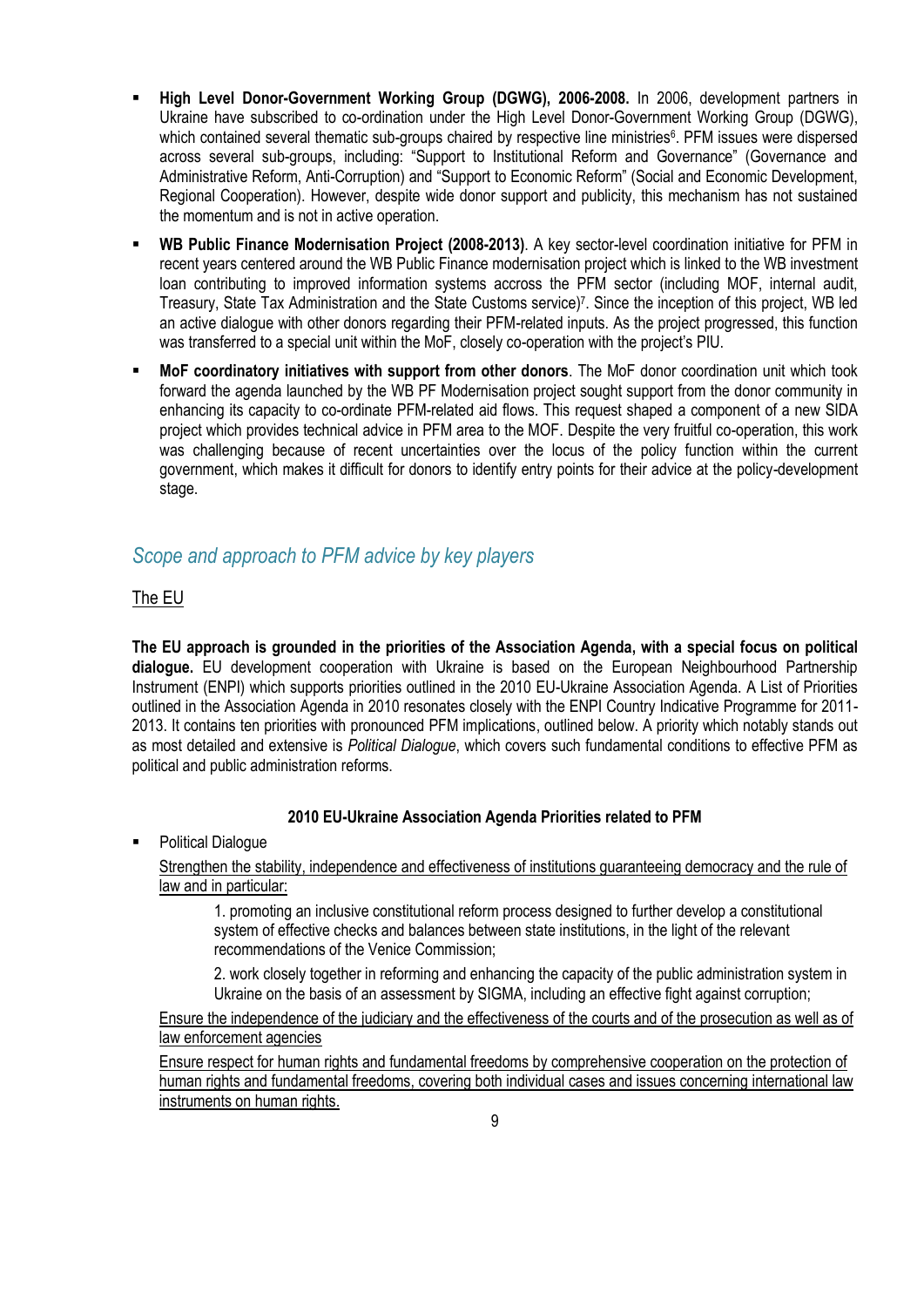*Promoting the implementation of international and regional human rights standards Ensuring respect for the rights of persons belonging to minorities Combating torture and inhuman and degrading treatment*

- Combating Corruption
- **EXECO-operation on Justice, Freedom and Security issues**
- Public procurement
- Energy co-operation (integration of energy markets and energy security)
- **Public internal control and external audit and control**
- Taxation (tax administration including IT support)
- **Statistics**
- Social co-operation (more efficient labour markets, including anti-discrimination of vulnerable groups in context of employment)
- Public Health (prevention and control of communicable diseases)

#### **ENPI Indicative Programme for 2011-2013**

#### **Priority Area 1: Good Governance and the Rule of Law**

Sub-priority 1: Justice, Freedom and Security

Sub-priority 2: Integrated Border Management

Sub-priority 3: Public Administration Reform and Public Financial Management

Sub-priority 4: Disarmament

#### **Priority Area 2: Facilitation of the entry into force of the EU-Ukraine Association Agreement (including a Deep and Comprehensive Free Trade Area)**

Sub-priority 1: Facilitation of the entry into force of the Association Agreement

Sub-priority 2: Facilitation of the establishment of a DCFTA

#### **Priority Area 3: Sustainable Development**

Sub-priority 1: Energy, Environment and Climate Change, Transport

Sub-priority 2: Regional and Rural development

#### <span id="page-9-0"></span>The World Bank

**The 2008-2011 CPS revised the Bank's approach to take into account institutional barriers to implementation of reforms.** The WB development partnership in Ukraine is based on Country Partnership Strategy (CPS) for 2008- 2011<sup>8</sup> . As noted earlier, the 2008-2011 CPS was developed based on the observation that the impact of Bank's earlier work in Ukraine was modest and variable across themes and instruments. According to the previous strategy review, one of the reasons for this variable success was that clear specification of reform objectives was not enough to achieve results; apart from technical vision it is important to understand and remove the institutional barriers to their practical achievement. In particular, the WB noted importance of political economy constraints to practical implementation of reforms.

**The WB works on achieving better results in institutional development by investing into development of reform consensus and demand for change.** Respectively, the new operational framework in the 2008-2011 CPS established that on top of core programmes "where the Bank would support government reform efforts through the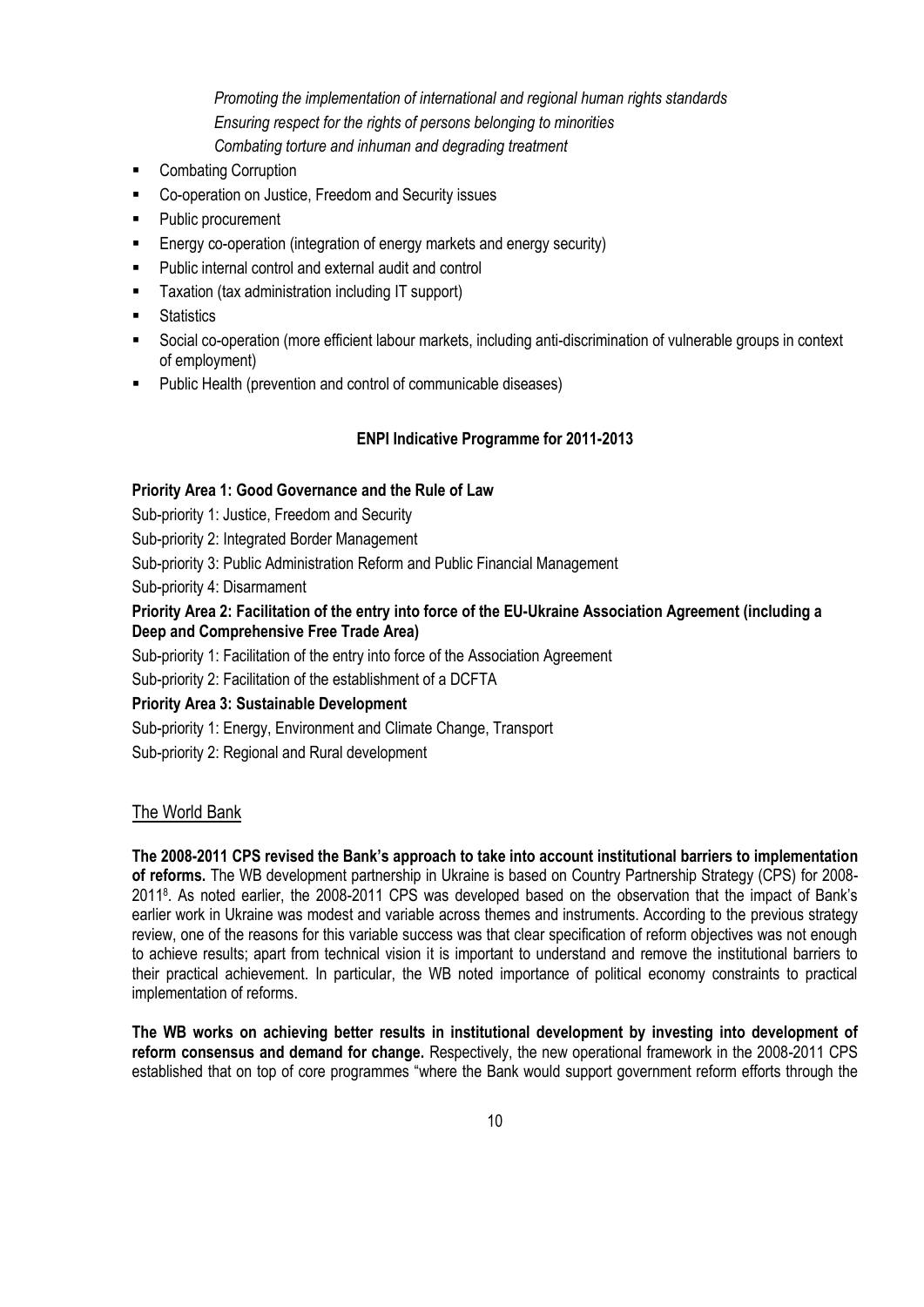entire range of instruments at its disposal;" also "development programmes" and "advocacy programmes", which would help to develop a reform path and "create greater consensus and demand for change"<sup>9</sup> .

**This new angle assumes increased analytical work, but the focus of the analysis is not so much on technocratic recommendations as on institutional barriers**. To achieve this, the new CPS proposed a new particular emphasis on non-lending interventions. "The purpose of this work will be to strengthen and broaden demand for good governance. Among the vehicles to support this objective will be the tailoring to Ukraine's context and dissemination of reports distilling international policy lessons."

#### <span id="page-10-0"></span>The IMF

**IMF policy leverage in the last decades has been variable.** The IMF defines its main job as "monitoring of the world's economies, lending to members in economic difficulty, and providing technical assistance"<sup>10</sup>. Respectively, its cooperation with Ukraine followed the pattern of the country's economic performance in the period since it joined the Fund (in 1992). Intensive lending policies of the 1990s were gradually revised towards a precautionary standby

facility, approved in March 2004. Given Ukraine's robust growth observed at that time, the focus of the revised co-operation arrangement shifted to technical assistance in the area of debt management, fiscal forecasting and transparency. However, as we discuss on many instances in this text, the 2008-2009 economic crisis urged Ukraine to repeatedly request renewed lending, opening a new window of opportunity for intensive policy dialogue around attached conditionalities.

**The IMF has been a source of authoritative technical assistance in PFM throughout last decades, even when financial assistance was less significant and influencing leverages were weaker**. Ukraine has been constantly receiving technical support from IMF in the area of macro-fiscal policymaking via training programmes to government officials at the IMF Institute in Washington, D.C. and at the Joint Vienna Institute in Austria, and in the form of

*"Regardless of the type of program that Ukraine may wish to have with the IMF, the government should try to get specific commitments from the IMF on expanded technical assistance. In fact, implementation capacity is a major constraint to successfully implement reforms in Ukraine. This capacity can be increased with expanded technical assistance. The major areas of technical assistance such as fiscal policy, monetary policy and statistics continue to be of great relevance for Ukraine".*

*- The Bleyzer Foundation, 2002 <sup>11</sup>*

expert advice on reforms such as improvement of macroeconomic statistics and observance of international financial standards and codes. Technical and diagnostic reports of IMF regular missions to Ukraine have retained a reputation of trusted and objective analysis of the country's macro-fiscal situation. Already in 2002, observers such as The Bleyzer Foundation, noted that IMF technical assistance proved to be the most valuable contribution to domestic reforms<sup>11</sup>.

**Post-crisis negotiations on renewed lending package opened a new phase of dialogue around needed PFM reforms.** In 2008, in reaction to the crisis-related fiscal tightening, Ukraine requested a renewal of financial cooperation with the IMF, which opened intensive negotiations over the content of the economic reform package which would be supported by the potential loan. The size of the requested funding in these recent years has been considerably higher than any previous lending operation of the IMF in the country: agreement approved in November 2008 equalled about USD 16.4 billion, and the re-negotiated agreement in July 2010 equalled about USD 15.15 billion, compared to much smaller amounts in earlier years (see Table 1). Throughout negotiations over both of these agreements, with two consecutive governments over 2008-2010, IMF has communicated a strong vision for the needed reform package, which focused on sustainability of macro-fiscal policies, reforms in the gas sector and the banking system. These recommendations will be reviewed in detail further in this paper.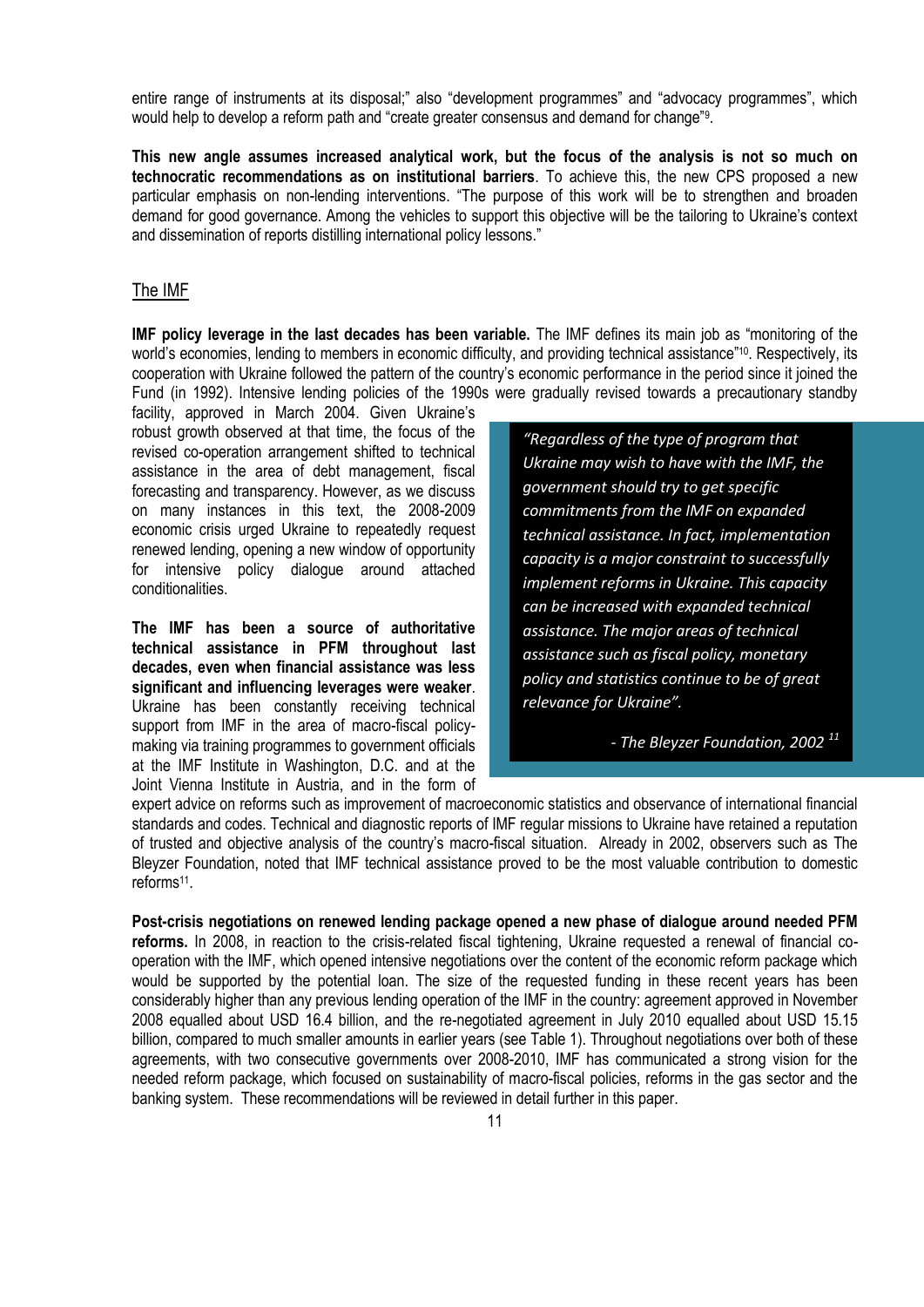#### **Table 1. History of Ukraine's Credit Agreements with IMF over 1994-2010 (based on the overview on Ukraine's Ministry of Foreign Affairs12)**

| <b>Period</b> | <b>Types of Lending Agreements</b>     | <b>Lending Agreements</b><br>(not always fully disbursed) |
|---------------|----------------------------------------|-----------------------------------------------------------|
| 1994-1995     | STF (Systemic Transformation Facility) | 763 mln USD                                               |
| 1995-1998     | Three annual stand-by programmes       | 1935 mln USD                                              |
| 1998-2002     | <b>EFF-Extended Fund Facility</b>      | 2 600 mln USD                                             |
| 2002-2008     | Non-lending support                    |                                                           |
| 2008          | Two-year stand-by agreement            | 16 400 mln USD                                            |
| 2010          | Revised cooperation agreement          | 15 150 mln USD                                            |

# <span id="page-11-0"></span>**Major themes in recommendations for change**

### <span id="page-11-1"></span>*Cross-cutting PFM-related concerns*

#### <span id="page-11-2"></span>Governance, anti-corruption, political dialogue, and public communications

**Technical analysis of PFM in recent years increasingly focused on institutional barriers to change.** Although broad-based institutional development and good governance have always been on the agenda of most development agencies working on PFM, in the recent years recommendations related to institutional development came to the fore as central, and also as most challenging. Recommendations to improve PFM-related institutions and policy-making processes are featured in the programmatic documents of key donors, as well as in the analytical outputs produced with the donor support.

#### <span id="page-11-3"></span>*EU SIGMA Assessment (2006-2007)*

**2006-2007 EU-OECD SIGMA assessment is the most systemic existing analysis of Ukraine's PFM given that it is designed as pre-integration, rather than fiduciary, tool.**  Starting from 2006, EU gradually expanded its support to Ukraine's participation in the SIGMA initiative, the EU's most advanced instrument for assessment of government systems and PFM system in particular, which was designed to evaluate public administration of accession candidates. Given Ukraine's noncandidate status, SIGMA's analysis of Ukraine's systems has combined a political dimension with the capacity-building and development in the area of public administration. The first assessment was conducted in  $2006^{13}$  (and updated in  $2007)^{14}$ 

*"Governance in Ukraine continues, broadly speaking, to operate according to inherited modes of organisation, practice and thinking. \*…+ During the last 15 years, established ways of thinking and doing business – stable "institutions" in the sociological sense – have formed; and these, more so than formal institutions, are resistant to change. They cannot be modified by change in the legal system alone.* [...]"

*– SIGMA Governance Assessment, 2006*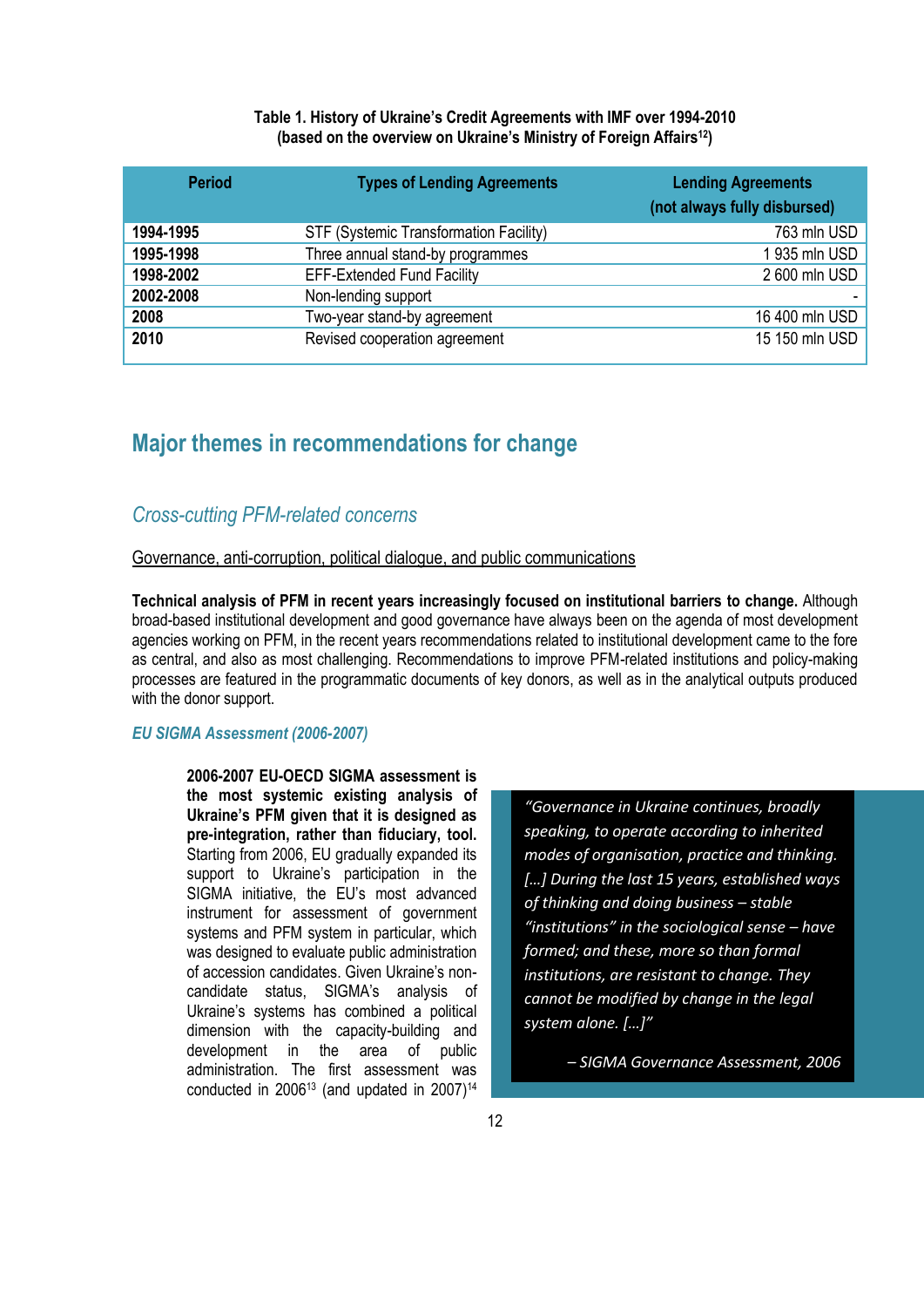with support from DFID and SIDA, and since 2008 EU started to fund Ukraine's co-operation with SIGMA experts as part of the ENPI.

**The 2006 report remains the broadest available analysis, covering most PFM aspects.** Initial SIGMA assessment (2006-2007) covered a broad range of PFM issues, including public expenditure management, public procurement, public internal financial control and external audit. Thanking to its systemic approach, the assessment also included broader areas such as policy making system, legal and constitutional framework, and human resource management. However, it was still incomplete, leaving aside such areas as local self-government and regulation. Further analysis conducted under 2008-2011 ENPI coverage have so far focused on internal and external financial control systems.

**2006-2007 SIGMA assessment concluded that no PFM reforms were possible without clarification of fundamental confusion in the political system and without restoring of state's ability to mobilise social support to change.** While the 2006-2007 report contained lists of recommendations by individual PFM areas (some of which are covered in relevant sections below), its overall conclusion was focused on overall fundamental weakness in the country's political system, which lacked

*"Ukraine is largely investing this creative impetus in internal fights for division of power, instead of on crucial reforms aiming at developing substantive policies and improving the system of governance."* 

*– 2007 SIGMA Assessment Update*

clear divison of responsibilities and respect to the rule of law. The 2006 report stated that "The implementation of the specific recommendations proposed in this report should await this clarification, since most of them can improve the policy system only if the fundamental power issues are resolved first."<sup>15</sup> The 2007 update concluded that these political barriers have become more pronounced: "The State is becoming weaker and, consequently, it will be more difficult to mobilize people and to generate social support for essential reforms. So, without overcoming the current political problems – in which constitutional reform and political culture play a highly relevant role – only some minor improvements are possible in the areas covered by Sigma's 2006 assessment.".

#### <span id="page-12-0"></span>*WB Public Finance Review (2006-2008)*

**The PFR (2006-2008) is the backbone of the WB's technical opinion on Ukraine's PFM and the most detailed evidence-based analysis of the subject in the field so far.** During 2006-2008 the World Bank undertook a Public Finance Review for Ukraine, which remains the most comprehensive and detailed evidence-based technical analysis of the country's PFM so far, although parts of it were taken forward in further analytical products by the WB. The review had two phases: the first - looking at micro-fiscal tensions (with analysis of taxation, general budgeting issues, pension reform and capital budgeting) and the second – looking at decentralised public spending on healthcare and education, as well as local capital budgeting.

**Most reform recommendations advocated by the report assumed a more strategic policy-process, broader-based taxation, and better governance of key spending programmes.** The report listed key reforms to make the government smaller and more efficient and showed how they could be funded by fiscal savings from streamlined social security and pension systems, coupled with broadening of the tax base and improving tax compliance. It also pointed at specific changes that would improve financing of healthcare and education (described further in this paper). However, the report also illustrated that most of these reforms depended on making politically difficult trade-offs between recurrent and investment spending, on significant changes in tax compliance, on allocating responsibilities more clearly across levels of government (to match financial allocations), and on removing fundamental governance malfunctions in administration of healthcare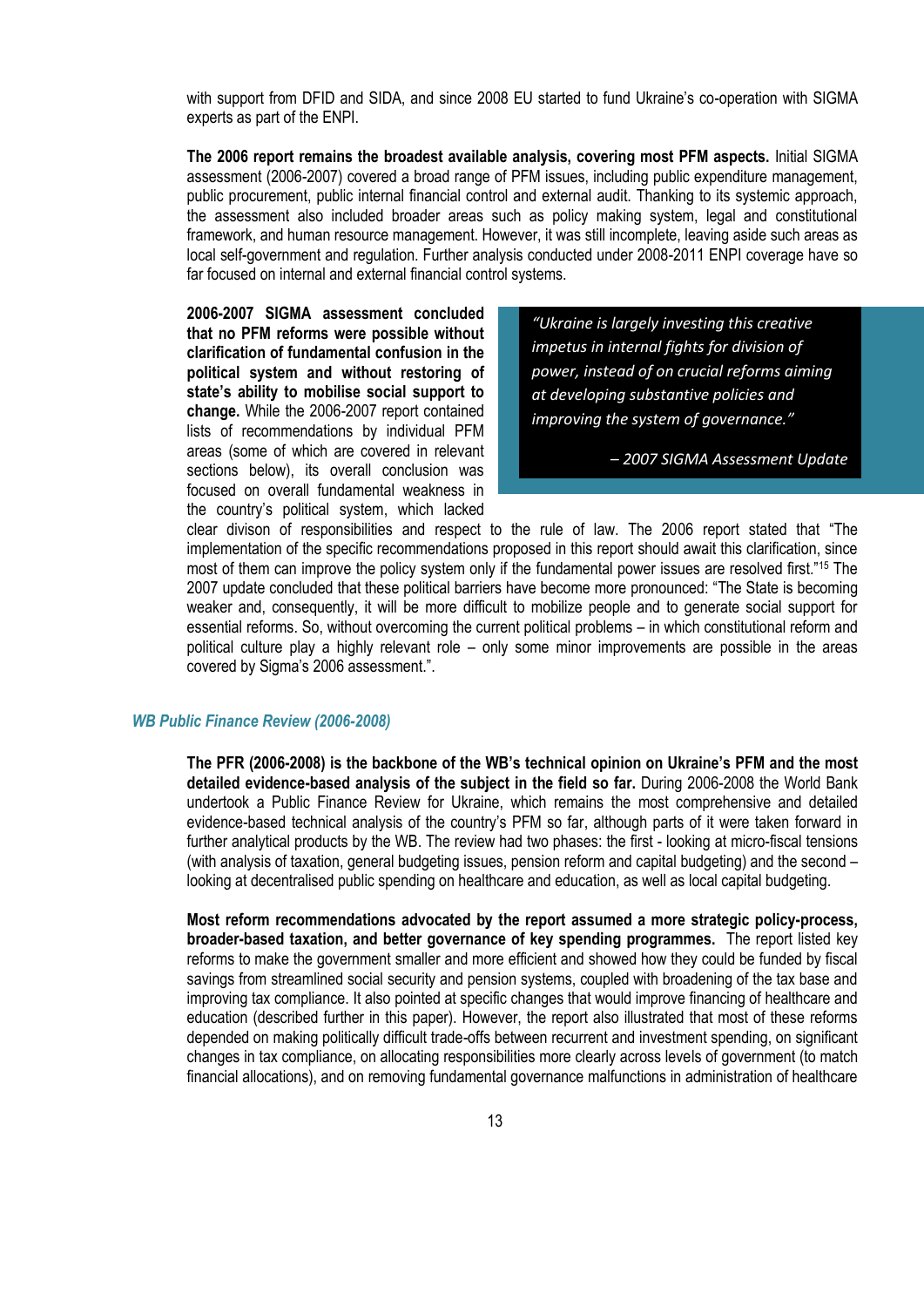and education, which create extreme inefficiencies in delivery of these services, including such problem as massive out-of-pocket financing of these sectors.

#### <span id="page-13-0"></span>*WB Country Partnership Strategy (2008-2011) and Crisis-Related Recommendations*

**WB CPS identifies Governance and Anti-Corruption as a cross-cutting theme for all activities.** As already discussed, WB considers lack of progress in institutional reforms to be the core obstacles to Ukraine's development. The CPS stated that based on the most recent evaluation, that "Ukraine's unexpectedly strong economic performance may not be sustained without a deepening of structural reforms

and improvements in public and private sector governance."<sup>16</sup> Respectively, the CPS identifies Governance and Anti-Corruption as key crosscutting themes for all issue-based activities supported by the WB in Ukraine.

**A specific focus in better governance which the WB has stressed since 2008 was public communications and building trust in the state.** As already discussed, analysis behind WB CPS revision in 2008 revealed that variable results in practical implementation of clearly

*"A key problem for Ukraine is the lack o f trust in public sector institutions, and the resulting low expectations trap: the public expects little from the state, but is in turn not willing to make much of an effort to advocate for improvements either."* 

*– WB CPS 2008-2001*

stated technical recommendations for reforms were explained with the lack of social consensus regarding desired development path for Ukraine. As a result, the CPS's vision of desirable support to reforms implied "building trust in public institutions and building demand for better governance".

**Public communications were at the heart of the WB's post-crisis recommendations to the**  Government<sup>17</sup>. Following the outburst of economic crisis, the WB has published its recommendations to the Government and actively participated in the public debates around the prospect for post-crisis fiscal consolidation. While these recommendations contained technical considerations, described further, the WB emphasised that "*the main message of [WB's] recommendations is that reforms in Ukraine are possible if they are properly explained. Citizens will accept change, including cuts in pension benefits and higher tariffs, if they see this as part of a package that also closes tax loopholes, reduces bureaucratic red tape, improves*  transparency and delivers more effective public services<sup>"18</sup>.

#### <span id="page-13-1"></span>*Post-crisis consensus on the risks of unaccountable growth in quasi-fiscal budget deficit*

**Pre-crisis recommendations noted that a way to better services was not in levying more taxes but in eliminating tax loopholes, spending more efficiently, and budgeting for long-term.** Already in previous technical papers, donors have shown that tax burden on the economy in Ukraine was already significant and that public spending was already high, but extremely inefficient. Respectively, they recommended that any increases in budget revenues should be achieved through widening the tax base through measures such as better administration of VAT, streamlining of payroll taxation, and eliminating existing tax loopholes. These recommendations also demonstrated that improvement in public services could be achieved not by higher spending but through administration and governance reforms, as well as through introduction of long-term budgeting framework.

**However, Ukraine's Government responded to the crisis by increasing inefficient expenditures through further tax squeeze, which showed that no institutions were in place to take on board technical recommendations.** As discussed earlier, economic crisis created significant fiscal pressures on Ukraine's budget. Shortage of funds made it even more obvious than before that Ukraine's traditional approach to increasing fiscal space for extra expenditures has been based on extremely myopic, confused and undemocratic political process. In particular, the key measures taken by two consequent governments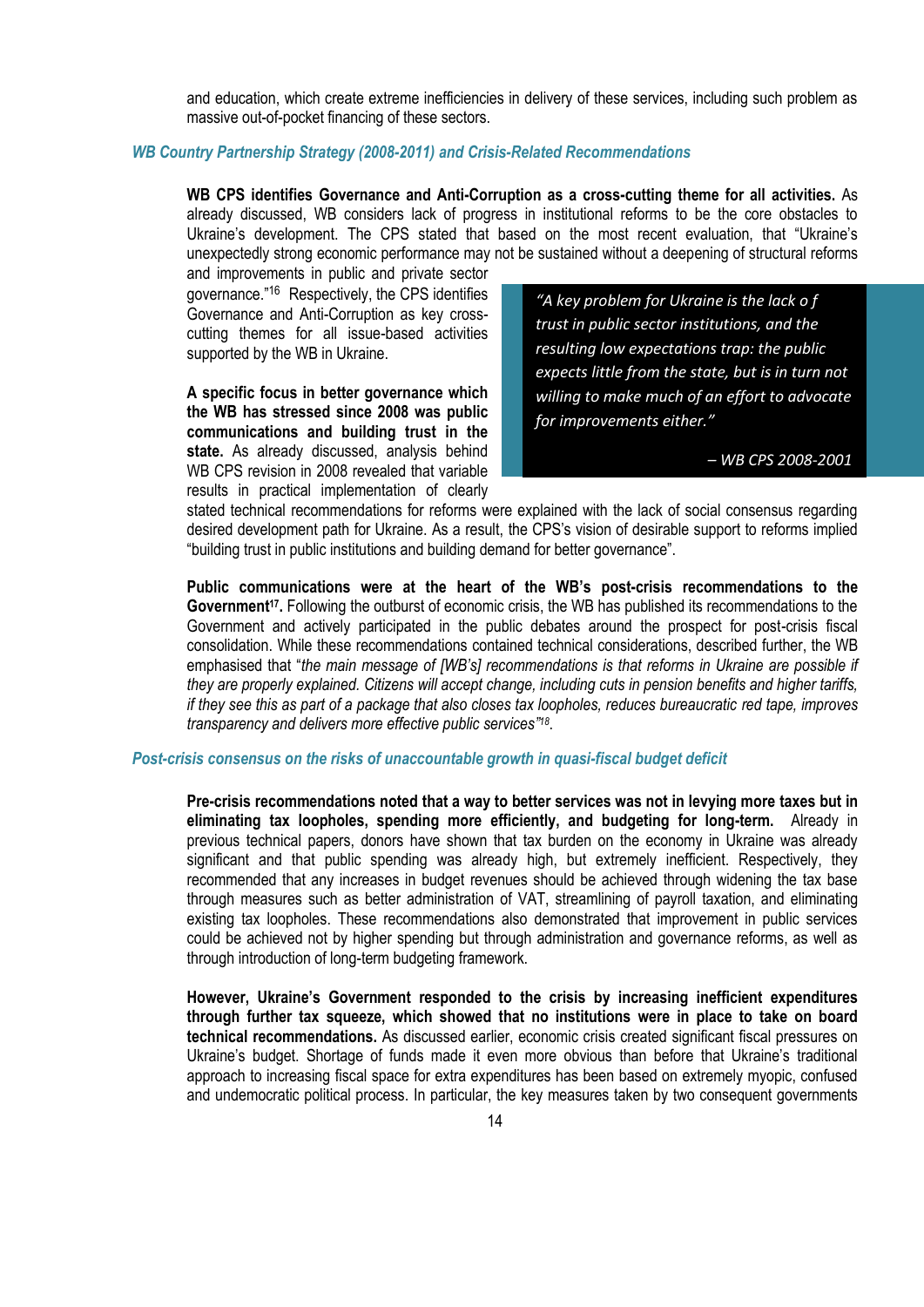during the crisis period (2008-2010) included progressive increase in nominal pensions, social benefits, and recurrent spending in social sectors without steps to release administrative inefficiencies and unfunded vertical mandates on local budgets. At the same time, the two governments progressively relied on funding this inefficient expansion with hidden and unsolicited quasi-fiscal borrowing such as VAT refund arrears, mandatory advanced tax payments, and wage arrears<sup>19</sup>.

#### <span id="page-14-0"></span>Macro-fiscal stability

#### <span id="page-14-1"></span>*Growing attention to weaknesses in macro-fiscal framework*

**Robust economic growth in 2000-2007 allowed Ukraine to maintain a stable macro-fiscal framework.** During 2000-2007 Ukraine achieved a substantial progress in macro-economic stabilisation and, e.g. according to WB CPS, "tended to perform well on macroeconomic results, even if crucial policy milestones were delayed". In these years, Ukraine's GDP grew at an average of 7,5%, and inflation remained moderate. Respectively, during these years, budget revenues expanded in line with GDP, easing borrowing requirements, and helping to reduce the debt-to-GDP ratio to less than 15%.

**Even during years of growth, donors pointed at a number of weaknesses in Ukraine's macro-fiscal policy framework, which would represent risks in less favourable years.** Already during those affluent periods, domestic and international observers noted the underlying economic growth was achieved primarily as a result of favourable terms of international trade which helped Ukraine to expand its exports of metals and chemicals. This meant that although Ukrainian economy was growing, it was highly vulnerable to the possibility of external economic shocks. Another unsustainable factor noted by observers was significantly undervalued currency, which was supported by the NBU's de facto peg of Ukrainian Hryvnia to the US Dollar. On the fiscal side, the government spent the years of economic growth increasing the share of public

consumption (which grew to 44% of GDP) without increasing public investment (which remained at 2% of GDP)<sup>20</sup>, and key reforms with macro-fiscal implications – such as Pension Reform and taxation reforms – were not implemented. Moreover, structural sectorreforms in key spending programmes such as healthcare, education, and social protection – have stalled, which made growing public expenditures increasingly inefficient<sup>21</sup>. Consequently, in its 2008-2011 CPS, the WB had chosen macro-fiscal stability as one of the two cross-cutting objectives for all activities in country.

**Some of the negative consequences of inefficient macro-fiscal policy-making started to show several years before the global crisis.** Given these intrinsic vulnerabilities, the

*"A massive turn-around in the savingsinvestment balance observed around 2004 has raised concerns that Ukraine may be pursuing unsustainable macroeconomic policies and needs a combination of fiscal tightening and greater exchange rate flexibility to allow external balance to be restored. Pre-election promises of further increases in public sector wages and transfers underline the concern that Ukraine may be over-heating."*

*- WB CSP 2008-2011*

macro-fiscal pressures have started to accumulate long before the global economic crisis, as was noted in the WB PFR in 2006. It showed that economic growth in Ukraine started to decelerate starting from 2004 (from 12,1 in 2004 to 2,5% in 2005), and that macro-fiscal framework was increasingly at risk. It illustrated that failures to reform taxation to ease the burden on businesses while improving compliance started to discourage private sector, and that growing public consumption is starting to create risks of inflation and growing interest rates, which would erode household wealth.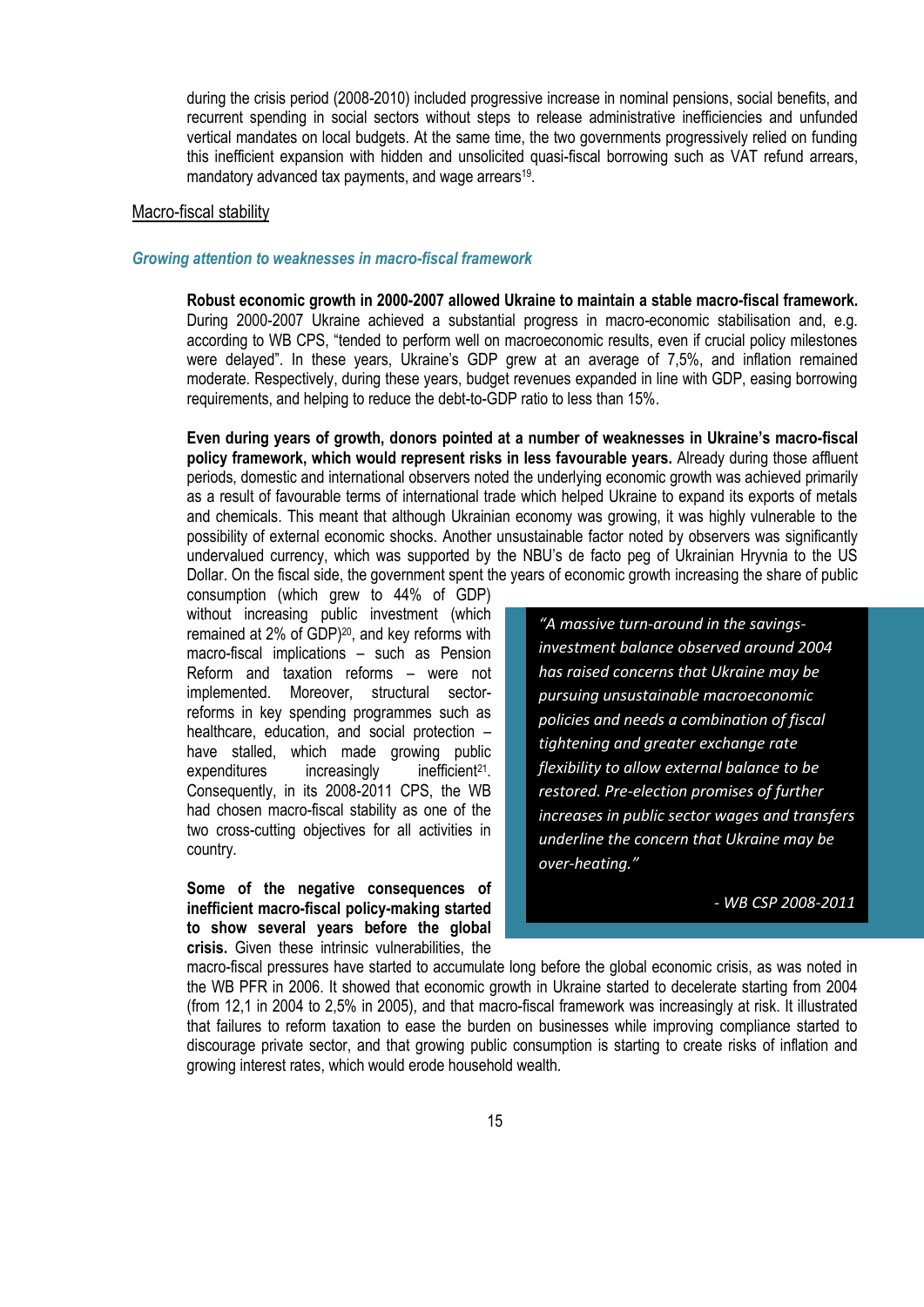**The crisis has reinforced earlier technical recommendations and created a financial leverage to drive these reforms in a form of conditions to IMF stand-by loans.** As the crisis unfolded, growing macrofiscal concerns materialised into growing public arrears on financial liabilities (such as wages and VAT refund arrears), soaring public debt, rapid contraction of the private sector, and extreme inflation rates which were highest in the world, following only Venezuela<sup>22</sup>. At the same time, emerged cash shortages have shifted the locus of policy-driving technical opinion on PFM priorities back to the conditionalities attached to the IMF stand-by funds, which were again urgently required. During 2009-2010, the IMF led the dialogue with the Ukrainian government on key macro-fiscal reforms as a prerequisite for releasing its stand-by loan. However, the essence of the technical recommendations within these conditions coincided with the earlier consensus on weaknesses in the macroeconomic and fiscal policies, and were supported by the key donors. These reform agendas are briefly presented below.

#### <span id="page-15-0"></span>*Broadening the Tax Base and Improving Compliance without Increasing the Tax Burden*

**The only way for Ukraine to expand its fiscal space without damaging macroeconomy is to widen the tax base and improve tax compliance.** The 2006 WB PFR<sup>23</sup> illustrated that any extra fiscal space that Ukraine would need to mobilise (e.g. in order to fund structural reforms) would need to be built by expanding the scope of assets or income streams which are subject to taxation (the tax base), rather than increasing the tax rates. It showed that the tax burden on the private sector was already very considerable, and that further increases in the tax rates would slow down economic growth. On the other hand, the government should expect that additional public funds would be required to finance structural reforms in key social sectors and in case if external economic shocks would change the positive dynamics of budget revenues (as it happened by 2008). The only way to collect such extra revenues without damaging macro-economic implications would be to eliminate current exemptions and loopholes which allow significant amounts of assets and incomes to remain outside taxation system.

#### **The WB PFR listed the following potential sources of how Ukraine's tax base should be expanded:**

- Elimination of sector-based **tax exemptions and privileges** (e.g. VAT exemptions in agriculture and pharmaceutical sector or EPT privileges ).
- **Reparation of the simplified taxation system**, in order to eliminate opportunities for large enterprises to enjoy the benefit of considerably smaller taxes designed in support to small and new businesses (e.g. by rationalising eligibility criteria).
- Improvement of compliance with the VAT liabilities by resolving the problem of **VAT refund fraud**. Current distorted system of VAT administration allows fraudulent agents to account the bulk of added value on accounts of missing traders, minimising tax liabilities within the country and claiming fictitious refunds of this tax through pseudo-export.
- **Elimination of free economic zones,** which represent packages of tax exemptions which are extremely vulnerable to manipulation. There is very little the government can do to restrain economic agents from outside the eligible territory to benefit from its exempt status unless this territory is protected by

*VAT exemptions granted to pharmaceutical products may appear reasonable on the surface (with people buying cheaper /tax free medicines) but anecdotal evidence suggests that this exemption is used by pharmaceutical companies and their distributors as an implicit price mark-up instrument. Thus, the distributional impact of this tax expenditure may be quite inequitable, contrary to the original intent.*

*- WB PFR 2006*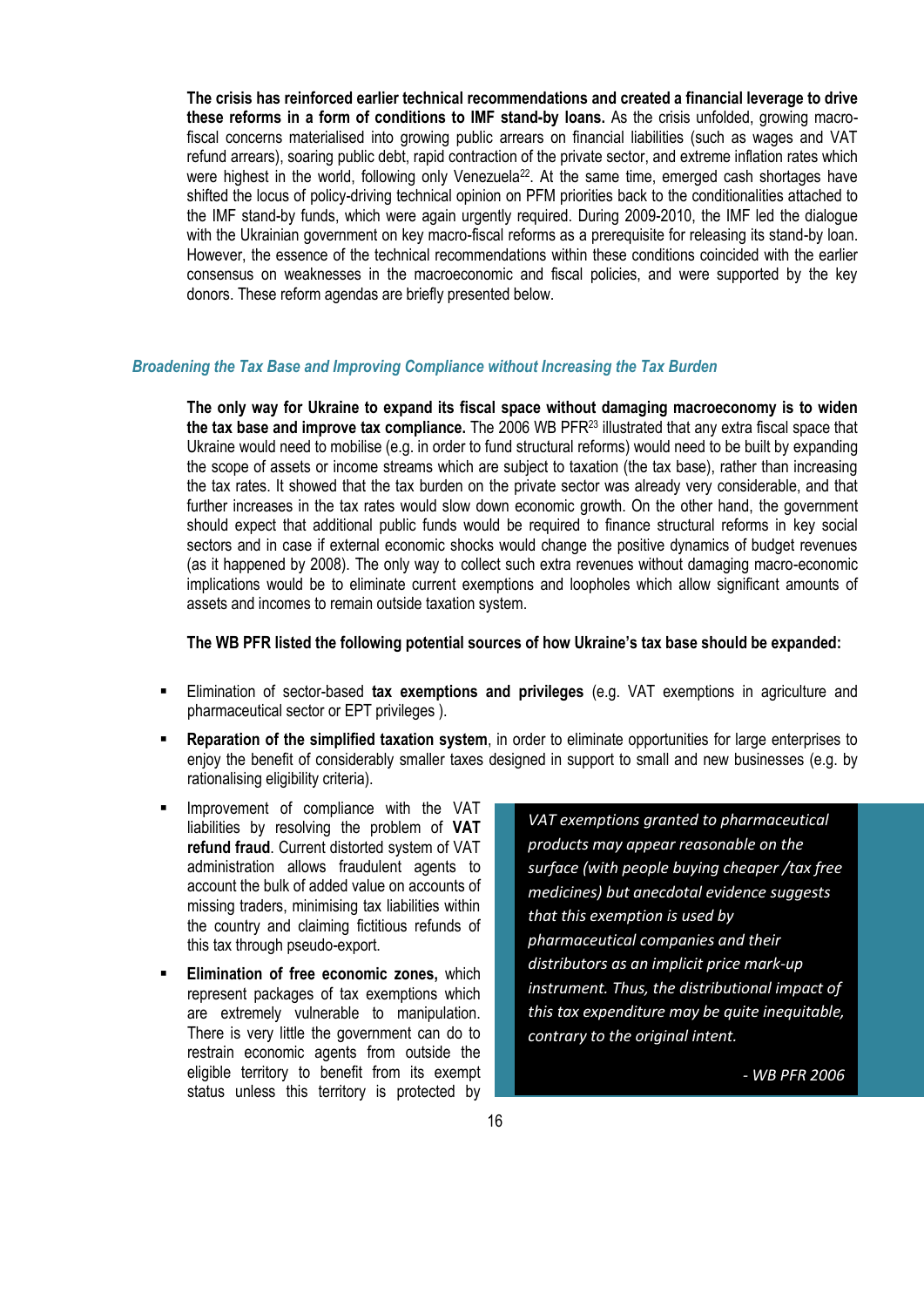enforceable customs controls. At the time of the PFR, Ukraine was on the path to gradual reduction of free economic zones which started in the beginning of 2005. The PFR acknowledged this positive trend and raised this issue as a reminder of the importance of finalisation of related reforms. It is notable that the policy of granting free economic zone status has returned to the Government's agenda in 2010<sup>24</sup>.

**A major tax loophole not listed by the PFR but noted by another WB project is privileged taxation of profits of insurance companies.** One other major tax loophole which should be eliminated to widen the current tax base, not mentioned by the PFR but attacked by another WB-funded project is current regime of taxing profits of insurance companies. During 2003-2004, the WB project to Support to Advisory Board to Inter-Ministerial Council for Financial Sector Policy Development produced its recommendations on reforms in taxation of financial services, which paid a significant attention on the insurance taxation problems. It noted that according to Ukraine's current system, turnover of insurance companies is taxed at 3%, compared to 25% for regular business. This means that any company can deduct billions of profits as insurance of non-existent risks in a captive insurance company, which would pay a much lower tax on these amounts. Moreover, insurance companies can avoid even these tax liabilities by re-insuring non-existent risks in foreign offshores. This loophole allows Ukrainian companies to use the national taxation system as a legal national offshore and avoid very significant tax liabilities.

#### <span id="page-16-0"></span>*Pension Reform*

**The 2006 WB PFR provided evidence-based illustration of macroeconomic unsustainability of the Ukraine's current pension system.** The PFR illustrated that Ukraine's pension system is experiencing an extreme fiscal stress, which would intensify as the population's average age would be increasing. This stress is caused with the inability of the current pay-as-you-go (PAYG) system to ensure sustainable financing of growing pension expenditures.

**The key challenge of the pension reform in Ukraine is the need to coordinate it with tax reforms.** Analysis in the PFR acknowledged that during the previous years Ukraine created a legal platform and a wide consensus around the need to transfer to multi-pillar system which would include mandatory and voluntarily fullyfunded state pension insurance. However, it noted that actual implementation of this reform remained unaccomplished and challenging task.

One of the key challenges to introduction of the second pillar is the need to mobilise considerable funds to support this mechanism without raising tax rates and jeopardising macroeconomic stability (as discussed in

*"The main driver behind the high growth of current (and total) expenditures is a rapid increase in pensions. The current level of pension expenditures is one of the highest in the world, and is draining resources from other programs and uses. (...) Pension payments grew from 9.2 percent of GDP in 2003 to 15.3 percent of GDP by 2005, while in parallel the pension system balance went from a small surplus in 2003 to a 3 percent deficit in 2005."* 

*– WB PFR 2006*

earlier section). Therefore, PFR explained that the only path to continuation of this reform lied through the widening of tax base and especially through reforms in payroll taxation, including: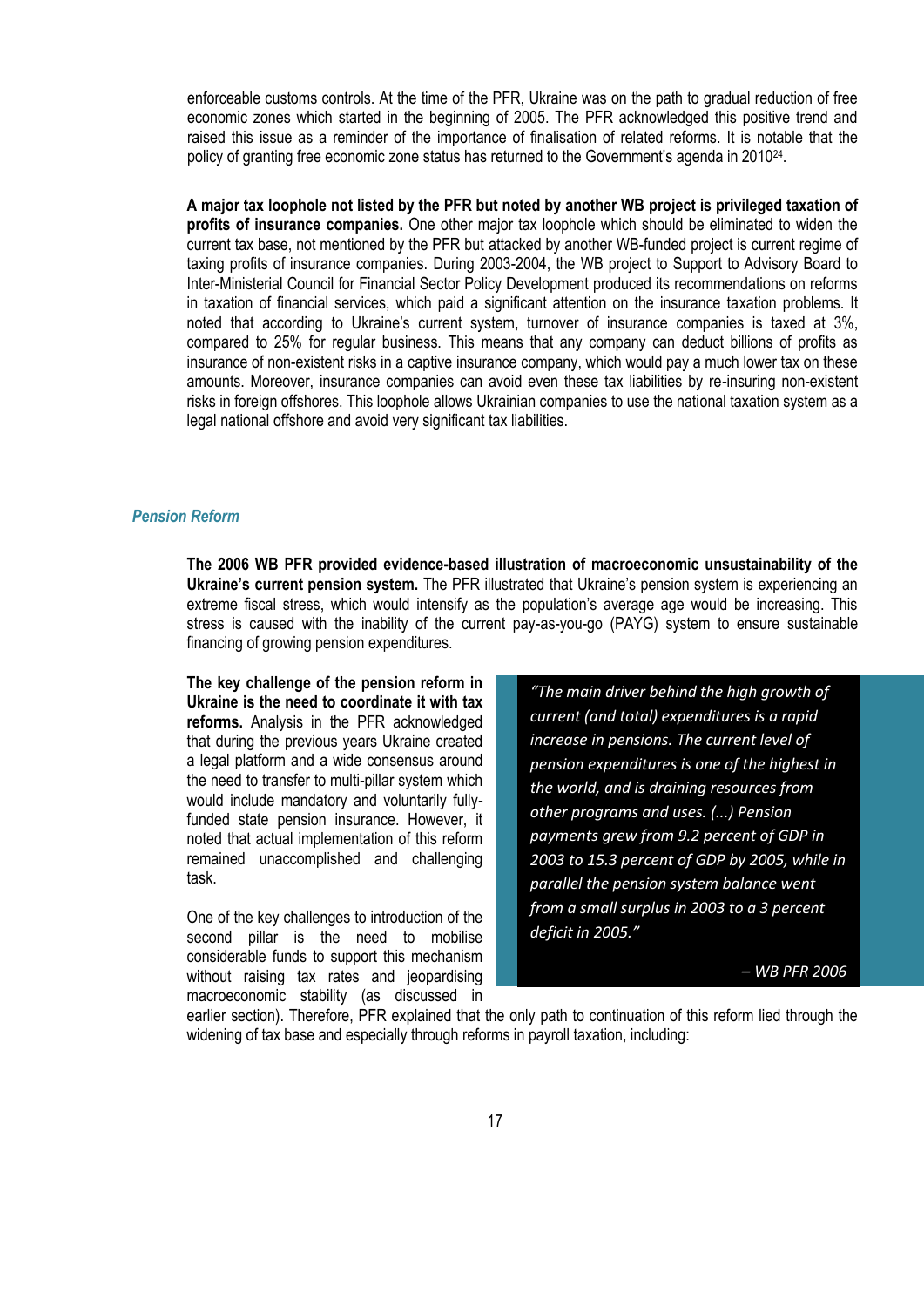- Unification and rationalisation of the payroll taxation rates, and streamlining administrative responsibilities for payroll taxes, which are currently fragmented across four diverse structures, redirecting them to the Pension Fund.
- **Introduction of a clear coordination mechanism between the Pension Fund and the State Tax** Administration, which should act jointly to minimise possibilities for tax manipulation and minimisation;
- Strengthening the analytical capacity of the Pension Fund to address manipulations in social insurance payments;
- Reforms in the simplified taxation system, which currently allows to minimise social insurance payments.
- Increase female retirement age from 55 to 60 years by 2017, with an increase of 6 months per year.
- Lengthen the required contribution period for eligibility for a full minimum pension to 30 and 35 years for women and men, respectively
- Suspend the increase in pension benefits up to subsistence minimum if pensioner continues to work.
- Replace minimum pension with means tested benefits for any pensioner whose family's per capita income falls below the minimum subsistence level.
- **Introduce a regular contribution rate for those taxed under the simplified tax system.**

#### <span id="page-17-0"></span>*Macroeconomic unaffordability of growing public spending on current consumption*

**Already in 2006, the WB was concerned about growing share of consumption expenditures in the government's budget.** The 2006 WB PFR looked specifically on the problem of Ukraine's growing public spending on consumption expenditures. It noted that "the concept of fiscal space is another way of looking at the fact that resources are always limited, and thus, for any sustainable fiscal program, resources and plans for allocation must add up. When a government puts more public resources into recurrent spending (e.g., wages, pensions, subsidies), it takes up more of the "fiscal space" that could be granted to its reform program and to growth-enhancing public investments in human and physical capital. In the absence of excess fiscal space, increases in investment and aggregate spending increase fiscal deficits and lead to higher debt and accelerated inflation. But ignoring key productive investment needs would keep growth rates at low levels."

**The PFR recommended significant strengthening of institutional capacity to ensure fiscal discipline and strategic budgeting.** Statistical modelling for several scenarios of Ukraine's development already in 2006, presented in the WB PFR, demonstrated that although implementing recommended reforms could help Ukraine to increase its fiscal space, using these savings strategically would require a considerable change in budgeting approaches. In particular, fiscal authorities would need to develop better capacities to maintain fiscal discipline, ensuring that funds are spent within affordable limits, and according to strategic, rather than short-term, policy priorities.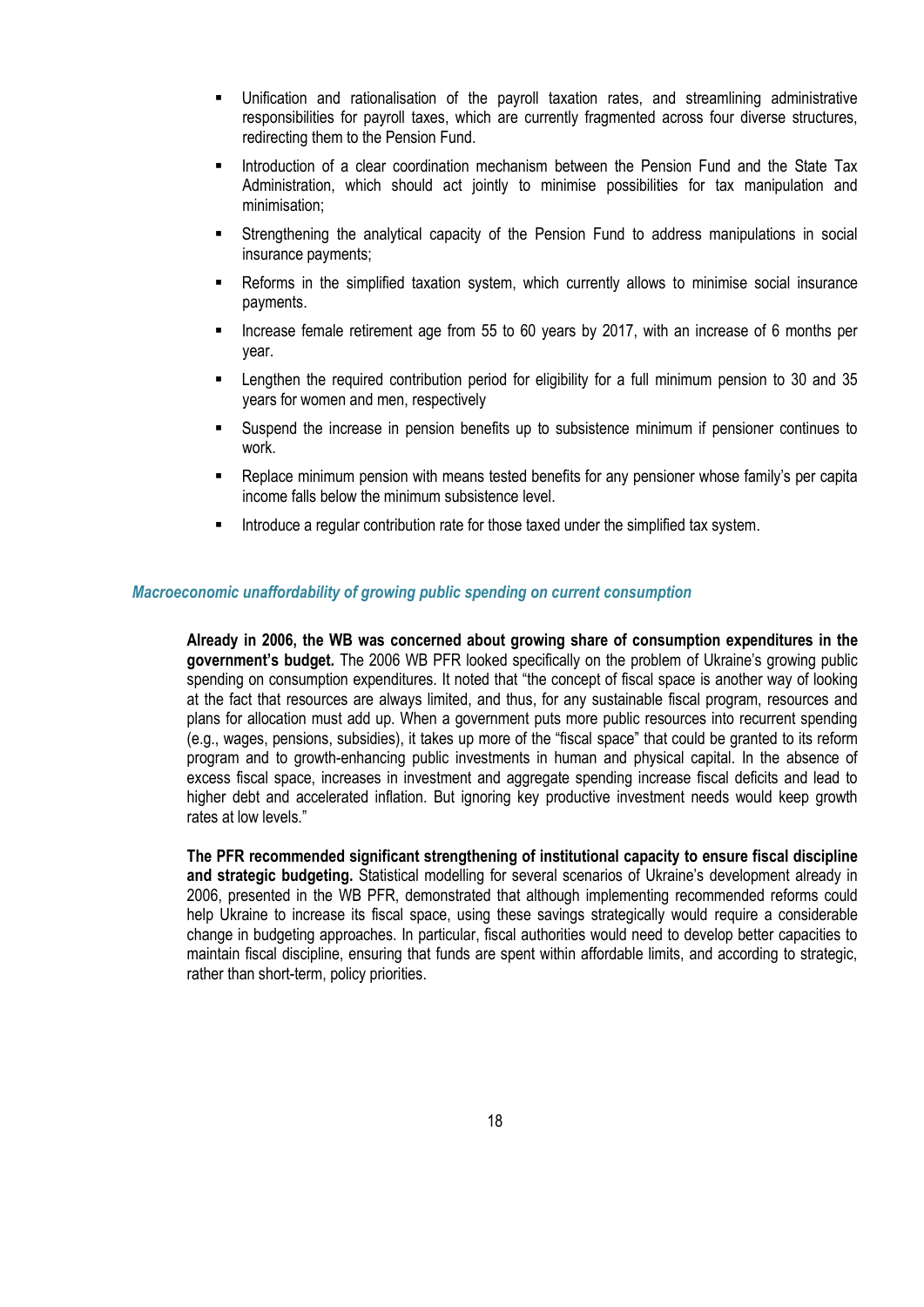**2006 WB PFR warned Ukraine against unsustainable increases in public borrowing.** Analysis of public debt sustainability for Ukraine provided in the PFR in 2006 illustrated that despite significant improvement in the debt management practices and in the debt-to-GDP ratio, Ukraine did not have much room to increase its borrowing given its contingent liabilities which were significant already at the time of that report.

#### <span id="page-18-0"></span>Quasi-fiscal activities in the energy sector as macroeconomic and social risk

**Rationales of donor engagement in the energy sector has traditionally been highly variable.** Historically, the rationales of donor engagement in the energy sector has been even more variable than in other development domains. For example, the EU maintained its co-operation with Ukraine under the joint objectives of energy market integration and energy security. On the other hand, the WB pursued reforms in the energy sector primarily as part of its support to enhancing Ukraine's economic competitiveness through higher energy efficiency, and better delivery of key services to population. Along the same lines, EBRD had supported investment into restructuring and modernisation of Ukraine's energy system at national and sub-national levels.

**However, a joint concern of key donors throughout post-independence period has been the tradition of Quasi-Fiscal Activities in the energy sector, typical for post-soviet countries.** As most Former Soviet Union countries, Ukraine has developed a practice of forcing publicly-owned energy companies to operate at a loss (usually by keeping regulated tariffs below full cost recovery and tolerating arrears in payments) and covering resulting corporate deficits by public funds. Because of this need to cover emerging losses in the energy sector from the budget, this practice is known as Government's "Quasi-Fiscal Activities" (QFA).

**Ukraine's history of QFA in energy sector has followed a U-curve, improving around 2005-2006, but deteriorating to the point of macroeconomic emergency by the time of this report.** In 2005, most donors declared that financial health of Ukraine's energy sector remained a significant problem but had markedly improved since independence. Initial quasi-fiscal activities in the sector were related to keeping energy tariffs below market rates and poor payment discipline, but these areas were quickly improving. In particular, payments collection has doubled over 2000-2004 and average energy tariffs have been increased<sup>25</sup> . The WB estimated that during 2001- 2004, QFA in the energy sector in Ukraine fell from 8% of GDP to a "still-high 6%". However, revisions of gas supply agreements with Russia launched in 2006 created a new pricing mechanism on the energy market which proved to be detrimental for the financial balance of the Ukraine's Naftogaz – a state-owned company monopolistically responsible for extraction, transportation and processing of natural gas and oil. In 2006, the WB estimated that the impact of the new pricing structure on the consolidated quasi-fiscal deficit of the state-owned part of the gas sector would increase moderately during 2007<sup>26</sup>. But as the pricing mechanism continued to evolve over the next years, the negative impact intensified.

**In 2009, Naftogaz encountered palpable risks to its financial viability, absorbing state support equal to 2.5% of the country's GDP**. In 2009, price differential between import of gas and its further sales to households and utility companies, coupled with low payment discipline, created a financial pressure on Naftogaz, putting its viability at risk and creating emergency pressures on the budget to provide respective support (see Figure 2). According to IMF, during 2009 the Government transferred 2,5% of GDP in "recapitalization" bonds to Naftogaz, on top of additional borrowing by Naftogaz from other sources in

*"Fiscal management to date has been conservative, but political instability has led to election promises that if fulfilled could be fiscally costly. Fiscal expansion would risk overheating the economy, with further rises in inflation, growing external imbalances and the potential risk of a hard landing."*

*– WB CSP 2008-2011*

the amount of USD 1.6 billion. IMF also estimated that if current policies do not change, its deficit could reach 1.5% of Ukraine's GDP in 2010<sup>27</sup>.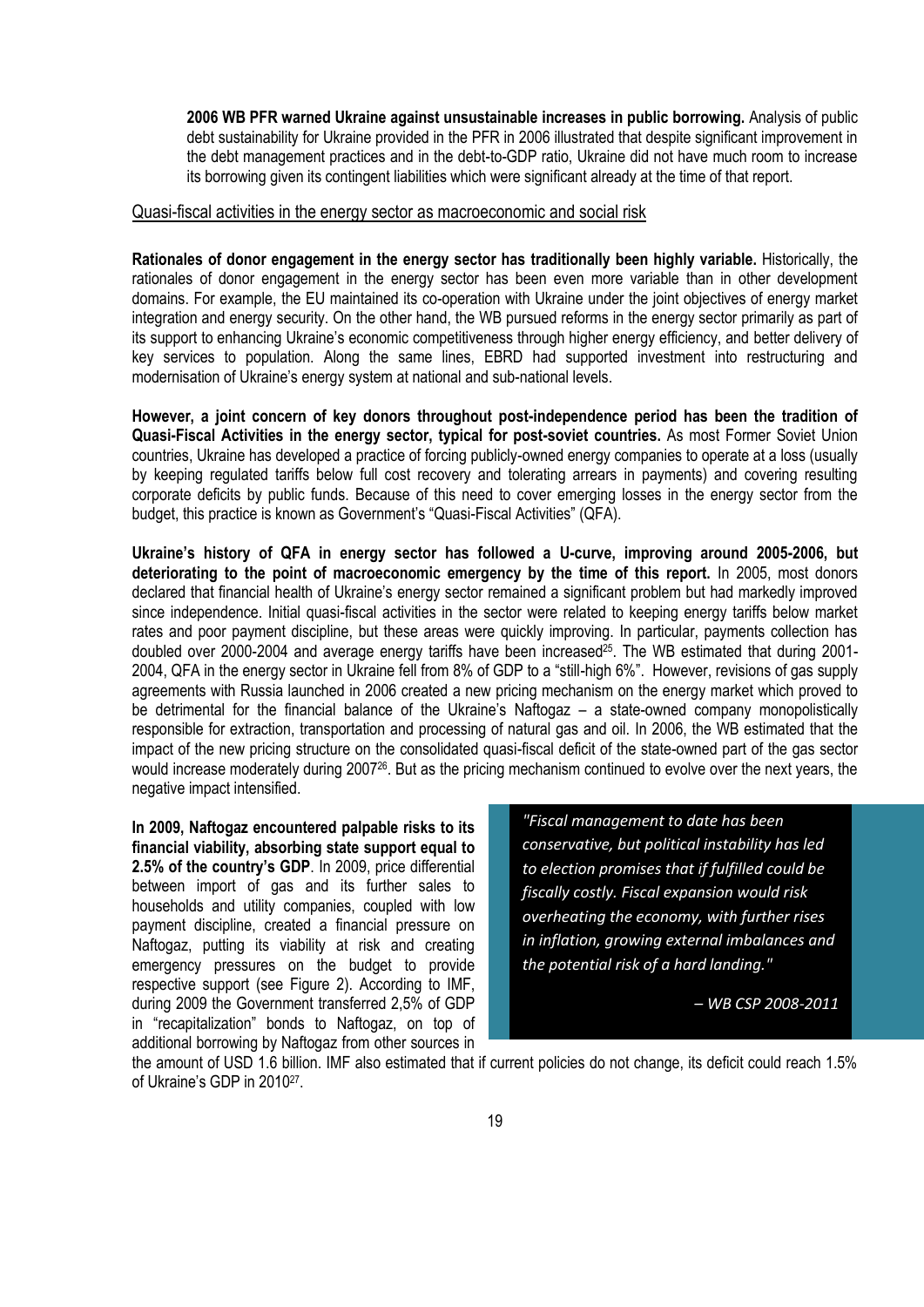**Figure 2. IMF Estimates: Gas Prices as of May 1, 2010<sup>28</sup>**



Source: IMF staff estimates.

**By 2010, most donors commenting on the state of Ukraine's public finance in the context of the recent economic crisis noted that restoration of the financial balance of Naftogaz became a major macro-fiscal concern:**

- **The WB CSP 2008-2011** noted that the future DPL 11 would support, among other priorities, restructuring of energy debts, reduction of quasi-fiscal deficits in the energy sector, and enactment of a law making the national energy regulator independent;
- **The EBRD country strategy approved in 2007** establishes among its focus areas reforms in the gas sector, including restructuring and corporatising Naftogaz, strengthening its transparency and governance, as well as raising domestic gas prices to cost recovery levels<sup>29</sup>.
- **The EU-Ukraine Association Agenda priorities for 2010** included a list of measures including: work towards Ukraine's rapid accession to the Energy Community Treaty, strengthening capacity and independence of the national energy regulator (NERC), reforms in tariff and gas pricing, including payment

discipline, bringing Ukraine's market in natural gas in line with relevant EC norms, full implementation of commitments in modernization of the gas transit network, and acceleration of work toward integration of Ukraine's power system into central European electricity network<sup>30</sup>.

 **The IMF 2010 Stand-By Arrangement**  includes among major reform objectives to be supported by this loan the reformation of the

*Continuing to modernize the gas sector and to restore the financial viability of the stateowned gas company, Naftogaz, are crucial to creating a viable and competitive sector that does not drain scarce budgetary resources.* 

*– IMF, 2010*

Ukraine's energy sector to restore financial viability of the Naftogaz. One of the conditions is elimination of the Naftogaz deficit starting in 2011, including through gas tariff increases and a price mechanism that depoliticizes price setting of public utilities. This includes: gradually bringing domestic gas prices to importparity; strengthening social safety nets to limit the impact of the large gas price increases on the poorest segments of the population, strengthening payment discipline and liberalization of the gas sector and unbundling of Naftogaz.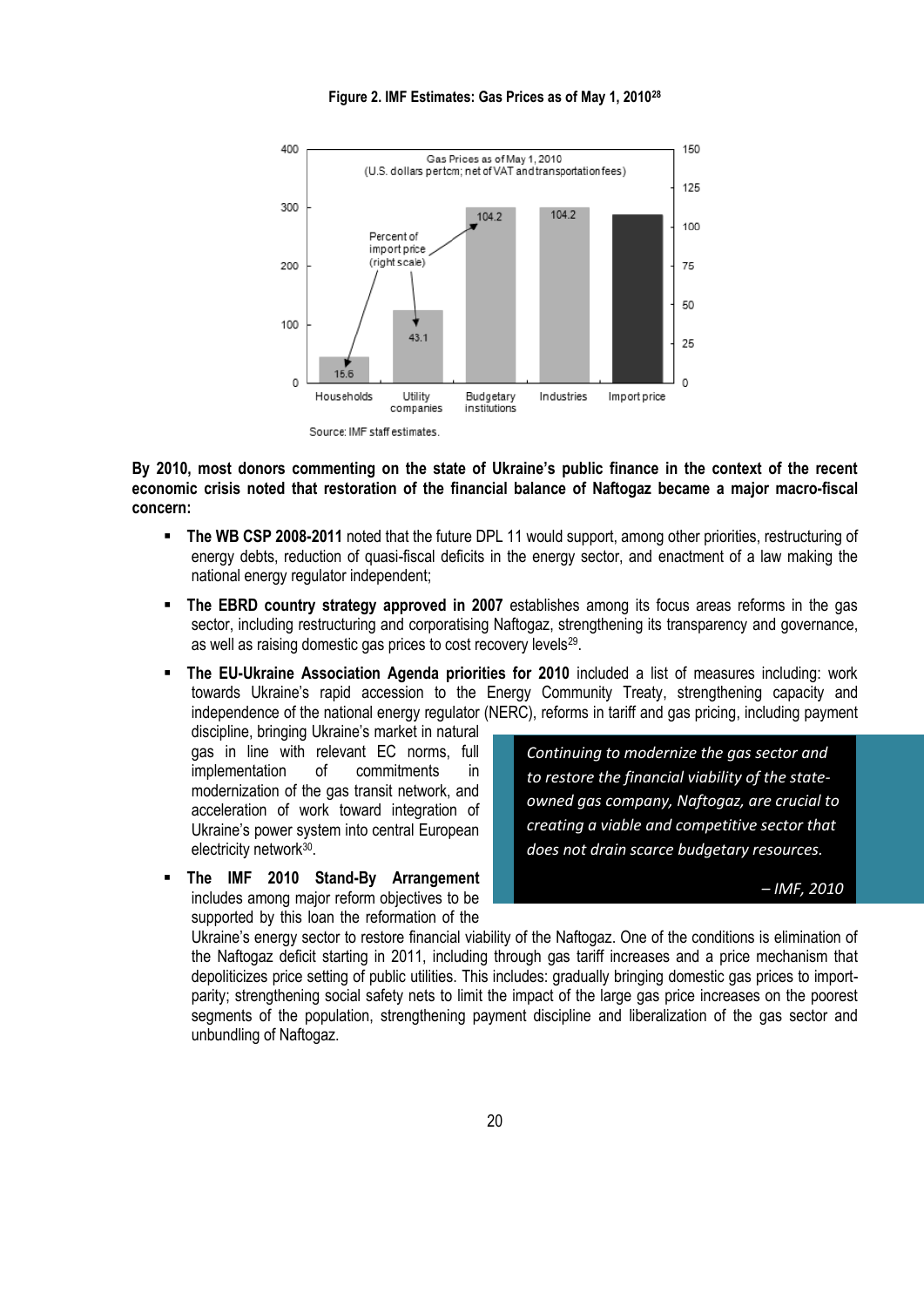**The mechanism of state support to Naftogaz creates extra fiscal inefficiencies.** While any quasi-fiscal activities have impact on the budget as an extra spending liability, the deficit of Ukraine's state-owned energy sector creates an additional complication because of the way it is funded.

- **Current subsidization of Naftogaz benefits richer population much more than the poor.** First of all, the current mechanism of state support to Naftogaz includes a significant subsidy which covers the company's loss resulting from the difference between gas purchase price and the lower gas tariffs at which it charges municipal utilities. This subsidy is highly regressive: the households benefit from this state support in proportion to their consumption of energy, which grows together with incomes. In other words, the current subsidy benefits richer households much stronger than poorer ones. On the other hand, if the tariffs were increased, it would have been paid mostly by the middle and upper consumption expenditure groups, and mostly richer urban population, while the impact on poorer categories could be compensated with a much smaller social transfer in comparison with the current subsidization of the Naftogaz $31$ .
- **Current package of state support to Naftogaz is opaque and distortive for the economy.** Secondly, state support to the energy sector is exercised through a set of complex financial instruments in addition to the above mentioned direct subsidy to Naftogaz (such as budget support to state-owned banks against their privileged loans to Naftogaz, restructurisation of tax liabilities, etc). Most of these instruments lack transparency and distort respective markets.

### <span id="page-20-0"></span>*Public Services Delivery*

#### <span id="page-20-1"></span>General concerns: the Holy Grail of policy-based budgeting

**The key theme in international recommendations to Ukraine's public expenditure reforms resonates with the standard development agenda for this area, which focuses on multi-year policy-based budgeting.**  International development organisations recommend most developing countries, including those in CEE/CIS, to reform their PFM systems along a standardised policy budgeting framework, with a strong emphasis on MFBF, MTEF and a set of programme-budgeting techniques. The key function of this toolkit is to transform PFM to make it more realistic, strategic and efficient. Respectively, it includes, for most aid-recipient countries including Ukraine, eight broad recommendations borrowed from the OECD own PFM experience<sup>32</sup>:

- Achieving budget savings through more robust central controls or by providing greater flexibility to managers and organisations in reallocating funds within budget line items to reflect changing conditions and priorities;
- Restructuring budgets to include expenditures for all government activities, global budgetary targets, hard budget constraints, and program allocations to facilitate results monitoring and evaluation;
- A multiyear budget linked to a realistic fiscal policy and revenue estimates;
- Regular use of performance information in monitoring against targets to facilitate accountability and manage performance;
- Shifting from cost accounting toward accrual accounting;
- Shifting from compliance auditing toward performance auditing;
- Computerized information systems providing timely financial and related information to all parties in the budget process;
- Greater use of devolved budget management and market-based mechanisms, such as user and capital charges, market testing, outsourcing, and performance agreements.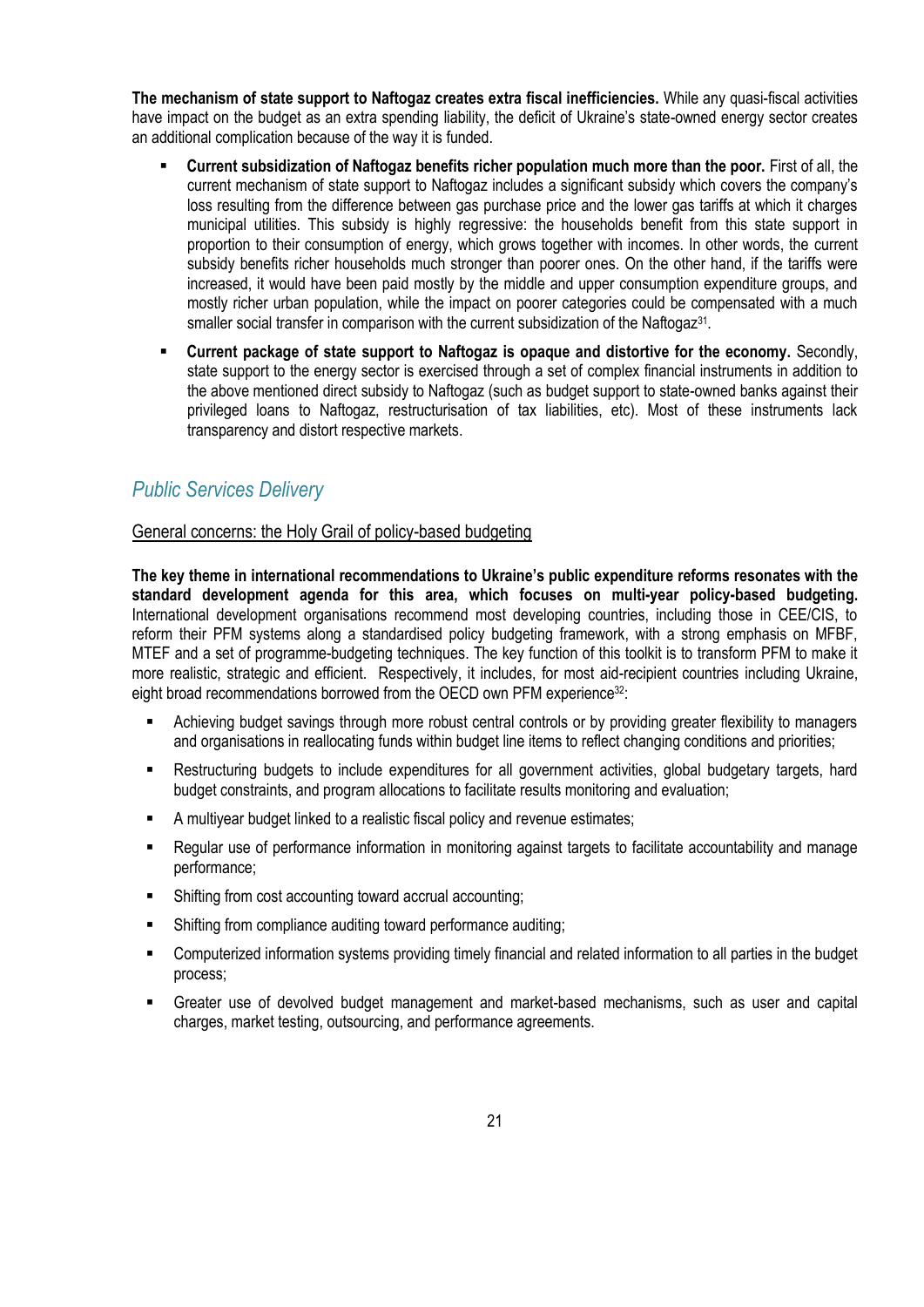**Given Ukraine's low dependence on aid and weakness of its own political institutions, initial standardised policy-based budgeting recommendations have not performed well in Ukraine.** Most assessments of the

progress of PFM reforms in developing and transition countries openly admit that one of the key drivers for accepting this reform agenda for recipient countries was often the attached possibility of access to aid funds33. However, as already discussed, international development assistance is relatively insignificant to Ukraine in financial terms, representing about 1,7% of its GDP in 2010<sup>34</sup> - as is typical for middle-income countries. Moreover, Ukraine was recognised by key donors as an illustrative example of numerous institutional and contextual limitations to applying standardised recommendations for policy-budgeting reforms in complex government systems. The central idea of policy-based budgeting - a committed political consensus<sup>35</sup> (at the level of national development programmes or sector reform strategies) - proved very

*Neither policy budgeting, nor any of its individual tools, have strict, universally accepted definitions or methodologies: they represent a system of broad principles which help to link policies to budgets. (…) What matters in policy budgeting is the essential idea of a political consensus and commitment to choices of how to reconcile strategic goals with limited funding opportunities.*

*– N. Petkova, 2009 <sup>32</sup>*

difficult to achieve in Ukrainian context given considerable problems in distribution of responsibilities across agencies, sectors, and levels of government, as well as weak tradition of responsible and accountable public administration.

**One of the biggest obstacles to policy-based budgeting in Ukraine is lack of clear and accountable division of responsibilities for policy making and delivery across levels of government.** All major sectors of basic public service provision in Ukraine include significant participation of sub-national levels of government. In particular, the bulk of spending programmes in healthcare, education and social services to vulnerable population groups is administered via sub-national budgets. According to the WB PFR, local spending on education accounted to 64.1 % of total consolidated education expenditures in 2006, and local budget on healthcare in that year was 79.3%. Moreover, housing and communal services are funded almost fully from local budgets. Local spending is also critical to other sectors, such as transportation. At the same time, despite significant reforms in intergovernmental relations in the last decade, this reform remains incomplete, which creates fiscal pressures on all government tiers, perpetuates political risks, and makes it impossible to exercise coherent and realistic policies in any of the decentralised expenditure sectors. In particular:

- **Political and administrative relations between levels of government remain ambiguous**, ineffective and create conflicts of interest, especially at regional and sub-regional levels.
- **There is a sharp mismatch between fiscal and administrative responsibilities in all social sectors, imposing considerable unfunded mandates.** Local governments have very low discretion in allocating funds and administering respective programmes. Administrative decision-making (including facility-level budgeting) is subject to a rigid vertical structure of input norms, dictated by central line ministries. These norms are contained in ministerial guidelines dictating the amounts of staffing and other resources based on existing infrastructure inputs, but also in constitutional prohibition of closing facilities in healthcare and education. These norms are also the key principle behind budgeting at the facility level and negotiating these budgets with local governments. One consequence is imposition on local governments of vertically protected recurrent spending, including half of the total public wages. Some decisions on local approaches to service provision are also stimulated by incentives built in the transfer formula as described earlier.
- This input based budgeting, which permeates the system, creates **strong negative implications for technical and allocative efficiency in key sectors,** where the quality of service delivery is deteriorating at dramatic rates.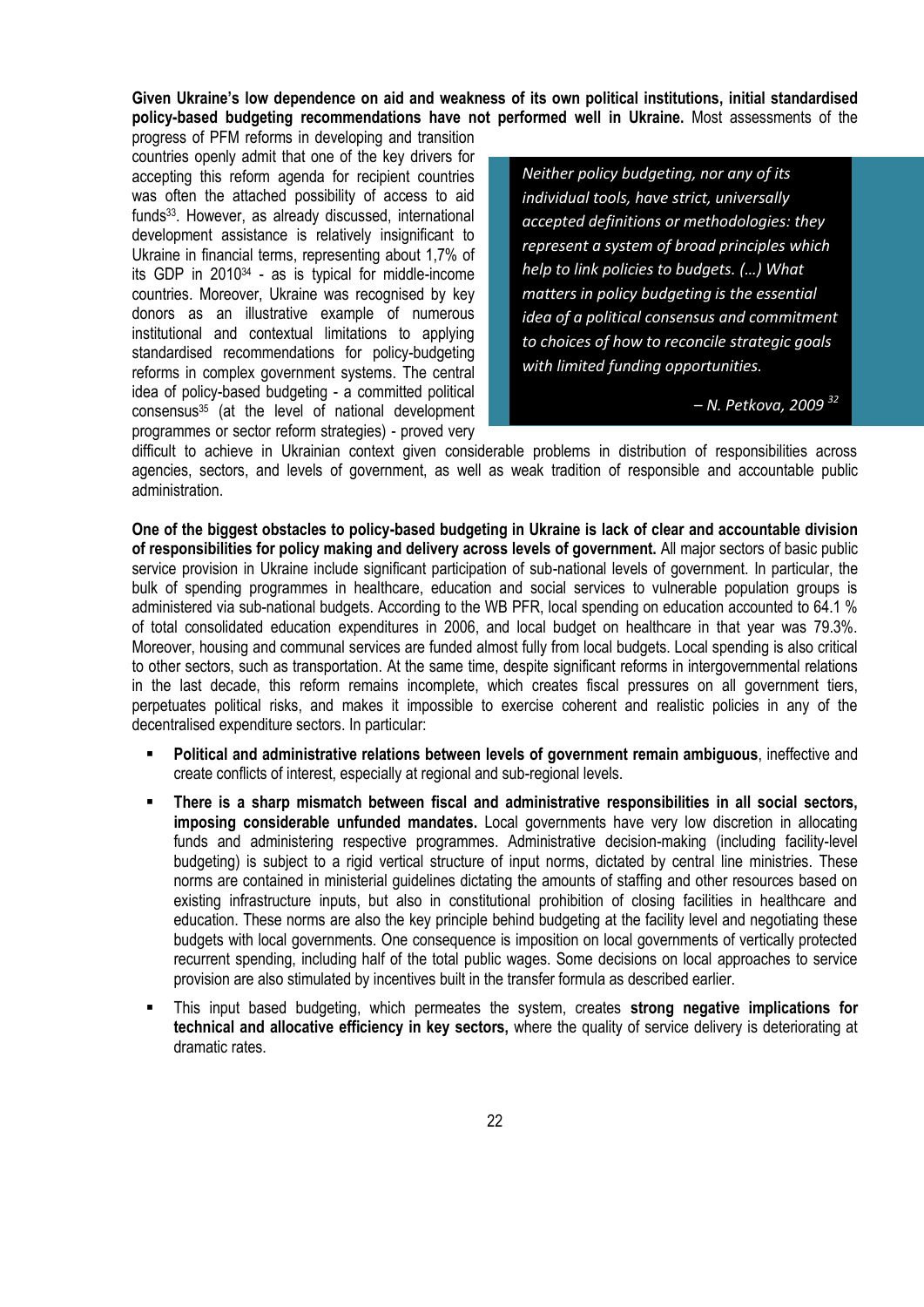**Donor recommendations on sector-based reform focus increasingly on the need to streamline intergovernmental fiscal relations.** In the recent years, donors have increasingly recognised these specific challenges and significantly expanded the focus of their sector-based technical analysis to include relevant aspects of intergovernmental fiscal relations, policy-making process, and institutional development. As explained by further sections, while many development organisations tend to focus on sectors and reform aspects which are more relevant to their respective country strategies and institutional philosophies, their outputs increasingly capture general concern related to fiscal decentralisation.

- **DFID, Facilitating Reforms in Social Services in Ukraine project (FRSSU) (2004-2008),** (Institutional origin/focus: poverty reduction and provision of basic services to vulnerable population groups). The project worked at the central, regional and local level to understand and remove barriers to efficient provision of services to vulnerable population groups. It concluded that one of the key challenges to reform was inefficient policy-making process, including inefficient allocation of financial and administrative relations across levels of government. Excessive centralisation of policy function at the national level makes it impossible to deliver services through social commissioning and target them effectively to the needs of the clients. The project recommended to work on strategic reforms in the ways responsibilities are divided between tiers of government through informal policy dialogue and gradual transfer of knowledge on the basis of the Europeanisation agenda.
- **EU, Developing Integrated Social Services for Exposed Children and Families Project (2006-2007),** (Institutional origin/focus: protection of human rights). Although the project worked on a specific localised pilot of a new service for children and families, it concluded that successful implementation of the integrated services for vulnerable groups and introduction of other alternative services was restrained by weaknesses in the overall decentralisation arrangement in Ukraine. In particular, it illustrated that sustainable financing for new services could not be secured through a mistakenly popular idea of introducing respective variables into the current intergovernmental transfer formula, which merely redistributes existing limited pool of funds. It also showed that wider opportunities for alternative services were possible only through delegation of wider policy autonomy to sub-national governments, making it possible for them to engage into purchaser-provider models of social service procurement.
- **WB Public Finance Review, Phase II: Improving Intergovernmental Fiscal Relations and Public Health and Education Expenditure Policy (2007-2008)<sup>36</sup> ,** (Institutional origin/focus: effective delivery of basic services to population). This analytical report consolidated significant statistical evidence to illustrate that although sub-national budgets in Ukraine play a large role in allocating public expenditures, they are tightly restrained in their ability to determine spending structure and allocate expenditures within sectors. This mismatch between financial and administrative responsibilities creates major obstacles to efficient spending. Moreover, the report noted that local government have very small incentives and possibilities to raise their own revenues or to borrow, which makes them excessively dependent on central transfers.
- **Joint WB-EC Initiative on the Development of Human Capital for Economic Growth, Competitiveness and Innovation in Ukraine (2008),** (Institutional origin/focus: labour market integration, economic competitiveness). One of the thematic papers produced by this initiative looked specifically into financial management for better results in education and training in Ukraine<sup>37</sup>. This paper reinforced the importance of: (i) the linking of policy, planning and budgeting together with improved capacity for planning at each level directed towards achieving measurable and realistic results; (ii) decentralisation of responsibility to allow greater ownership of and accountability for results; (iii) a funding scheme that responds to needs rather than adhering to traditional norms and encourages a flexibility of approach in achieving results.
- **USAID Development Initiative for Advocating Local Governance in Ukraine project (DIALOGUE).** This project reflects the evolution of USAID's approach to working on decentralisation reforms which started in the 1990s around technocratic advice and developed into more partnership based influencing work. The DIALOGUE project works with Association of Ukraine's Cities to strengthen the dialogue between local and national governments for developing sustainable agreement on fiscal decentralisation in Ukraine.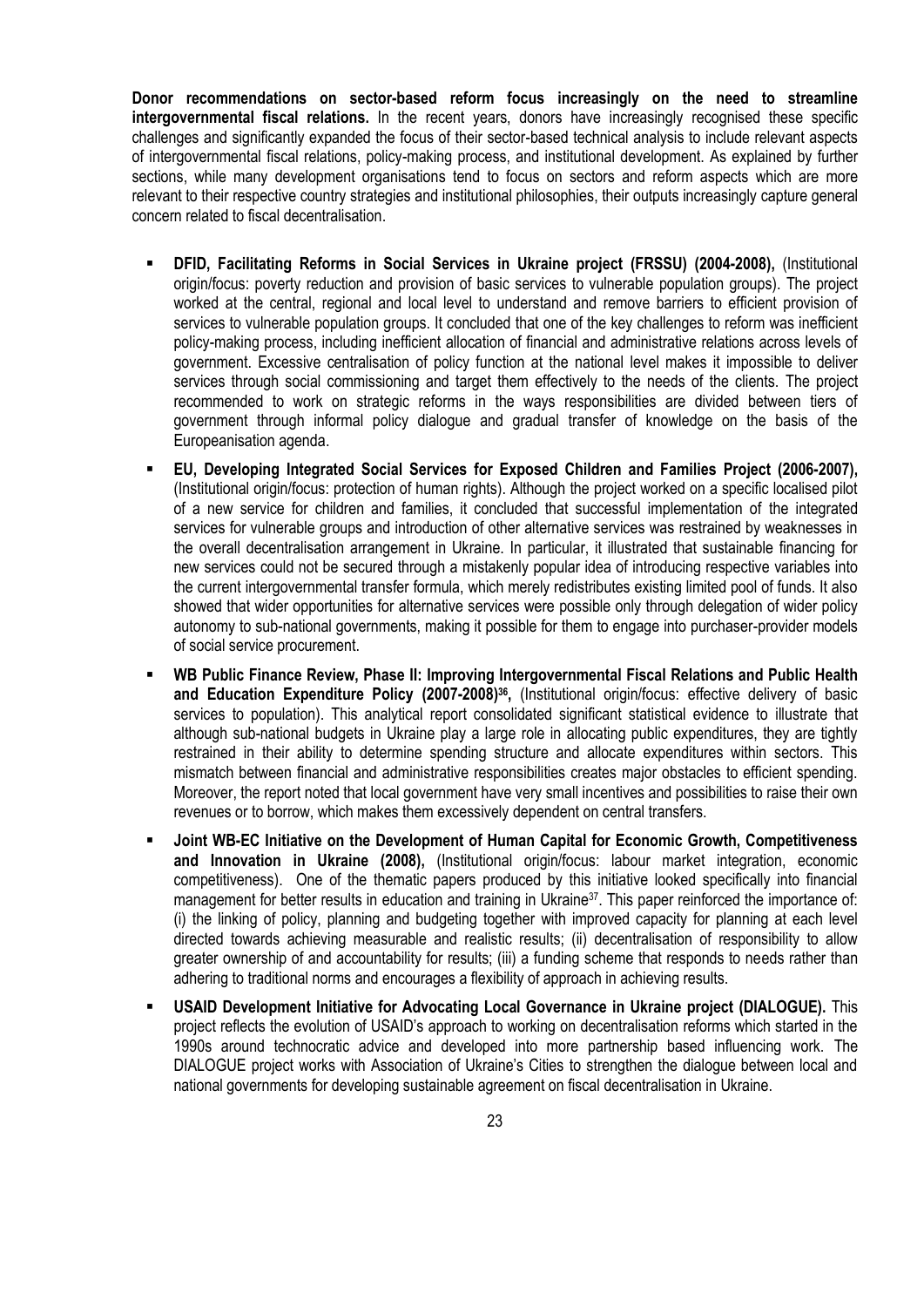#### <span id="page-23-0"></span>Recommendations for selected functional sectors

**This section focuses on recommendations specific to individual sectors.** It was discussed in detail in previous sections that all decentralised spending programmes in Ukraine face a number of common constraints related to weaknesses in governance (public administration, human resource management, information management, policymaking process etc) as well as inefficient intergovernmental fiscal relations. This section summarises some of the particular issues which donor have identified as requiring improvement across individual expenditure sectors.

#### <span id="page-23-1"></span>*Social Protection and Social Care*

#### **Major problems and recommendations:**

- **Ukraine's system of social assistance is ineffective because of poor targeting.** As was summarised by the WB in its post-crisis recommendations<sup>38</sup>, "Ukraine has sizable system of public social assistance (around 2% of GDP is spent on annual basis) but its targeting to the poor can be improved. A number of income and asset tested programs are well targeted to the poor, including the program for extreme poor (the GMI), the child allowance program and the allowances for single parents. However, overall, poorly targeted subsidies and privileges take most of the social assistance resources and in general do not tend to reach the people that really need them. In 2009, the government adopted a new strategy to reduce the scope of privileges via shifting toward means-tested assistance benefits, but its implementation timetable is unclear. Moving forward, targeting accuracy needs to be enhanced, and administrative costs and delays in dispensing social assistance benefits reduced, by modernizing the local and central welfare offices. The bottom line: Ukraine can afford to protect its poor, if it targets its assistance more effectively". Recommendations along the same lines were voiced earlier (in 2008) by the analysis funded by the German Federal Ministry of Economics and Technology which recommended urgent reforms to target social assistance on households in sever poverty through a mixed system based on a combination of self-selection and proxy means testing<sup>39</sup>.
- **Financial incentives to residential provision of social services.** Social services to vulnerable population groups are funded by a transfer from the central budget, which is calculated based on the number of clients registered in specific residential institutions. This stimulates local governments to continue funding traditional residential providers, since re-allocating resources to alternative services would decrease respective equalisation transfer to such local budget (DFID FRSSU and PDSSR projects).
- **Input (provider)-oriented allocation of funds for social services.** At the moment, most expenditures on social service provision are administered via sub-national administrations based on the existing network of service-providers. This arrangement is fundamentally different from an alternative financing principle, when the state acts as a service purchaser representing best interest of the vulnerable client, assessing the client's needs, and commissioning required services on competitive basis. Such "purchaser-provider" financing model is strongly recommended to increase allocative and financial efficiency of service provision. (DFID FRSSU and PDSSR projects)
- **Fragmentation of responsibilities for policy development in social service provision across several central ministries.** At the moment, responsibilities for social services to vulnerable population groups are divided between several agencies, which makes it difficult to produce co-ordinated policies. (DFID FRSSU and PDSSR projects)
- **Lack of long-term perspective in budgeting to account for demographic trends.** Ukraine is experiencing significant demographic changes, which will affect the nature of demand for social services, and require significant strategic re-allocation of funds within the budget envelope. In order to prepare for such changes, Ukraine needs to acquire specific methodologies of incorporating long-term demographic trends into its budgetary forecasting practices, and use this information to develop strategic macro-fiscal decisions and plans. (DFID FRSSU and PDSSR projects)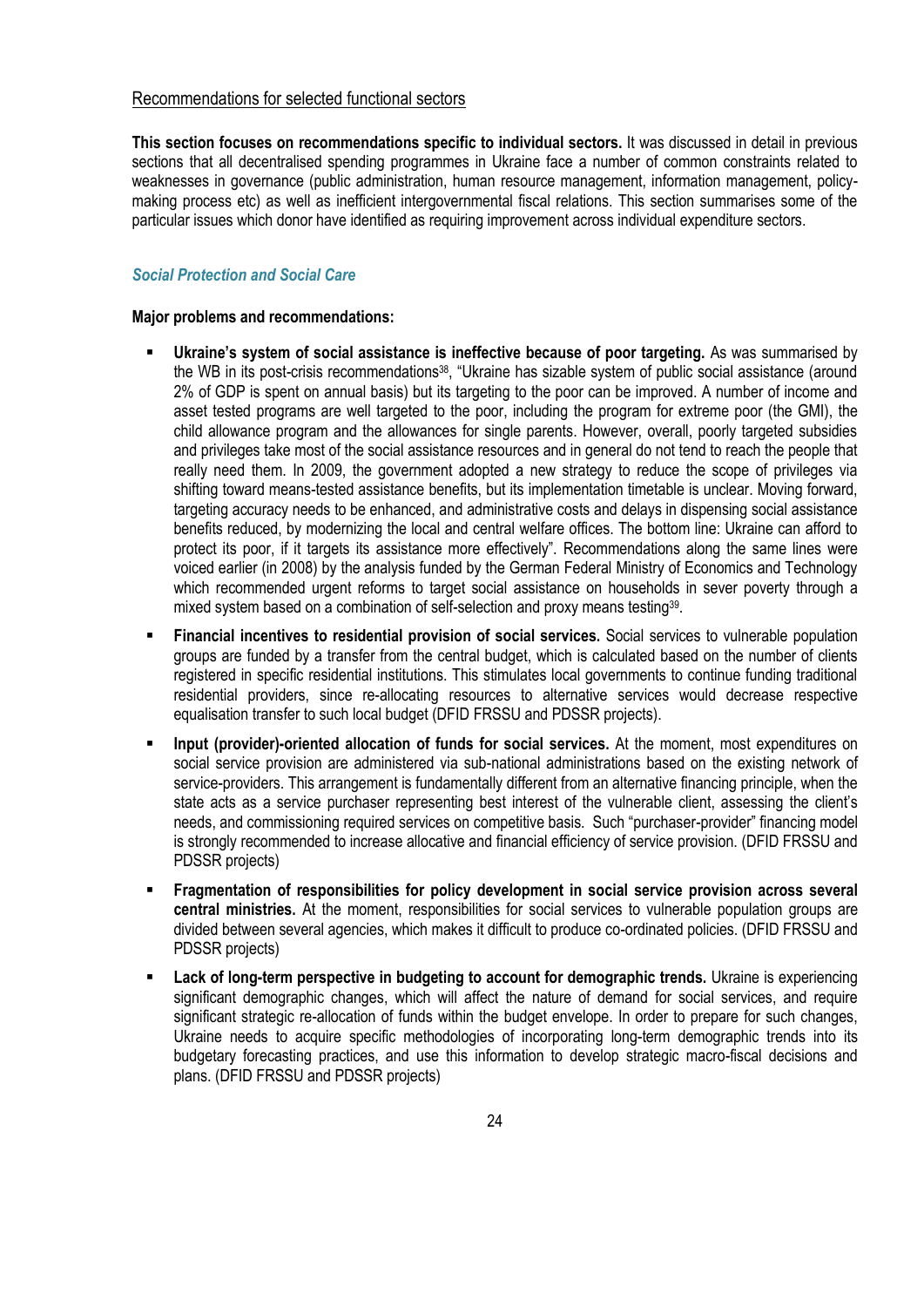#### <span id="page-24-0"></span>**Healthcare**

**Major problems and recommendations:**

- **Inefficiencies in health financing in Ukraine reflect systemic inability of the Semashko-type healthcare management to deliver effective care and prevention of chronic and non-communicable diseases.** WB research illustrates that inefficient system of healthcare financing is one of the root causes of the dramatically underperforming outcomes in health sector in Ukraine. The second phase of the Public Finance Review in 2006<sup>40</sup>, and the subsequent health-specific study in 2009<sup>41</sup>, show that current financing arrangement reflects a healthcare management approach rooted in a "Semashko healthcare model" of centralised healthcare and administration. As stated in the latter study, "this system originally developed for episodic care for acute illness is not properly oriented for a more proactive approach that involves multi-sectoral participation in prevention programs and meeting the needs of patients with chronic conditions. Furthermore, the structure and financing of the current system leads to the exacerbation of inequalities." This research also shows that "while a focus on primary care and multi-sectoral targeted cost effective interventions (...) is essential to prevent and control non-communicable diseases; this would be difficult and less effective in the absence of substantial reform in the health system."
- **WB research provides ample objective evidence showing that poor health outcomes in Ukraine result from inefficient, rather than insufficient, spending.** The WB PFR illustrates that the amount of public funds which Ukraine spends on healthcare is rather generous. Healthcare expenditures represented 3.7% of GDP in 2006 which was comparable with new EU members and above average compared with countries of the same

per capita income; moreover, when these expenditures were combined with out-of-pocket financing, overall healthcare budget reached 6- 7% of GDP. However, given the extremely poor and deteriorating healthcare outcomes, it was clear that the system was not delivering good value for money.

 **Efficiency of Healthcare Spending is constrained by outdated centrally imposed input-based spending norms and lack of flexibility at the level of local governments.**  The WB PFR showed that while local governments are responsible for administration of the bulk of healthcare expenditures (about 80% in 2006), they have very low discretion about how to spend these funds and therefore have very limited opportunities to optimise the

*The fiscal savings resulting from greater efficiency in spending are potentially large and could be re-allocated within the health sector towards quality enhancing expenditures and investments. A simple estimation suggests that reducing the number of hospital beds (and with them the number of physicians and nurses) to the EU-10 or EU levels would yield savings of 0.25 and 0.34 percent of GDP (per annum), respectively.* 

*- WB PFR 2006*

network of facilities or otherwise improve service delivery. The vertical constraints include sector-based norms imposed by the MoH, but also other spending regulations such as protection of spending on wages and utilities.

- **Donors are deeply concerned with high out-of-pocket spending in Healthcare and the inequalities**  which they create. WB notes that high and increasing incidence of informal payments for healthcare services represents a significant barrier to access to healthcare services, especially to the poor. Moreover, current structure of public expenditures on healthcare only exacerbates inequalities created by OOP, since most of these expenditures (about 70% in 2006) are allocated to specialised facilities utilised more intensively by richer segments of the population.
- **Input (provider)-oriented allocation of funds.** As with social services, healthcare spending suffers from lack of separation between the roles of purchaser and provider, which does not allow local governments to link allocated funds to performance indicators at the level of facilities. The WB recommends that these reforms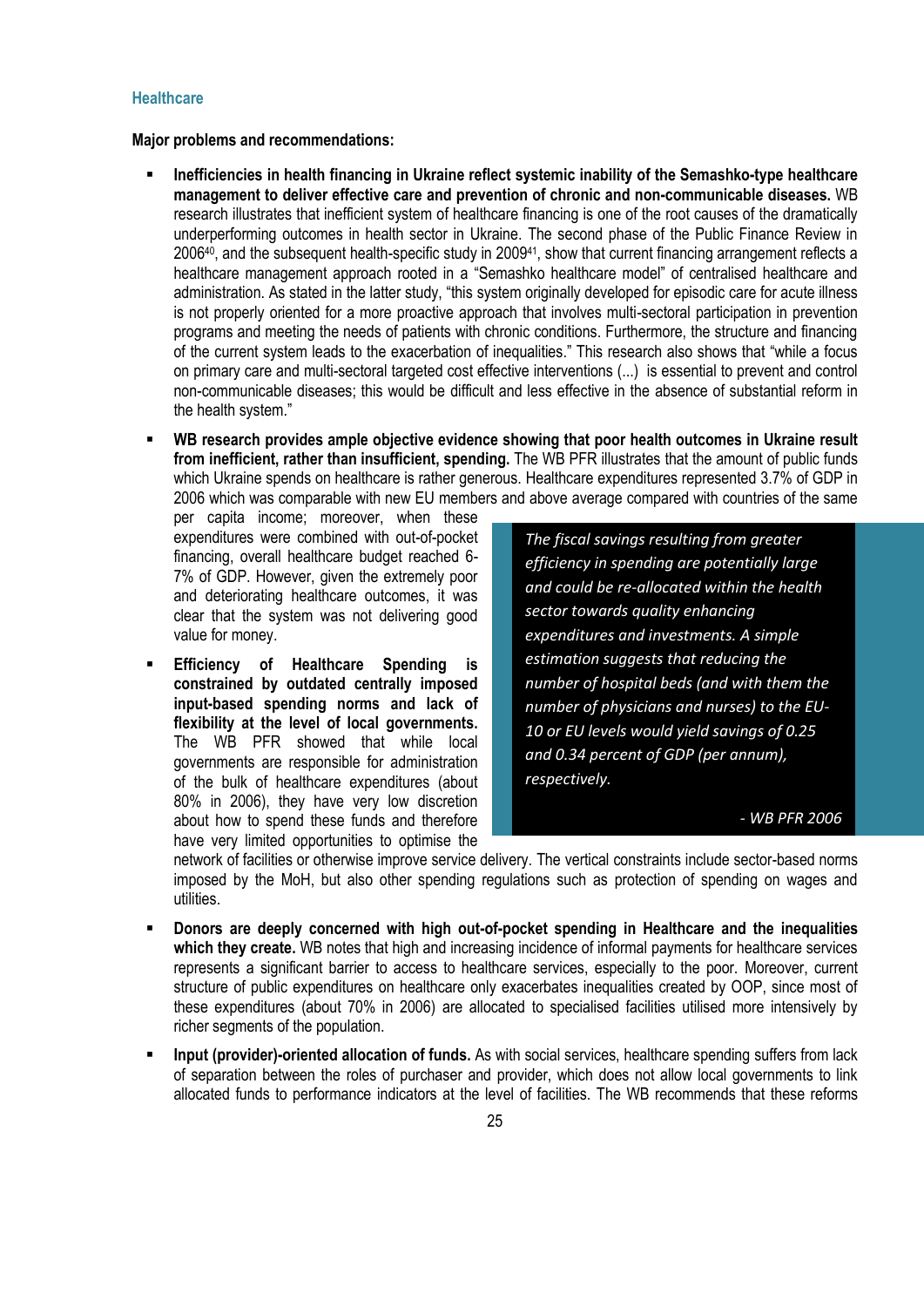should be taken forward by: changing payment system for hospitals to case based and for primary care centres to capitation-based, changing the legal status of hospitals to non-commercial enterprises, separating oblasts as purchasers from hospital providers, and granting managerial autonomy to hospital administrators<sup>42</sup>.

#### **Lines of debate and controversial themes:**

 **Does Ukraine need social health insurance?** Proposals of a social health insurance system have been considered by various stakeholders including several consequent governments in Ukraine. From the viewpoint of PFM, the most detailed and evidence-based analysis of such possibility for Ukraine is provided by the WB research. As already noted, the key message of the 2006 PFR for healthcare finance was that this system did not need to spend more but spend better. This implied that raising additional funds through introduction of social health insurance would not resolve current systemic inefficiencies, but would create additional tax burden on the economy which would be detrimental.

#### <span id="page-25-0"></span>*Education*

#### **Major problems and recommendations:**

- **Ukraine's public spending on Education is very significant but highly inefficient.** The WB PFR demonstrated that in the Education sector, even more strikingly than in Health, public spending was at 6.3% of GDP in 2006, exceeding all countries in the region and with similar per capita income, and yet allocated in highly inefficient way. This research acknowledged that comparing inputs to outcomes is not so easy in education as in healthcare, especially given that Ukraine had only recently started to participate in internationally comparable standardized tests of student performance, but such comparisons could be still made given Ukraine's growing inability to provide skilled labour to businesses.
- **Inefficiencies in public spending on Education are also related to rigid input-based and centrally imposed spending norms and lack of flexibility at local level.** The WB PFR illustrated that education finance in Ukraine showed alarming inefficiencies such as dramatically falling student/teacher ratios, low teaching hours per teacher, inefficient ratio of non-teaching staff to teachers, which is all driven by centrally imposed norms. As with other decentralised programmes, these norms are imposed by the central government, despite the fact that the bulk of expenditures is allocated through local budgets which do not have sufficient flexibility for optimisation of expenditures. The same concerns and recommendation were voiced by the WB in its post-crisis recommendations in 2009<sup>43</sup>.

### <span id="page-25-1"></span>*Transparency and accountability of PFM*

#### <span id="page-25-2"></span>Public procurement

**Public procurement has been one of the central concerns of key donors in recent years.** In recent years, key donors maintained active dialogue with Ukraine's government regarding its procurement legislation and repetitive attempts to reform it. The key concerns shared by donors were consistently featured in their PFM analysis, including the EU SIGMA report (2006-2007)<sup>44</sup> and more recent detailed comments provided by the EC and the WB to the Government during debates around adopting a new Law on Public Procurement (PPL)<sup>45</sup> (to replace earlier Provisional Regulation on Public Procurement, in operation since March 2008). The final version of the draft law approved in June 2010 was analysed by FISCO in the July issue of the Child-Focused PFM monitoring for UNICEF Ukraine<sup>46</sup> (we are not aware of other analysis so far).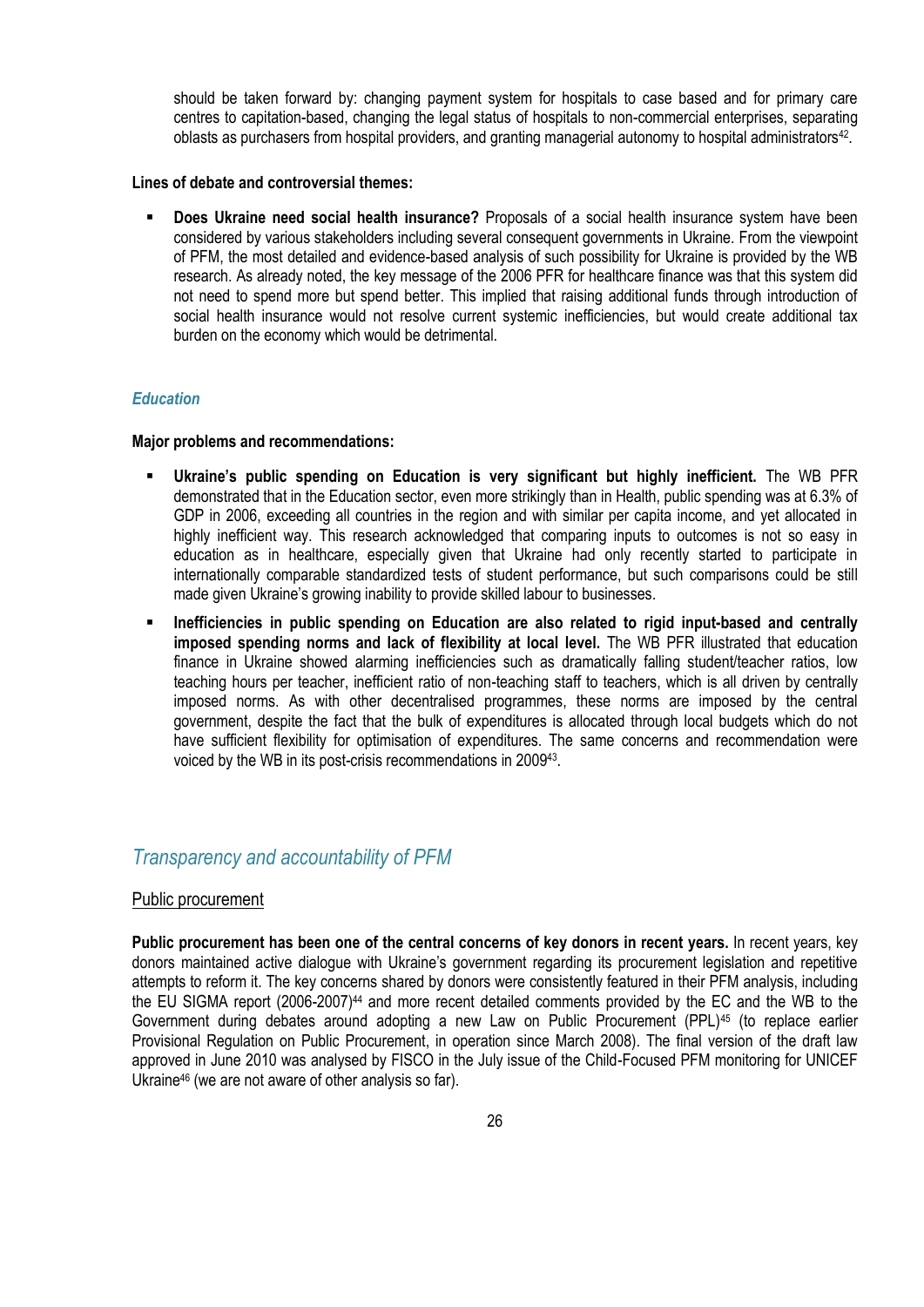#### **The major problems and recommendations for change raised by donors included:**

- **Problems in division of functions and responsibilities.** Throughout recent changes in the procurement legislation, donors noted general considerable confusion of roles and mandates across authorities involved in the system, as well as specific distortions and negative incentives that such division was creating.
- **Effective policy-making function for the state.** Policy-making and regulatory functions should be clearly allocated and preferably exercised by a government agency, rather than a non-public organisation. In 2006- 2007, EU SIGMA experts were concerned that these functions were not clearly spelled out and were concentrated within a non-public body (the Tender Chamber). In the 2010 debate around the new PPL, the EU and the WB were proposing to allocate the policy-making functions to the Authorised Agency.
- **Independence of procurement process from political risks and conflicts of interest.** In 2006-2007, the EU SIGMA analysis saw biggest risks of political impact on procurement in direct involvement of Members of Parliament in execution and implementation of procurement policies (via participation in the Special Control Commission under the Accounting Chamber and of the Supervisory Commission of the Tender Chamber). During 2010 debate, the major focus of concern in terms of conflicts of interest shifted towards independence of the Appeals Agency. In the draft PPL proposed in February 2010, such Agency was composed of representatives of central Ministries and parliamentary committees, making the Agency insufficiently independent from the executive authority and political influences, which was criticised by the EU and the WB. The final PPL approved in June addressed this concern by excluding parliamentary and ministerial members from the Appeals Agency, and transferring the function of regulating the agency to Anti-Monopoly committee. Although this arrangement was recognised as sufficient improvement, concerns remain to ensure independence of the Appeals Agency from both the head of the Antimonopoly Committee, other authorities and economic operators. In this connection it should be mentioned that Law does not define the term of office of the members of the Appeals Agency, the grounds for their discharge from the office, professional requirements to the members of the Agency and so forth. In contrast, in a fair number of European states the mode of operation of the Appeals Agencies are defined in separate articles or even chapters of the PPLs.
- **Clarity, comprehensiveness and administrative efficiency.** Although considerable improvements were made in the latest approved PPL, this law still covers the various types of procurement selectively, lacks clarity in definitions, and establishes administrative requirements which are still burdensome and excessive.
- **Preferential treatment of domestic suppliers.** Ukraine has committed, under its WTO obligations, to treat domestic industries on equal terms with foreign competitors in provision of access to public contracts. Procurement legislation which existed prior to WTO accession contained numerous preferences to domestic suppliers, especially in agricultural sector, which was criticised by the EU already at that time (within the EU SIGMA analysis). Within the 2010 list of priorities of the EU-Ukraine Association agenda, reforms in public procurement remain under the objective of trade integration and liberalisation. During the PPL debates in February 2010, donors have identified continued biases in favour of domestic bidders.
- **Continued barriers to competitive procurement of social services.** Our own analysis shows that despite significant improvement in the recent PPL (such as broader definition of "public funds" and introduction of the possibility of coordinated procurement at all levels of government), some aspects of the current procurement legislation remains problematic for effective commissioning of social services, especially by alternative non-state providers. First, weaknesses of the Law described above and its aspects which do not go in line with the EC/WB recommendations, may to certain extent reduce the positive impact of a new regulation on social services provision. But on top of these general concerns, we note that the newly approved Law did not amend the Law on Civic Associations, therefore a majority of the existing problems faced by NGOs as social services providers will remain unsolved. The requirement on bid security in amount of 1% (for works) and up to 5% (for goods and services) which can be introduced by a procuring entity under Article 24 of the PPL (though corresponds it to the EU directives), might be problematic to some NGOs providing social services, due to the lack of necessary funds for securing the bids.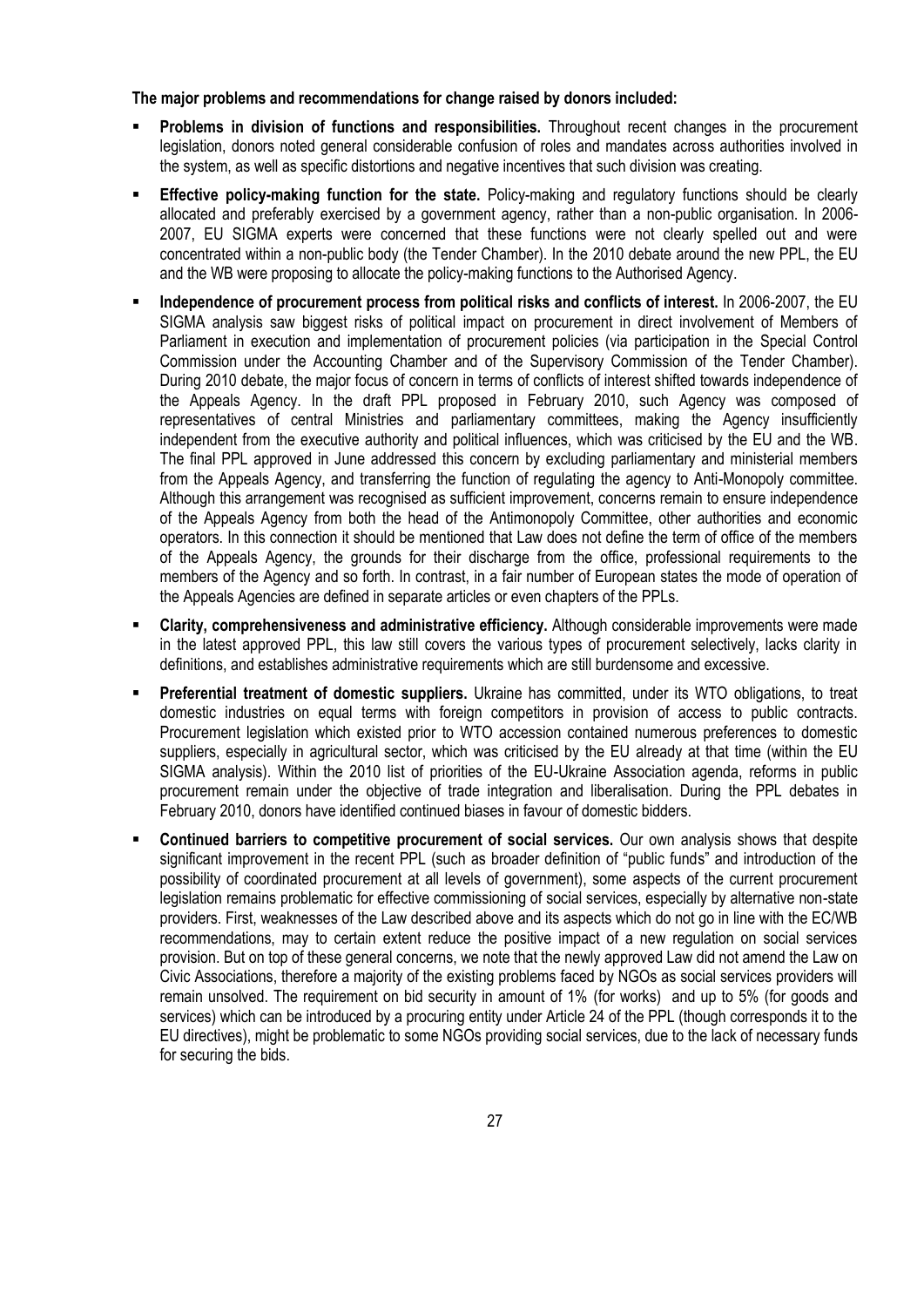#### <span id="page-27-0"></span>Public financial management and internal control

**Improved financial management and internal control have been central to recent co-operation with SIGMA experts and WB PFM modernization project.** The two core donor activities which drew international and domestic energies towards reforms in the PFM in the recent years have been WB Public Finance Modernization project (2008- 2013), and the EU SIGMA cooperation, which focused specifically on expert advice in financial management and control after initial broader governance assessments in 2006-2007. The WB PFM project works on strengthening Ukraine's institutional capacity and operational effectiveness in managing public funds by helping the Government to develop an integrated PFM system and improve project management methodologies. This project includes analytical components on several policy aspects including internal financial controls, which were in development at the moment of this report. The EU SIGMA experts have recently finalised a draft report with their most recent analysis of the current issues in the area and presented it to the Government, but the content of this report is not publicised while it remains at the draft stage<sup>47</sup>.

#### **While information from these recent studies is pending, earlier major threads of recommendations are listed below:**

- Upgrading institutional capacities for multi-year and results-oriented budgeting (such as appropriate organisational structures in the Ministry of Finance, State Treasury reform, approval of sector ceilings early in the year to frame the next budget's preparation by spending units, etc);
- Comprehensive review of existing special funds and full disclosure of all quasi-fiscal activities;
- The need for more effective allocation of functions and responsibilities across central agencies (especially MoF and CRU) for processes, decision-making, capacity-building and reform initiatives;
- Development of sound procedures and practices for accounting of public funds in line with international standards;
- Improving of budgeting procedures in individual line ministries.

#### <span id="page-27-1"></span>External audit

**Since Ukraine's system of external financial oversight is in development, donors work on both: enhancing capacities of individual stakeholders (primarily Accounting Chamber) and improving the system itself.** Some of the key donors – including EU, WB, and SIDA – are supporting improvements in operational capacities of key Ukrainian counterparts engaged in external financial control, the key of which is Ukraine's Supreme Audit Institution – the Accounting Chamber (AC). Instead of looking into the details of such technical recommendations, this section lists major concerns which international observers share about how the system of external control is organised and what barriers make it inefficient. Donor agencies which helped to consolidate these insights include: the UK FCOfunded project to strengthen parliamentary financial oversight in Ukraine (coordinated by the Westminster Foundation for Democracy (WFD), the USAID Parliamentary Development Project for Ukraine - II<sup>48</sup>, GTZ.

- **Weaknesses in policy-making process and absence of tradition of using oversight function to improve results.** Ukraine is biased towards a system of "control", rather than "oversight" – which, as a term, remains an alien concept to most officials. Control function is rarely perceived as a policy instrument; rather, it is seen in a post-way as the task to control execution of legislation by the government, not helping to make things better.
- **Systemic failures in the overall PFM system described in other sections represent barriers to effective external financial oversight.** Post-soviet constitutional tradition with a significant menu of declared rights without realistic sources of funding, supported with obsolete structure of vertical sector regulation with rigid spending norms detached from budgeting sources makes it nearly impossible for Ukrainian Government to fund all promises in full and leads to constant de jure violation of legislation on the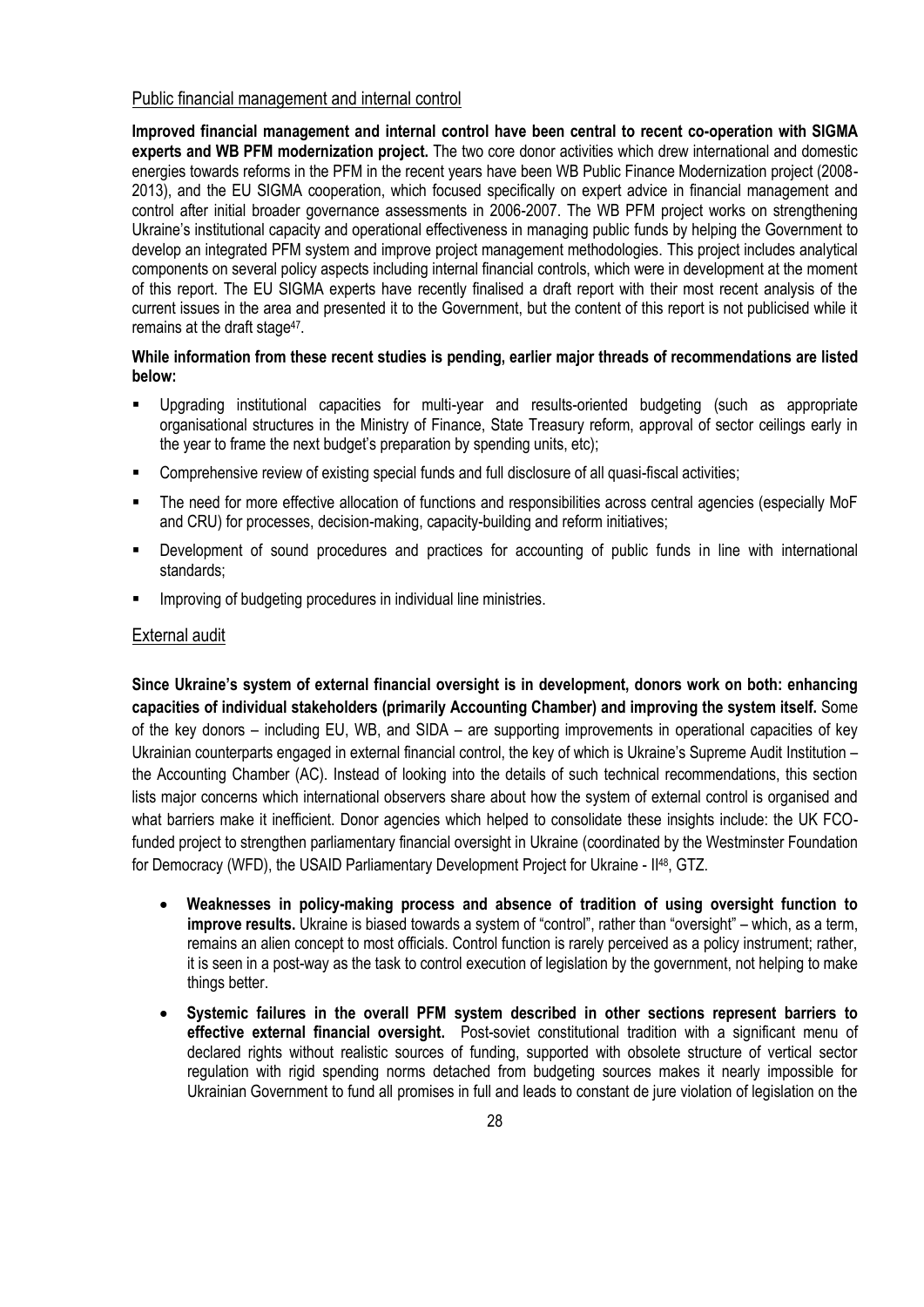financial side. This circumstance represents a significant obstacle to meaningful, policy-oriented financial oversight by any agency. As already discussed, overall system of PFM is not results-oriented, which hinders opportunities for parliamentary analysis of spending efficiency (including introduction of value for money approaches and methodologies in the AC).

- **Continued disagreement about the outlook of Ukraine's political system and the role of the Parliament.** Ukraine is at the frontline of defining its political system. This search includes constant disagreement on the role of the Parliament and its relations with the Government. This includes continued conflict about control instruments, including Accounting Chamber (whose role, rights and powers are not firmly defined).
- **Lack of strategic vision of the financial oversight system.** Although there is significant demand for better understanding and better technical approaches in analysing public finance within the government and general public, the Parliament (including professional staff) does not have a vision and skills about a comprehensive system of financial oversight, including how to utilise the AC effectively. Several concepts were developed and discussed at conferences, but there is yet no joint vision.
- **Lack of vision over the role of external oversight of public revenues.** While Ukraine's Parliament traditionally has a strong and motivated committee on taxation, it lacks a political vision about parliamentary oversight role in the revenue side (and how does the AC fit into this process).
- **Underdeveloped system of oversight of sub-national spending.** The system of intergovernmental fiscal relations still in the making. The biggest unresolved issue in this area is lack of agreement on the nature or delegated spending: as already discussed, the bulk of social programmes in Ukraine are funded from the local budgets; but they are financed from the central sources which are allocated among territories based on rough demographic indicators (assuming that local governments would use their local knowledge to use them in the best way), while in reality local governments are rigidly constrained by vertical norms in how they must spend these funds. One key factor in further development of this system is how the central government could oversee its delegated spending. At the moment, there is no source of external audit for these funds (given that equalisation transfers are part of local budgets which are not subject to AC control).
- **Weaknesses in organisation of the Financial Oversight Function in the Parliament.** At the moment, financial oversight function is fragmented among VR committees. This complicates cooperation in the financial oversight process, often takes political participation to extreme (without committees being able to reach decisions), and delegates technical matters in policy analysis to officials without sufficient knowledge and skills. Furthermore, there is no single committee responsible for overseeing activities of public funds in general since off-budget funds fall under the remit of a separate committee. Many sector-committees are very narrow-focused; they see financial oversight as checking on "their line" in the proposed budget, negotiating for more (and this is how they use AC materials).
- **Weaknesses in co-operation between the Parliament and the Accounting Chamber (AC).** Much progress was made in this area in recent years and there is a strong demand for co-operation and scope for productive partnership on both sides. In recent years, Ukraine developed clear procedures for engaging the AC into parliamentary work (participation in the committees, hearings etc). However, parliamentary committees often find that recommendations generated by the AC are not practical, are not clearly spelled out and well-communicated.
- **Continued debate about the role and powers of the Accounting Chamber.** Despite constant debate there is yet no consensus about the AC's role, disagreement continues regarding the details of respective legislation (both effective and proposed as drafts), and Constitutionality of the AC role and powers itself have been under inquiry. There are still significant limitations to AC's independent status (despite legal declaration of the opposite): influencing channels are still in place from the VR (ability to dismiss the Chair for minor violations; ability to overburden the AC with ad-hoc requests from politicians) and the Government (salaries administered through the MOF, even though approved as a separate budget line). Donors note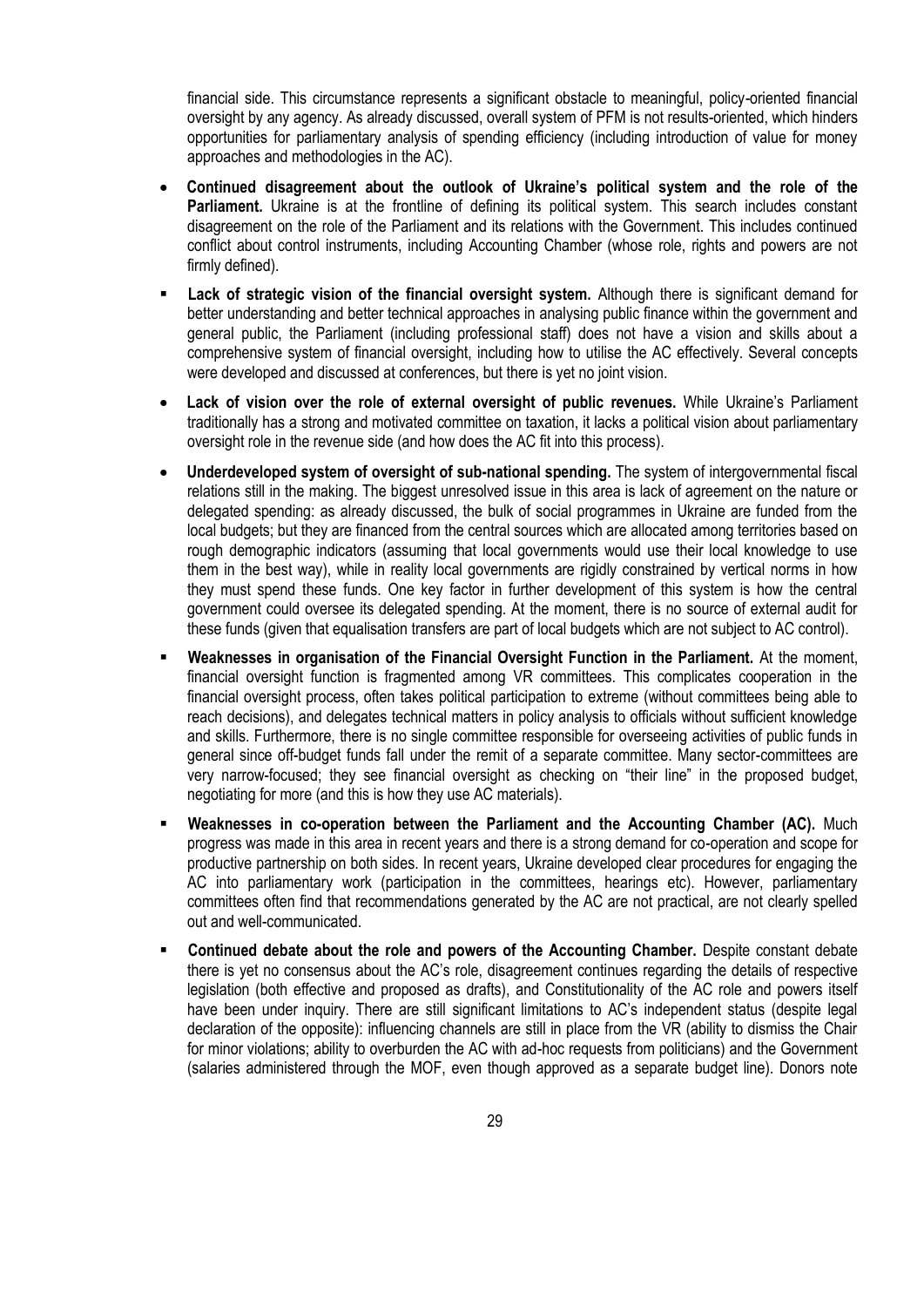that legislation on AC lacks power or practical implementation of AC recommendations (their role is to inform rather than to change things), lacks clarity about depth of access to information for the AC.

 **Weaknesses in information management and communications.** While a lot of information is available to key stakeholders (including access of AC to information for oversight purposes; and including access of opposition to all resulting materials), a lot of weaknesses remain. In particular, there is no vision about public communications in any of the agencies. Besides, public and non-state actors lack access to public financial data and to the majority of products produced by the external oversight authorities.

### <span id="page-29-0"></span>*Local and Regional Development*

#### <span id="page-29-1"></span>Administrative and Territorial Structure

**One specific barrier to streamlining intergovernmental fiscal relations and local development is inefficient administrative and territorial structure.** Most donors working on decentralisation aspects of PFM in Ukraine note inefficiencies in the administrative and territorial setup in Ukraine. At the moment, the amount of units at the lowest level of government is too large (over 12,000), they are too diverse and, in average, too small (average population around 1,400) to effectively administer basic sector functions. Since 2005, there have been repeated attempts to reform this system.

**Views on ways to address this barrier differ across international and domestic stakeholders.** One type of proposals is to create a new level of local self-government through community amalgamation and a territorial re-cut (these ideas were explored by several donor-funded projects including GTZ-funded Reform of the national administration for the support of decentralization project<sup>49</sup>). An alternative vision of reform – supported, among others, by the 2008 WB PFR (Phase II)<sup>50</sup> and DFID Sustainable Financing of Territorial and Administrative Reform project (SUFTAR)<sup>51</sup> - is to transfer current rayons into a proper self-government tier by clearly establishing its access to locally elected and locally accountable executives. The latter approach considers rayons to be more cost-effective candidates to perform the functions of lowest level of government, while creating a new sub-rayon layers would represent political and economic risks (given that it would be difficult to quickly upgrade administrative capacity of amalgamated communities enough to overcome current issues of administrative weakness and inefficient economy of scale for major sector functions).

#### <span id="page-29-2"></span>Regional and local development, sub-national capital investment

**Most donor projects working on regional and local development produce opinions on improvements required in overall fiscal decentralization framework.** Since independence, attempts to promote regional development in Ukraine have been interlinked with reforms to build the very institutional platform for design and implementation of regional policy. Regional policy (defined as support to effective development of potential across territories) is intimately linked to, and dependent on, the nature of rules for relations between the levels of government and the country's territorial organisation. In particular, these rules prescribe which instruments could be realistically devised for regional policy implementation. Given that legal framework for intergovernmental relations in Ukraine is still in the making, most concepts for a regional development strategy contained certain proposals on political, administrative and fiscal decentralisation needed for each of these strategies to work. However, most of these proposals broadly resonated with decentralisation reform agenda outlined earlier in this report (clearer division of responsibilities across levels of government, stronger local revenue autonomy, financially responsible delegation of mandates to lower government tiers).

**Donors concerned with regional development helped to produce recommendations on improved financial instruments for capital investment at sub-national level.** The World Bank noted in the 2008 PFR, that Ukraine's system of capital budgeting both at national and at sub-national level was opaque and inefficient. In particular, the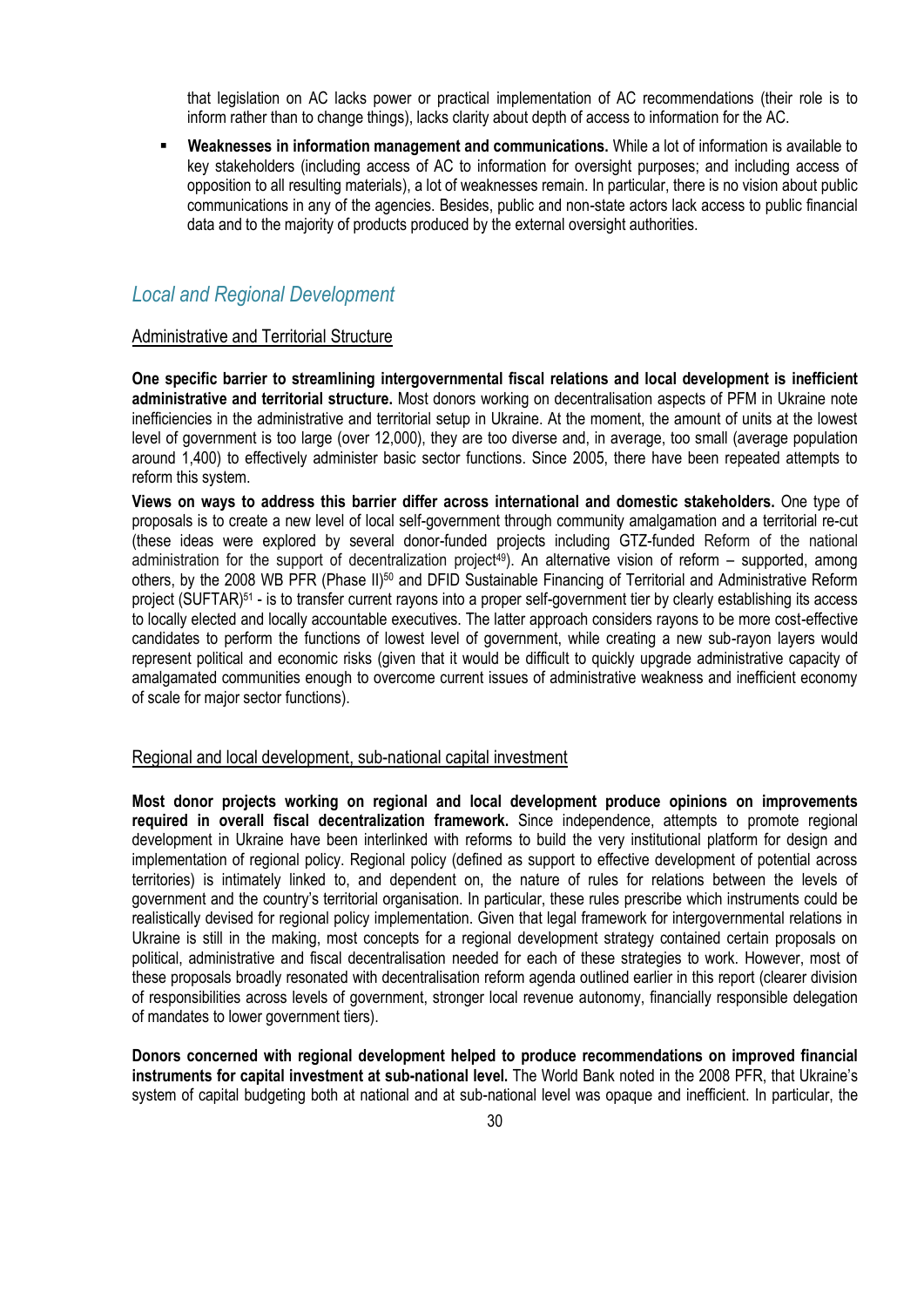report noted that existing capital transfers to local budgets (which were and remain the main source of capital expenditures at the local level) were not transparent and lacked consistent and stable criteria for allocation52. This creates uncertainties and makes it difficult for sub-national governments to develop long term investment plans. The report recommended reforms to introduce planning, evaluation and selection processes based on clear and stable criteria which would allow to allocate capital transfers more strategically across the regions. Other donors working on the same agenda (and specifically on developing criteria and capacities for transparent allocation of capital grants and helping local and regional governments to design and implement development strategies) included: DFID Local and Regional Government Institutional Strengthening project (LARGIS) (Phase I and II)<sup>53</sup>, CIDA Regional Governance and Development project (2005-2010)<sup>54</sup>, CIDA Community Economic Development in Ukraine project (2004-2008)<sup>55</sup>, CIDA Improving Regional Economic Development Planning project (2009-2015)<sup>56</sup>, CIDA Support for Economic Growth and Development in Local Municipalities project (2009-2015)<sup>57</sup>.

#### <span id="page-30-0"></span>Local Budgeting

**A significant portion of donor recommendations focus specifically on improvements in budgeting methodologies at the local level.** An important element of efficient intergovernmental fiscal relations is local capacity for strategic and realistic budgeting within the resources available to local communities. Many donors in Ukraine have focused specifically on improving these capacities through replicable pilots across Ukraine. While some of these projects produce opinions in support of nation-wide reforms, their key technical focus is on local budgeting methodologies of public financial management (sometimes as part of broader local economic development or community development agenda). These projects include: SDC Support for Decentralisation in Ukraine project<sup>58</sup>, USAID Municipal Finance Strengthening Initiative project<sup>59</sup>, UNDP Community-Based Approach to Local Development project<sup>60</sup>, UNDP Municipal Governance and Sustainable Development Programme<sup>61</sup>, International Renaissance Foundation (IRF) micro-projects aimed at strengthening civil society impact on local policy-making including local budgeting<sup>62</sup>.

# <span id="page-30-1"></span>**Concluding thoughts**

**Based on the information we have collected in this review, we would like to emphasise the following key features of the current donor opinion on PFM in Ukraine:**

- **Despite institutional diversity among donors, they gradually converge to recommendations related to fundamental weaknesses in governance and policy-making**. Although development agents work on diverse PFM-related themes, apply diverse instruments and do not often coordinate effectively, their discoveries and recommendations – analysed in this paper – recently tend to focus on a narrow range of fundamental problems which represent universal obstacles to donor's respective goals. These fundamental problems relate to the weakness of political institutions and governance structures, which make it difficult to set strategic objectives, assess and acknowledge public value, and deliver results in accountable and fiscally responsible way.
- **Donors are increasingly prepared to move away from technocratic recommendations to supporting Government's implementation capacity and building consensus about reforms.** Donors increasingly agree that the Government's technocratic potential in PFM is relatively high, but it has a very weak capacity to actually implement any emerging reform ideas into practice. As a result, recommendations of most donors on how to improve PFM increasingly focus on improvement of policy-making capacity rather than technical aspects of PFM as such.
- **The 2008-2009 economic crisis reinforced the similarities of broader governance concerns related to PFM, shared by most donors.** Despite urgent fiscal pressures on the budget resulting from economic contraction, electoral competition resulted in continuous expansion of social expenditures at rates above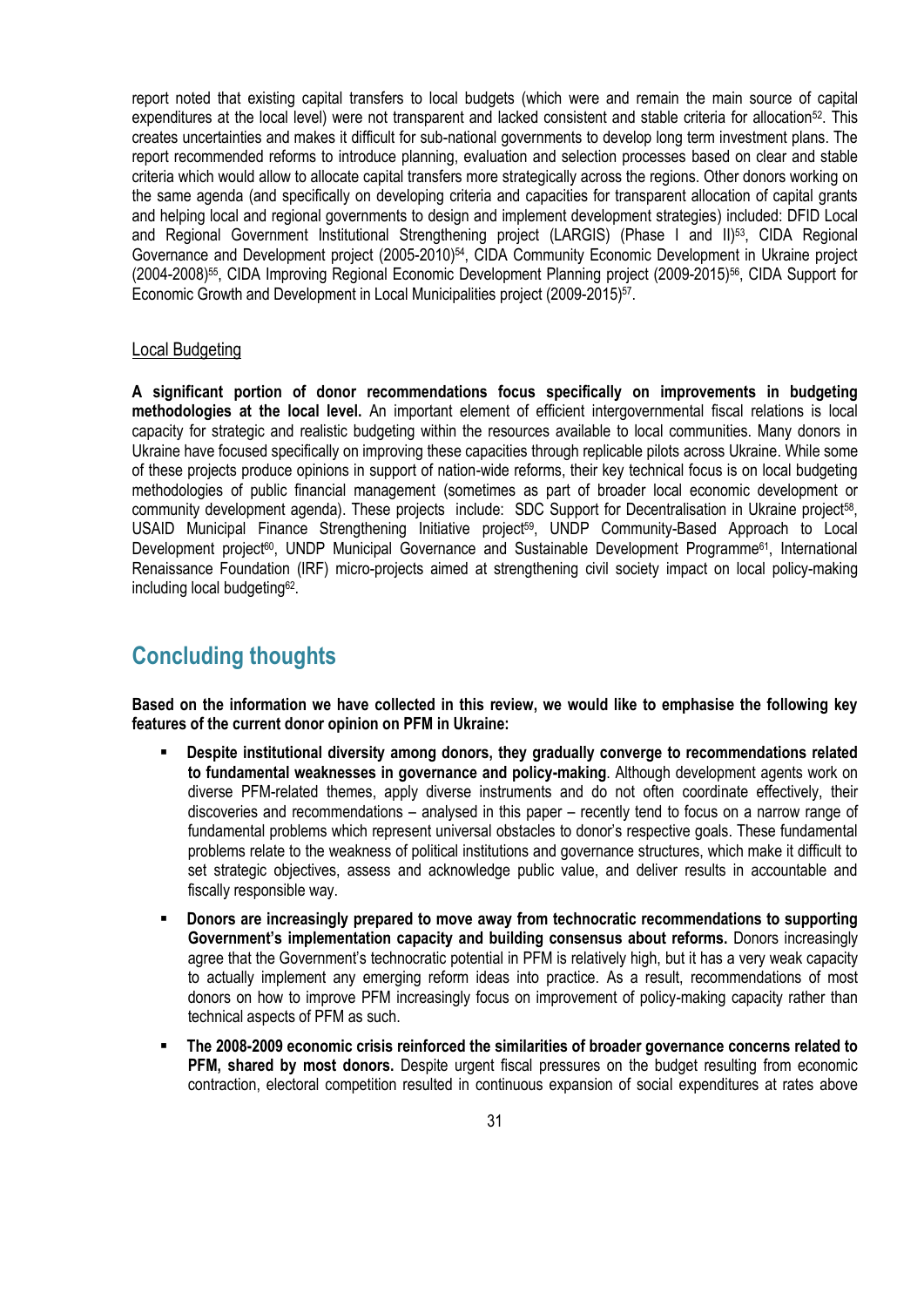inflation, funded by distortive tax squeezes and accumulation of disguised public debt (including VAT refund and wage arrears). These developments emphasised the weakness of the policy-making process, irrelevance of technocratic argument, and, above all, lack of accountability behind public financial management, which lies at the heart of a democratic state.

- **Urgent changes are required to restore macro-fiscal framework by expanding the tax base and removing quasi-fiscal deficits in the pension system and energy sector.** The economic crisis coupled with political developments over the recent years reinforced earlier concerns about weak interface between macroeconomic and fiscal policies in Ukraine, which create dangerous imbalances. The only way for Ukraine to expand its fiscal space without damaging macroeconomy is to widen the tax base and improve tax compliance, given that the tax burden on the private sector is already high. On the other hand, the Government needs to implement urgent reforms to release extreme fiscal stress faced by the Pension system and to address growing imbalances in the energy sector resulting from its indirect and inefficient subsidisation from the budget and low payment discipline.
- **One of the biggest obstacles to policy-based budgeting in Ukraine is lack of clear and accountable division of responsibilities for policy making and delivery across levels of government.** All major sectors of basic public service provision in Ukraine include significant participation of sub-national levels of government. At the same time, despite significant reforms in intergovernmental relations in the last decade, this reform remains incomplete, which creates fiscal pressures on all government tiers, perpetuates political risks, and makes it impossible to exercise coherent and realistic policies in any of the decentralised expenditure sectors.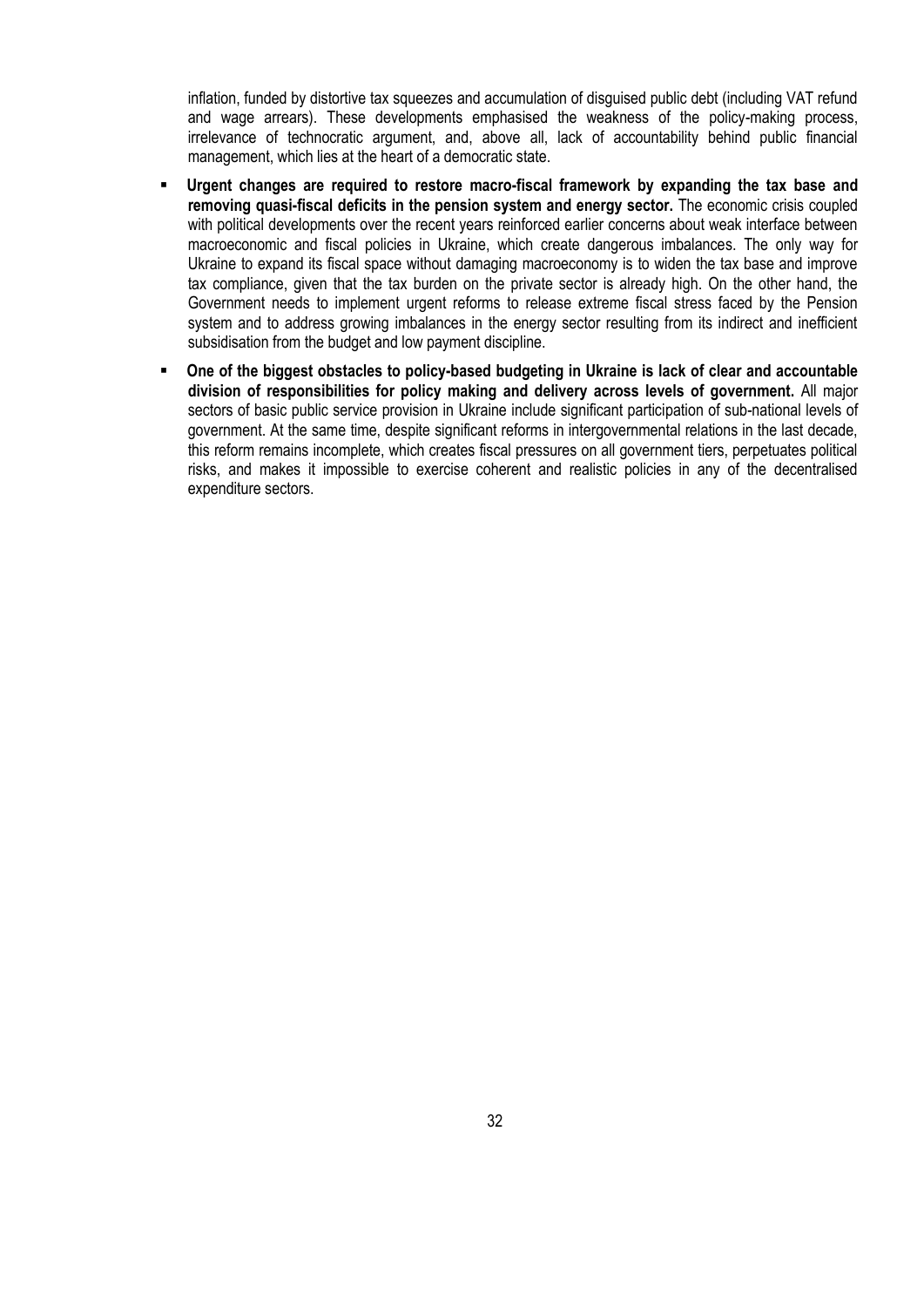# <span id="page-32-0"></span>Index by donors and projects

| <b>CIDA</b> |  |
|-------------|--|
|             |  |
|             |  |
|             |  |
|             |  |
|             |  |
|             |  |
|             |  |
|             |  |
|             |  |
|             |  |
|             |  |
|             |  |
|             |  |
|             |  |
|             |  |
|             |  |
|             |  |
|             |  |
|             |  |
|             |  |
|             |  |
|             |  |
|             |  |
|             |  |
|             |  |
|             |  |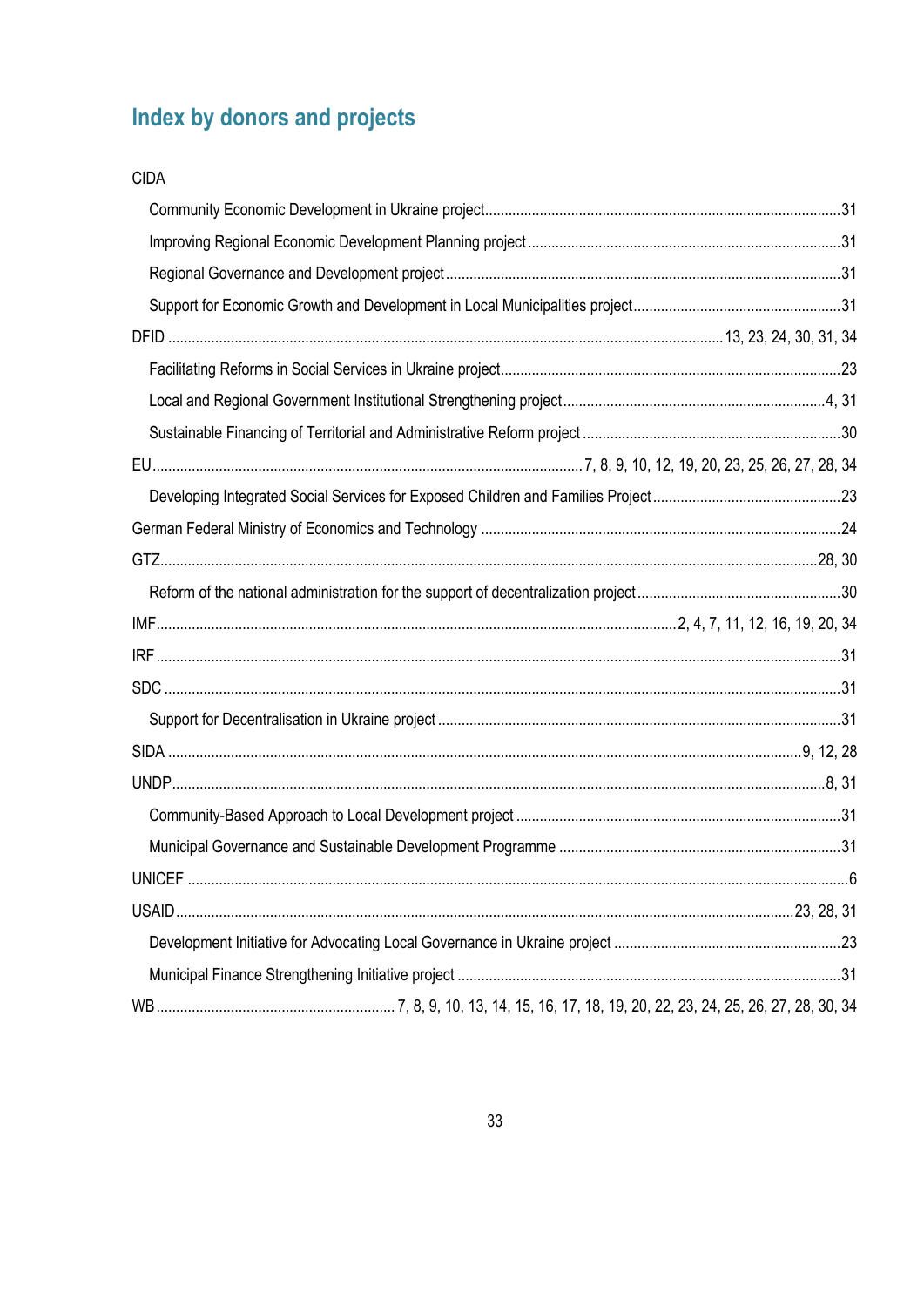## <span id="page-33-0"></span>**References**

 *Achieving Millennium Development Goals: The Middle-Income Countries. A Strategy for DFID, 2005-2008.* DFID, 2004, [http://www.unicef.org/lac/spbarbados/Planning/donors/MIC\\_DFID\\_2004.pdf](http://www.unicef.org/lac/spbarbados/Planning/donors/MIC_DFID_2004.pdf)

<http://www.nationmaster.com/country/up-ukraine/eco-economy>

 *EU-Ukraine Action Plan*, endorsed by the European Council on 21 February 2005, [http://ec.europa.eu/world/enp/pdf/action\\_plans/ukraine\\_enp\\_ap\\_final\\_en.pdf](http://ec.europa.eu/world/enp/pdf/action_plans/ukraine_enp_ap_final_en.pdf)

 *EU-Ukraine Association Agenda,* to prepare and facilitate the implementation of the Association Agreement, adopted by the EU-Ukraine Cooperation Council on 23 November, 2009, and

entered into effect on 24 November, 2009*,* European Commission – External Relations,

[http://ec.europa.eu/external\\_relations/ukraine/index\\_en.htm](http://ec.europa.eu/external_relations/ukraine/index_en.htm)

 *Governance, Development and Aid Effectiveness: a Quick Guide to Complex Relationships.* ODI Briefing Paper, March 2006[, http://www.odi.org.uk/resources/download/181.pdf.](http://www.odi.org.uk/resources/download/181.pdf)

<http://odaua.netagency.com.ua/>

*IBRD and IFC Country Partnership Strategy for Ukraine, FY08-FY11*, 8 November 2007, Report No 40716-UA

*IBRD and IFC Country Partnership Strategy for Ukraine, FY08-FY11*, 8 November 2007, Report No 40716-UA

*IBRD and IFC Country Partnership Strategy for Ukraine, FY08-FY11*, 8 November 2007, Report No 40716-UA

<http://www.imf.org/external/about.htm>

 *Ukraine and the IMF*. E.Segura, N.Legeida, The Bleyzer Foundation report, 18 September 2002, <http://www.artukraine.com/old/econews/IMF-ENG.pdf>

 *Reference on the Situation and Prospects of Ukraine's Cooperation with the IMF.* Ministry of Foreign Affairs of Ukraine, [http://www.mfa.gov.ua/mfa/ua/publication/content/2932.htm.](http://www.mfa.gov.ua/mfa/ua/publication/content/2932.htm)

*Ukraine Governance Assessment,* SIGMA (OECD/EU) report, March 2006

*Ukraine Governance Assessment,* SIGMA (OECD/EU) report, Update, February 2007

*Ukraine Governance Assessment,* SIGMA (OECD/EU) report, March 2006*.*

<sup>16</sup> Table 5 "CPS Programs by Pillar and Typology", page 32, CPS UA pr.

*Making Ukraine Stronger Post-Crisis: Overview and Policy Summary.* WB Country Office in Ukraine.

[http://web.worldbank.org/WBSITE/EXTERNAL/COUNTRIES/ECAEXT/UKRAINEEXTN/0,,contentMDK:22635096~m](http://web.worldbank.org/WBSITE/EXTERNAL/COUNTRIES/ECAEXT/UKRAINEEXTN/0,,contentMDK:22635096~menuPK:328539~pagePK:2865066~piPK:2865079~theSitePK:328533,00.html) [enuPK:328539~pagePK:2865066~piPK:2865079~theSitePK:328533,00.html](http://web.worldbank.org/WBSITE/EXTERNAL/COUNTRIES/ECAEXT/UKRAINEEXTN/0,,contentMDK:22635096~menuPK:328539~pagePK:2865066~piPK:2865079~theSitePK:328533,00.html)

<sup>19</sup> Child-Focused PFM Monitoring: Observations for January-April 2010. FISCO id, UNICEF Ukraine, 11 May 2010.

*IBRD and IFC Country Partnership Strategy for Ukraine, FY08-FY11*, 8 November 2007, Report No 40716-UA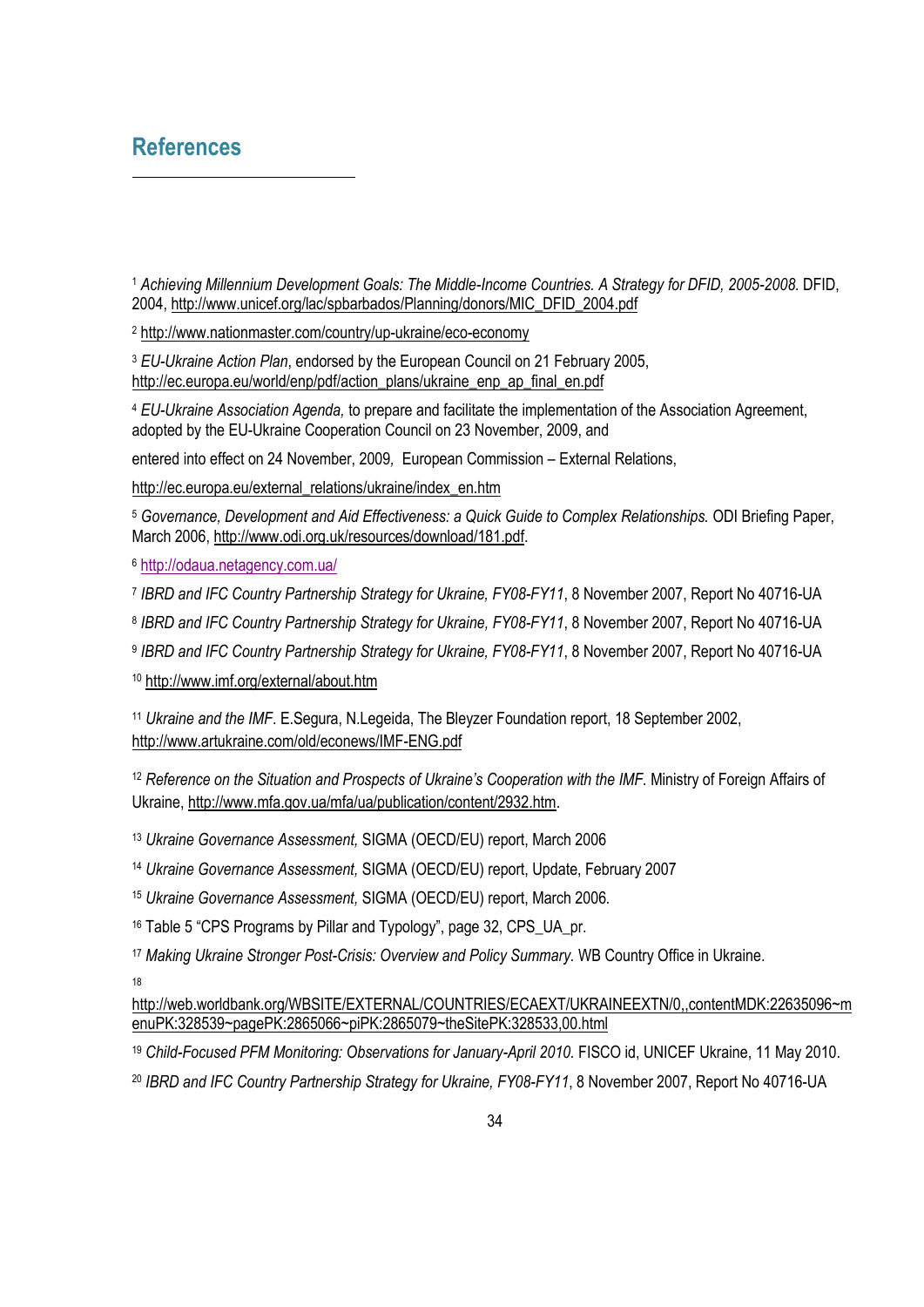<sup>21</sup> *Ukraine; Creating Fiscal Space for Growth: a Public Finance Review.* World Bank Report No 36671 – UA, 14 September 2006.

<sup>22</sup> *World Economic Outlook: Rebalancing Growth*. IMF, April 2010.

1

<sup>23</sup> *Ukraine; Creating Fiscal Space for Growth: a Public Finance Review.* World Bank Report No 36671 – UA, 14 September 2006.

<sup>24</sup> *Government Intends to Re-Install Special Economic Zones.* Ekonomichna Pravda, 2 August 2008, <http://www.epravda.com.ua/news/2010/08/2/243636/>

<sup>25</sup> *Ukraine: Selected Issues*. IMF Country Report No. 05/20. January 2005.

<sup>26</sup> *Higher Gas Prices and Quasi Fiscal Deficits in the Gas Sector*: WB Note prepared by Martin Raiser and Ruslan Piontkivsky, December 2006.

<sup>27</sup> *Ukraine—Request for Stand-By Arrangement and Cancellation of Current Arrangement Staff Report; Staff Supplement*; Press Release on the Executive Board Discussion. IMF Country Report No. 10/262, August 2010

<sup>28</sup> *Ukraine—Request for Stand-By Arrangement and Cancellation of Current Arrangement Staff Report; Staff Supplement*; Press Release on the Executive Board Discussion. IMF Country Report No. 10/262, August 2010

<sup>29</sup> *Strategy for Ukraine*, EBRD document, 2007.

<sup>30</sup> List of the EU-Ukraine Association Agenda Priorities for 2010. Agreed by the Joint Committee at Senior Official's Level of EU-Ukraine Association Agenda on January 26, 2010*.* European Commission – External Relations

http://ec.europa.eu/external\_relations/ukraine/index\_en.htm

<sup>31</sup> *Ukraine: Poverty Update*. WB Report No. 39887 – UA, June 20, 2007

<sup>32</sup> *Public Sector Reform: What Works and Why? An IEG Evaluation of World Bank Support.* Independent Evaluation Group (IEG), The World Bank Group (2008). The World Bank, Washington DC.

<sup>33</sup> *Public Sector Reform: What Works and Why? An IEG Evaluation of World Bank Support.* Independent Evaluation Group (IEG), The World Bank Group (2008). The World Bank, Washington DC.

<sup>34</sup> <http://www.nationmaster.com/country/up-ukraine/eco-economy>

<sup>35</sup> Integrating Public Environmental Expenditure within Multi-year Budgetary Frameworks. A background report for the joint Environment and Development Task Team on Governance and Capacity Development for Natural Resource and nvironmental Management. Petkova, N. (OECD) (2009). ENVIRONMENT WORKING PAPER NO. 7. ENV/WKP(2009)2, JT03264605.

<sup>36</sup> *Ukraine; Improving Intergovernmental Relations and Public Health and Education Expenditure Policy: Selected Issues*. WB Report No. 42450– UA, February 2008.

<sup>37</sup> *Financial Management for Better Results,* Thematic Paper on Improving the financing and financial management of education and training in Ukraine. By M. Mercer, Support to the joint World Bank – European Commission Initiative on the Development of Human Capital for Economic Growth, Competitiveness and Innovation in Ukraine, 2008.

<sup>38</sup> *Making Ukraine Stronger Post-Crisis: Overview and Policy Summary.* WB Country Office in Ukraine.

<sup>39</sup> *Principles and Methods of Targeted Social Assistance: Recommendations for Ukraine.* L. Handrich, O. Betliy, German Advisory Group, Institute of Economic Research and Policy Consulting, Policy Paper Series [PP/07/2008], October 2008[, http://ierpc.org/ierpc/papers/pp\\_07\\_en.pdf](http://ierpc.org/ierpc/papers/pp_07_en.pdf)